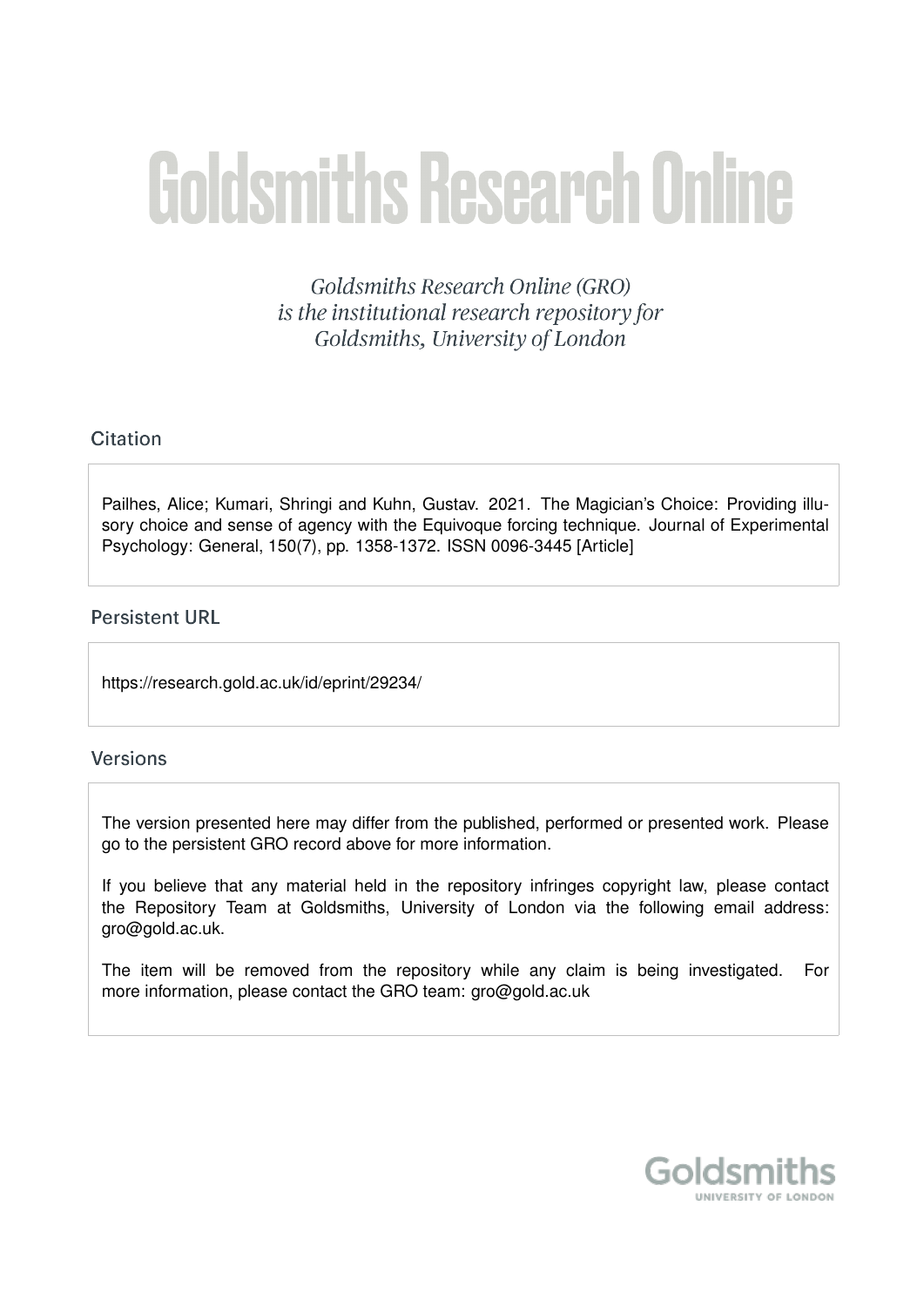# **The Magician's Choice: Providing illusory choice and sense of agency with the Equivoque forcing technique.<sup>1</sup>**

Alice Pailhès, Shringi Kumari & Gustav Kuhn

Psychology Department, Goldsmiths, University of London, UK

#### **Address for correspondence:**

Department of Psychology

Goldsmiths University of London

New Cross, London SE14 6NW

United Kingdom

[apail001@gold.ac.uk](mailto:apail001@gold.ac.uk)

#### **Word count: 9648**

The data presented in this manuscript were not presented at conferences or meetings prior to this dissemination. A private copy as a preprint of the manuscript was available on demand on ResearchGate website. All the data and material are available at:

https://osf.io/cg4wu/?view\_only=1dbb96f1a3154a92a5951bb7623dacc2

<sup>&</sup>lt;sup>1</sup> Authors' Note: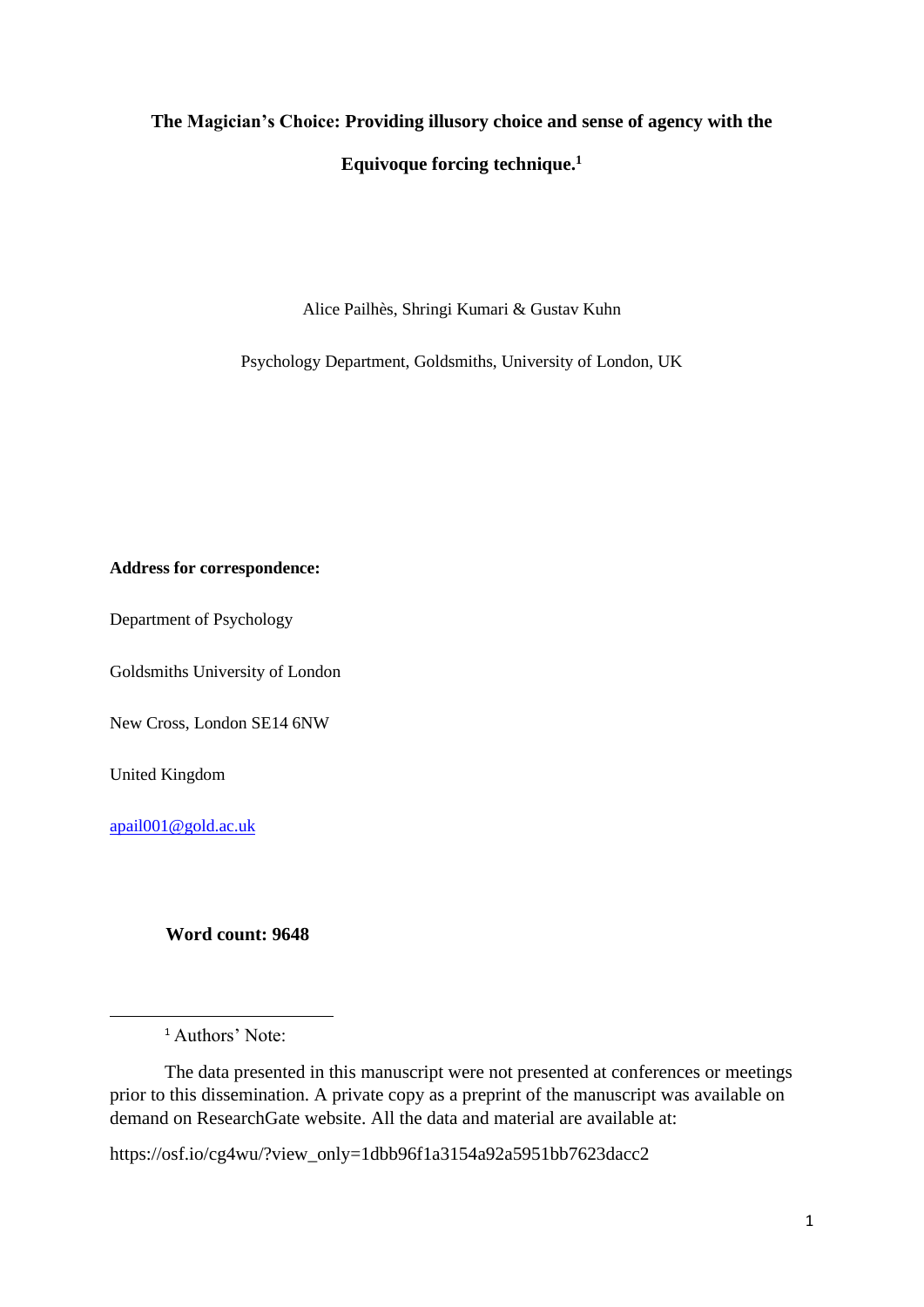#### **Abstract**

Forcing techniques allow magicians to subtly influence spectators' choices and the outcome of their actions, and they provide powerful tools to study decision-making and the illusory sense of agency and freedom over choices we make. We investigate the Equivoque force, a technique that exploits semantic ambiguities and people's failure to notice inconsistencies, to ensure that a spectator ends up with a pre-determined outcome. Similarly to choice blindness paradigms, the Equivoque forces participants to end up with an item they did not choose in the first place. However, here, the subterfuge is accomplished in full view. In three experiments, we showed that the Equivoque is highly effective in providing participants an illusory sense of agency over the outcome of their actions, even after two repetitions of the trick (experiment 2), and using items for which pre-existing preferences can be present (experiment 3). Across all experiments, participants were oblivious to inconsistencies in the procedure used to guide their decisions, and they were genuinely surprised by the experimenter's matching prediction. Contrary to our prediction, the Equivoque force did not significantly change participants' preference for the chosen item. We discuss the results with regards to other illusions of agency (e.g. forcing, choice blindness), failures in noticing semantic inconsistencies (e.g Moses illusion), and issues surrounding choice-induced-preference literature.

**Keywords:** forcing technique, equivoque, sense of agency, illusion of freedom, choiceinduced preference.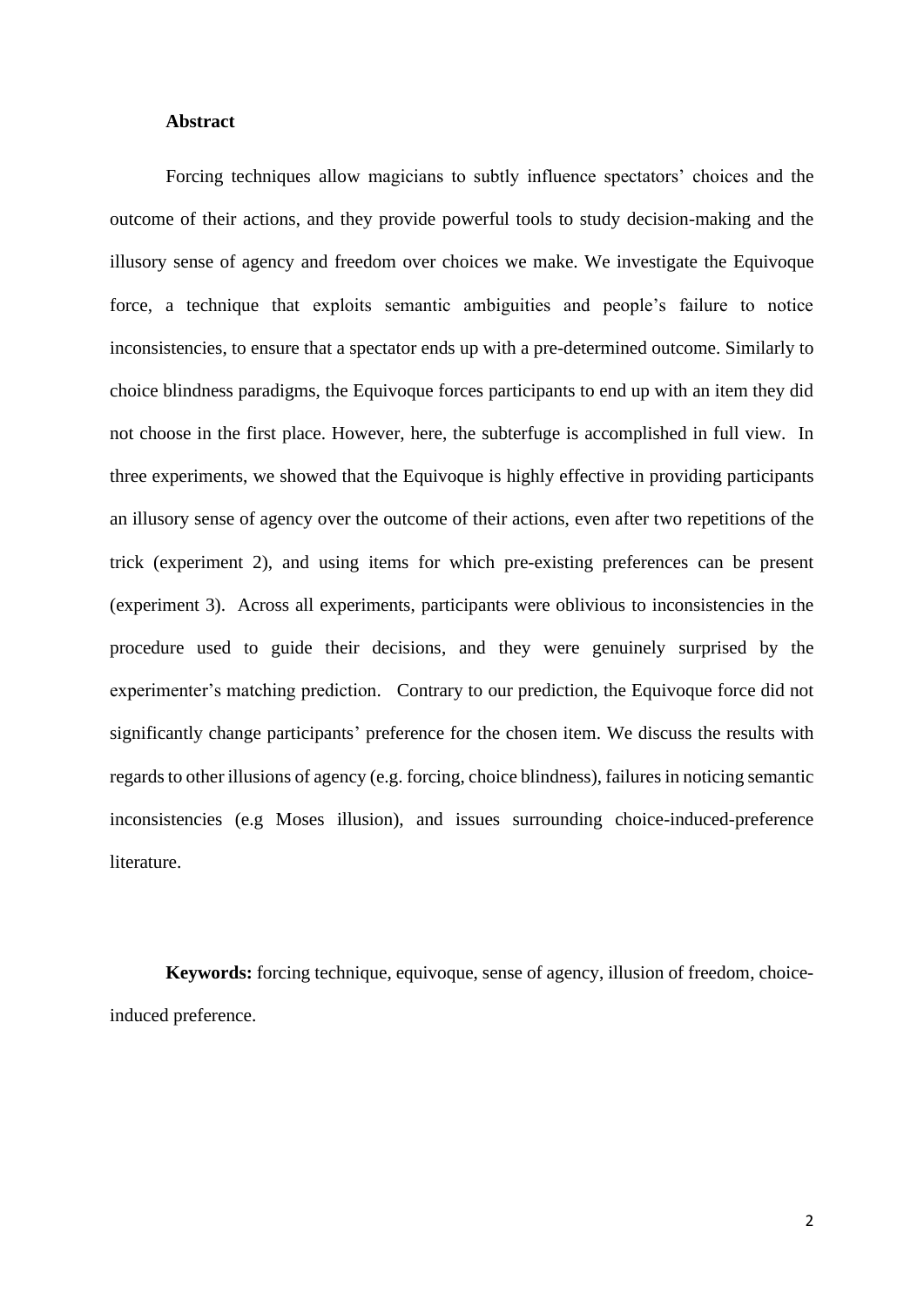## **Introduction**

We typically perceive ourselves as the causal agent of an event, even when our actions have no direct impact on the outcome. Such illusions of causality are well documented. For example, people often overestimate their ability to control random events (Langer, 1975; Presson & Benassi, 1996), or report illusory causality between unrelated events (Blanco, Matute, & Vadillo, 2011; Matute et al., 2015; Matute, Yarritu, & Vadillo, 2011). Wegner's apparent mental causation model suggests that our experience of willing an action simply arises from interpreting our thoughts as the cause of our actions (Wegner, 2002; Wegner & Wheatley, 1999). Wegner describes this as "the mind's best trick" (Wegner, 2003), in that we experience "conscious will" as we retrospectively attribute our action to the content of our thoughts. As we have suggested elsewhere (Pailhès & Kuhn, 2020c), people can also experience an apparent *action* causation, which provides the illusion that our *actions* caused an unrelated outcome of the event sequence.

Choice blindness is a cognitive failure that vividly illustrates the ease by which we fall into the trap of illusory causality, in that we fail to detect the mismatch between our choice and the outcome of this choice (Hall & Johansson 2008; Johansson Petter, Hall Lars, Sikstrom Sverker, & Olsson, 2005). In these experiments people consciously choose item A and fail to notice that they ended up with item B - the experimenter surreptitiously switches the chosen item for the rejected one. When asked to justify their choice, people often confabulate reasons to justify why they chose the previously rejected item, which suggests that we have poor insights into the cognitive mechanisms that drive our choices. Choice blindness is a robust phenomenon and it has been demonstrated in a wide range of domains (e.g. attitude formation, consumer choices, political preferences)(Hall, Johansson, Tärning, Sikström, & Deutgen, 2010; Hall et al., 2013; Johansson, Hall, & Sikström, 2008). These findings suggest that we actively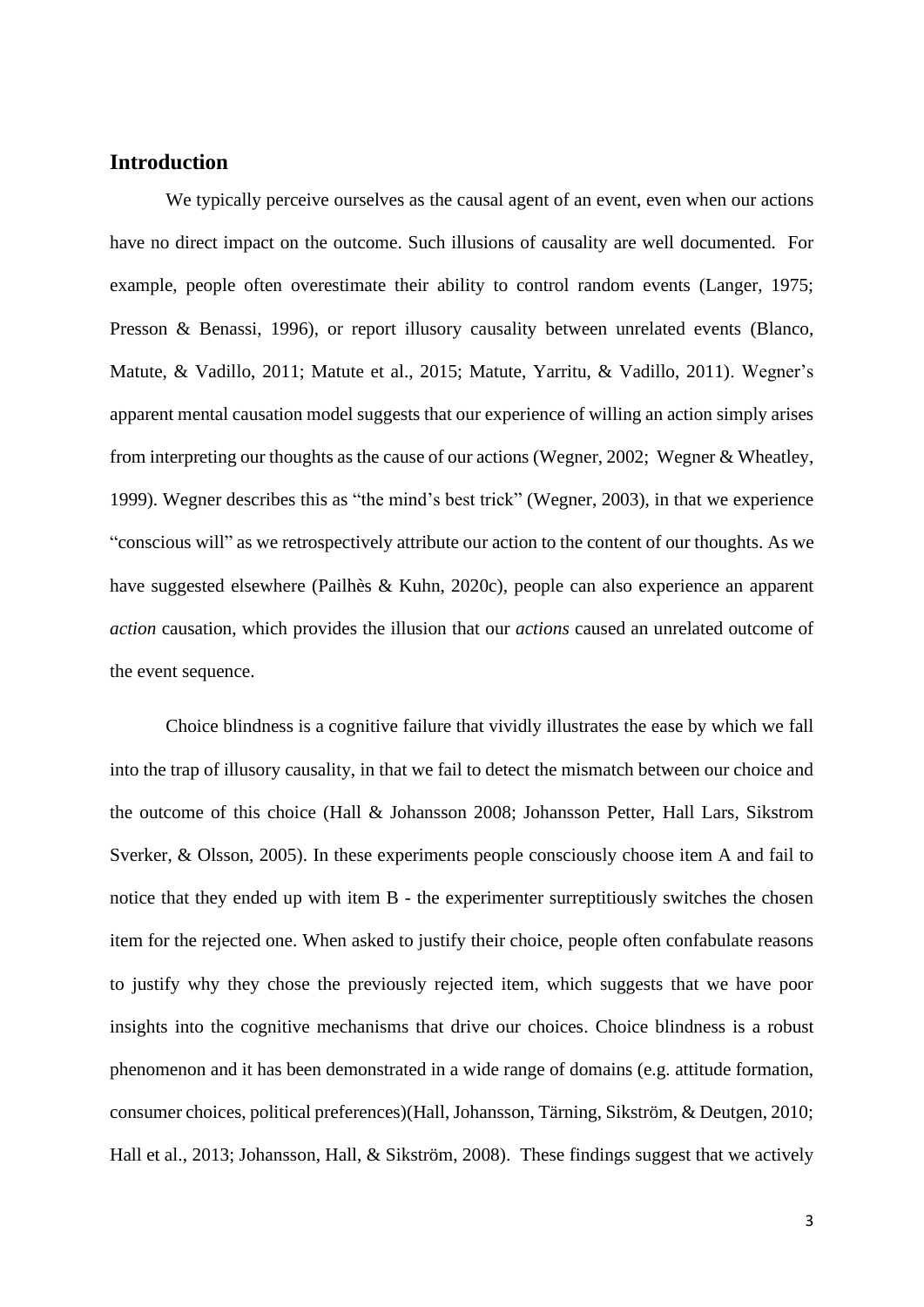construct our sense of agency alongside the feedback that we receive following our choice (see also Nisbett & Wilson, 1977). In other words, we accept the switched outcome as our own.

Choice blindness relies on elaborate covert deception to conceal the switch between the participants' choice to the changed outcome (e.g. Hall, Johansson, Tärning, Sikström, & Deutgen, 2010; Hall et al., 2013; Stille, Norin, & Sikström, 2017). However, we believe that it is possible to experience an illusory sense of agency over an event outcome even when the deception is fully transparent. Unlike previous choice blindness paradigm, the Equivoque principle – a magicians' forcing technique – does not rely on elaborate covert deception and instead exploits linguistic ambiguities, and our tendency to ignore inconsistencies.

Magicians are highly experienced in controlling our attribution processes (Kelley, 1980) and magic tricks provide a useful tool to study these illusory causalities (Kuhn, 2019; Rensink & Kuhn, 2015). A growing number of scientists are using magic tricks to study a wide range of psychological processes, such as attention (Demacheva, Ladouceur, Steinberg, Pogossova, & Raz, 2012; Kuhn & Findlay, 2010; Kuhn & Tatler, 2005; Kuhn, Teszka, Tenaw, & Kingstone, 2016), perception (Kuhn & Rensink, 2016; Thomas & Didierjean, 2016b), problem-solving (Thomas & Didierjean, 2016a; Thomas, Didierjean, & Kuhn, 2018), and belief formation (Lan, Mohr, Hu, & Kuhn, 2018; Mohr, Lesaffre, & Kuhn, 2019). Another promising area of research has focused on magicians' forcing techniques. Forcing techniques, also called 'forces', refer to magic principles that allow magicians to covertly influence a spectator's choice or the outcome of this choice. Forcing is often used to produce effects such as predictions or mind-reading, and they provide powerful tools to study diverse psychological mechanisms related to decisionmaking and illusory sense of agency and freedom over choice.

We have recently started to categorize forcing techniques (Pailhès & Kuhn, 2019) and have identified two main types of forcing categories: The first group of forces rely on directly influencing the spectator's decision (Annemann, 1933; Banachek, 2002; Jones, 1994). These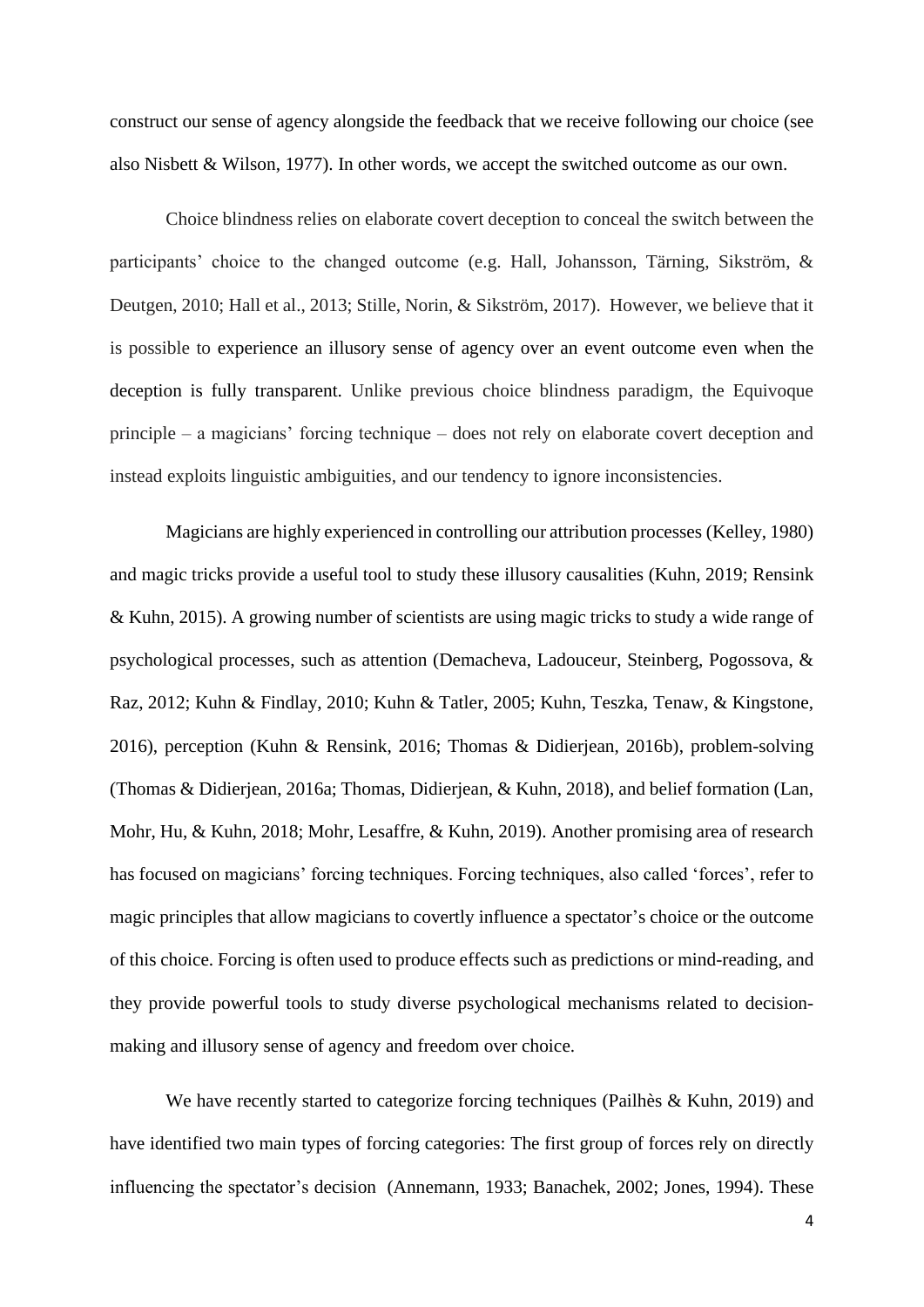*Decision forces* encompass a large number of techniques in which magicians covertly influence spectators' decision, and several of these techniques have been empirically investigated. For example, people can be covertly influenced by the positioning of a card among others (Kuhn, Pailhès, & Lan, 2020; Pailhès & Kuhn, 2020b), the timing on which cards are handled by the magician, subtly pushing the target card when the spectator's fingers are reaching the deck to take one (Shalom et al., 2013), the visual saliency of the target card (Olson, Amlani, Raz, & Rensink, 2015), or even subtle gestures that prime a specific card (Pailhès & Kuhn, 2020a). It is important to note that whilst many of these techniques are highly effective, there is no guarantee that they will work. This is why in these instances, the magician will require a backup plan in case the force fails.

The second category of forces, are *outcome forces,* and they provide the spectator with a genuinely free choice, but unknown to them, this choice has no impact on the outcome of the trick (i.e. the card or item the spectator ends up with). Unlike with the *decision force*, *outcome forces* guarantee that the spectator ends up the forced item, which is why they are frequently used by working magicians. To our knowledge, only one forcing principle that falls within this category – the Criss Cross force – has been studied scientifically (Pailhès & Kuhn, 2020c). Here participants are asked to cut to a playing card, and the magician uses a simple and transparent, yet highly deceptive procedure that ensures the spectator ends up with a predetermined card, rather than the one that he/she has cut to. We have recently shown that this type of force is highly effective in providing people with an illusory sense of agency over an outcome they did not control (i.e. they feel their card cutting actions had a direct impact on the card they received). A large number of different forces fall within this category, and many of them rely on a simple information gap or failure principle. In other words, the trick creates the illusion of a free decision in a situation where all choices lead to the same result, but the audience does not know that their choice has no impact on the outcome.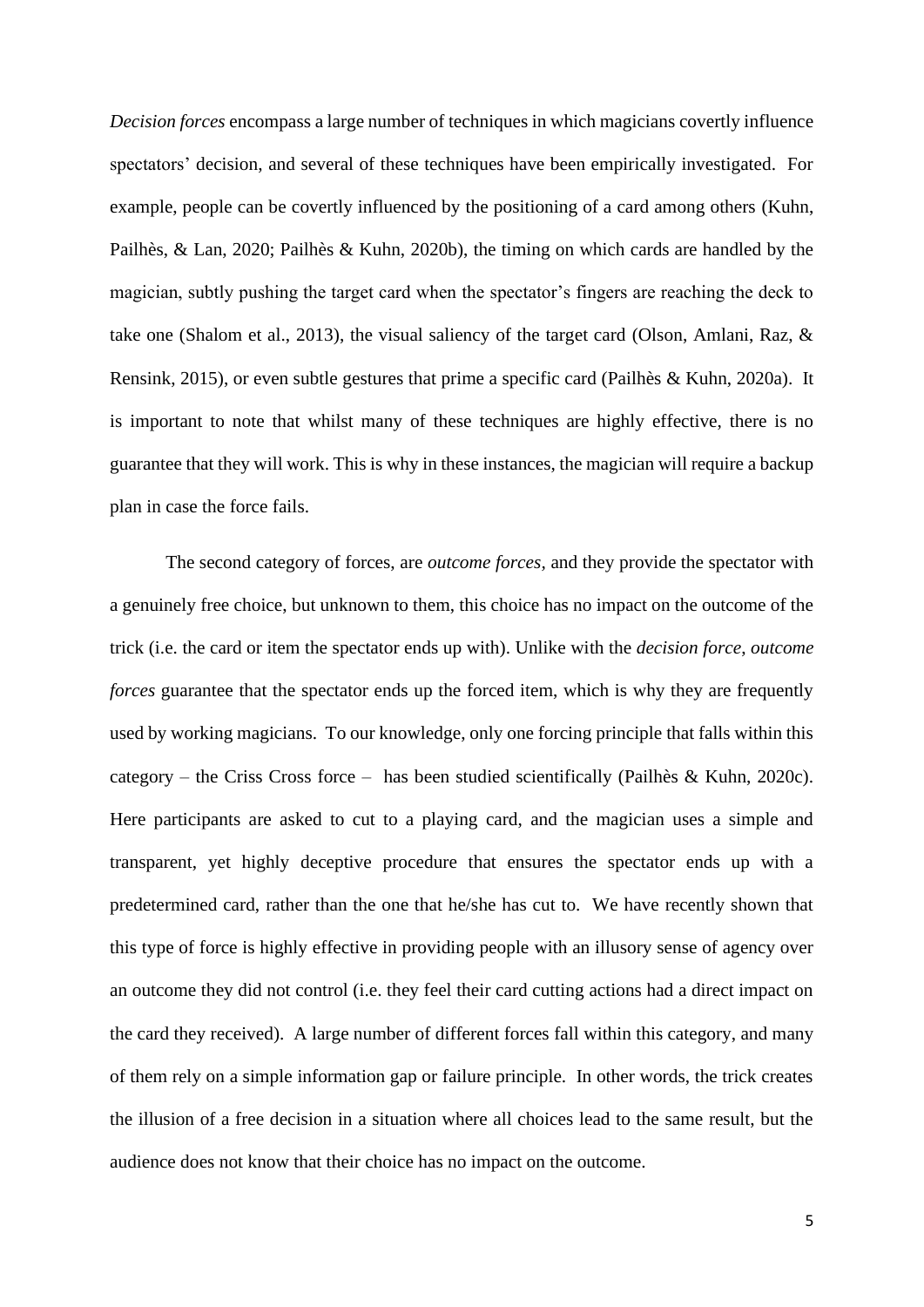In this paper, we investigate one of these outcome forces called *Equivoque*. Also known as 'the magician's choice', the Equivoque is one of the strongest tools mentalists can use to force a card or item (Banachek, 2009, p.22; Goldstein, 1976), and it uses semantic ambiguity when asking spectators to make choices. The magician predetermines a target card, or object, among others, and provides the spectator with a set of alleged free choices. These choices are framed in such a way that each decision leads to the same outcome. For example, the magician deals four cards on a table and asks the spectator, who we will call Bob, to touch two of them. From the beginning, the conjurer knows they want Bob to end up with the third card from Bob's left. If Bob touches the two cards on his right, the magician keeps these choices and discards the others. If Bob touches the cards on the left, the magician discards these choices and keeps the ones on the table. In the second phase, the magician asks Bob to touch only one card, and this time if Bob touches the card on his far right the magician discards it and keeps the card. If Bob touched the one on the left, Bob is left with the predetermined card on the table. Although inconsistencies can appear in the magician's action (e.g. once keeping the spectator's choices, the next time discarding them, see figure 1), anecdotally the Equivoque produces a strong illusion of agency over the outcome card or item. The double entendre wording allows the spectator to be actively involved in the choices, but they have no impact on the outcome. In our example, the magician purposefully asks the spectator to "touch" the cards, and not to "pick" or to "take" or "choose". Thanks to the ambiguity of this wording, the outcome of the spectator's choice can be easily changed as the magician wishes. The performer simply removes the items they do not want the spectator to end up with.

We believe that the Equivoque relies on the spectator's failure to register important inconsistencies in the selection process. In our day to day lives, we frequently accept small distortions even without noticing that they occurred. Indeed, much of research shows that we are highly adaptive and tolerant of distortions so that we can function more optimally (Erickson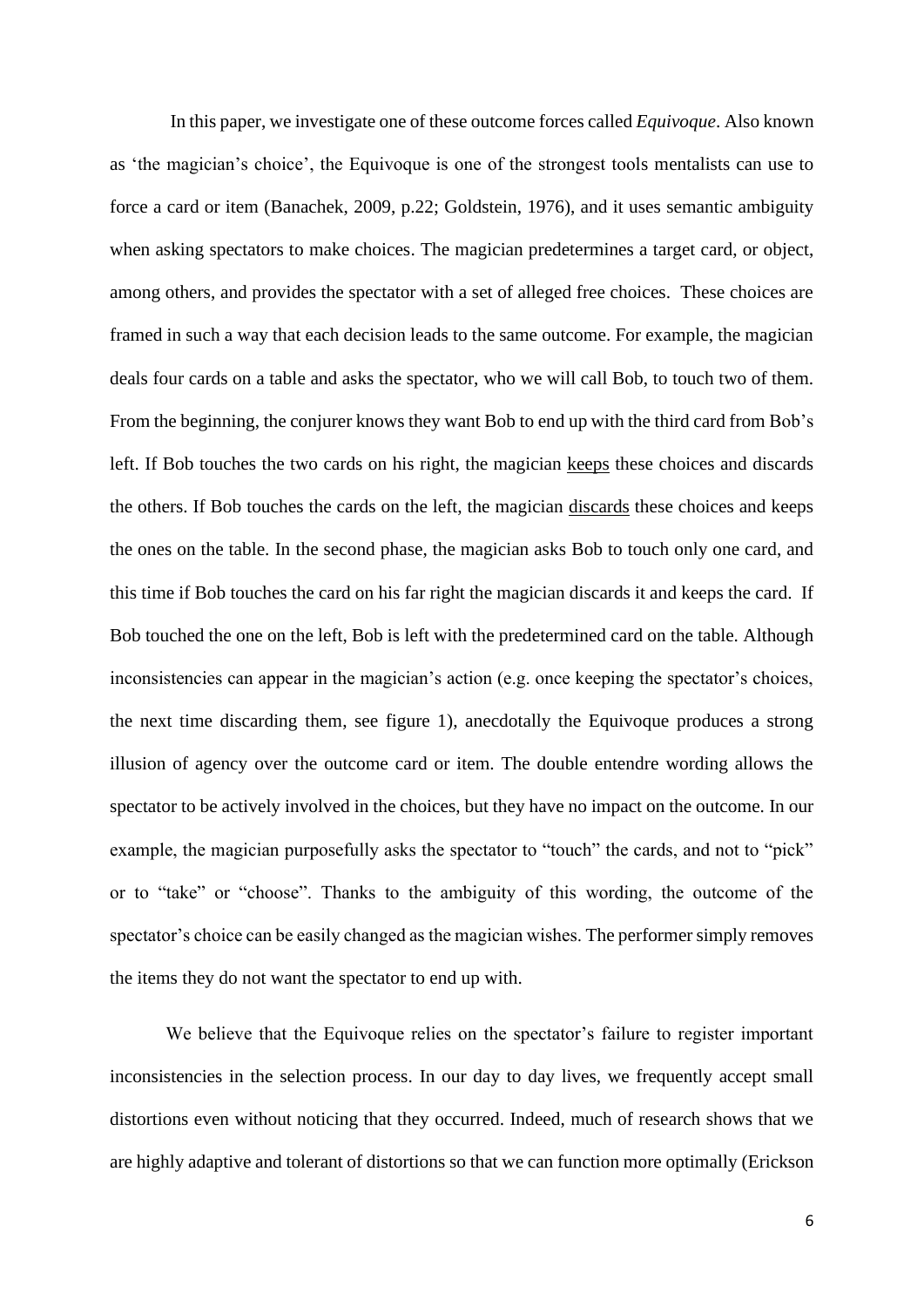& Mattson, 1981; Shafto & MacKay, 2000). Many of our daily cognitive operations are based on heuristics rather than systematic, analytical processes (Kahneman, 2002), and the "Moses Illusion" illustrates just how easily we tolerate inconsistencies. For example, when asked "*How many animals of each kind did Moses take on the Ark*", most people answer "two", even though they know that Noah, and not Moses, took the animals on the Ark (Erickson & Mattson, 1981). The Moses Illusion demonstrates that people often fail to notice anomalies, and this occurs despite knowing the correct answer, and fully processing the question (Bottoms, Eslick, & Marsh, 2010; Davis & Abrams, 2016; Song & Schwarz, 2008). The Moses Illusion is well documented and several theoretical accounts for its occurrence have been proposed (Reder & Cleeremans, 1990; Reder & Kusbit, 1991). The partial-match hypothesis states that the illusion results from an incomplete match between the question probe and the retrieved information (Kamas, Reder, & Ayers, 1996; Reder & Kusbit, 1991). Accordingly, when the input does not completely match the stored representation, we still accept the distortion as long as there is a sufficient match. In normal verbal conversations, we often encounter small inconsistencies (e.g. subtle linguistic errors) and ignoring such inconsistencies eases comprehension. Indeed, the more semantically and phonologically related the distortion is to the stored representation about what is asked, the less likely the cognitive system flags the mismatch, and the better the illusion works. Likewise, it has been proposed that if the erroneous term fits the global situation well or is out of focus, the anomaly can pass undetected (Sanford & Sturt, 2002). In much of our daily lives, ignoring such inconsistencies provides a useful strategy, or heuristic, to facilitate comprehension.

Similarly to the Moses illusion, we believe the Equivoque procedure is successful because people omit the possible inconsistencies happening to their choice, and the actions of taking away the selected items or the non-chosen ones are sufficiently similar not to be noticed. The inconsistencies in the magician's actions are performed fluently and without drawing any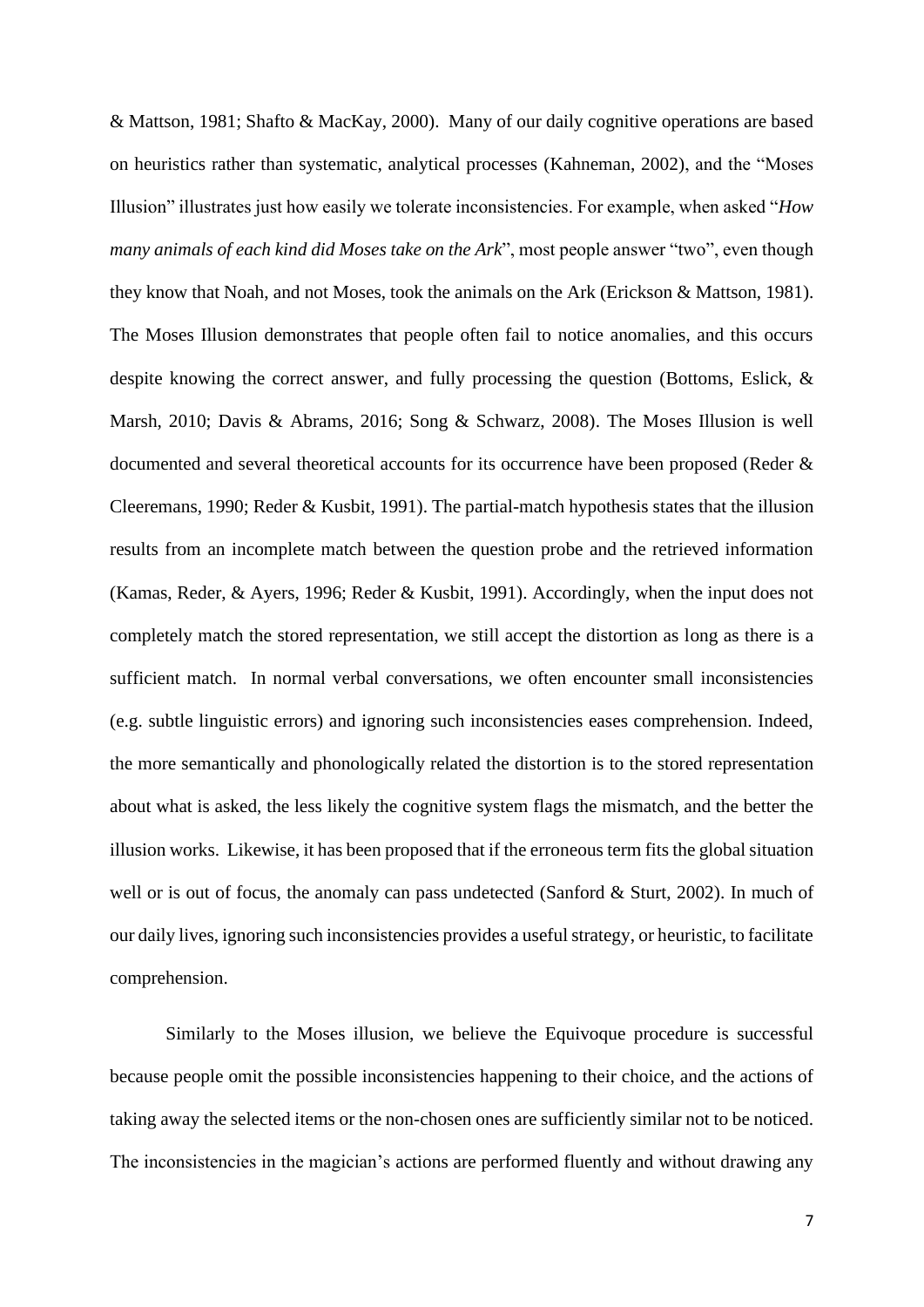attention to them. Because of this, the spectator experiences an illusory sense of control over the forced card, and believe they freely chose it themselves.

Although the Equivoque is frequently used by magicians, and known to be a very powerful forcing principle (Annemann, 1933; Banachek, 2002, 2009; Turner, 2015), it has never been scientifically investigated. Research using forcing techniques have shown that participants tend to report free choices when they were objectively forced. Likewise, we argue that the Equivoque provides a powerful tool to study illusory agency over an outcome, as well as to investigate choice-induced preference effect.

The current paper presents three experiments. We aimed to provide empirical evidence of the efficiency of the Equivoque (Experiment 1), investigate its robustness when repeated on the same spectator (Experiment 2) and test whether this principle could be applied to items for which people have pre-existing preferences (Experiment 3). Moreover, our last experiment examined whether the Equivoque procedure can change people's attitudes towards the chosen object (i.e. their preference).

We confirm that for all three experiments we reported all measures, conditions, data exclusions and how we determined our sample sizes.

#### **Experiment 1.**

The aim of the first experiment was to objectively evaluate whether the Equivoque can effectively force a card without people realizing that their choices had no impact on the outcome they get. In other words, we sought to investigate whether it was possible to induce an illusory sense of agency over the outcome card, which is predetermined and objectively forced by the experimenter. Moreover, we aimed to investigate whether the consistency of whether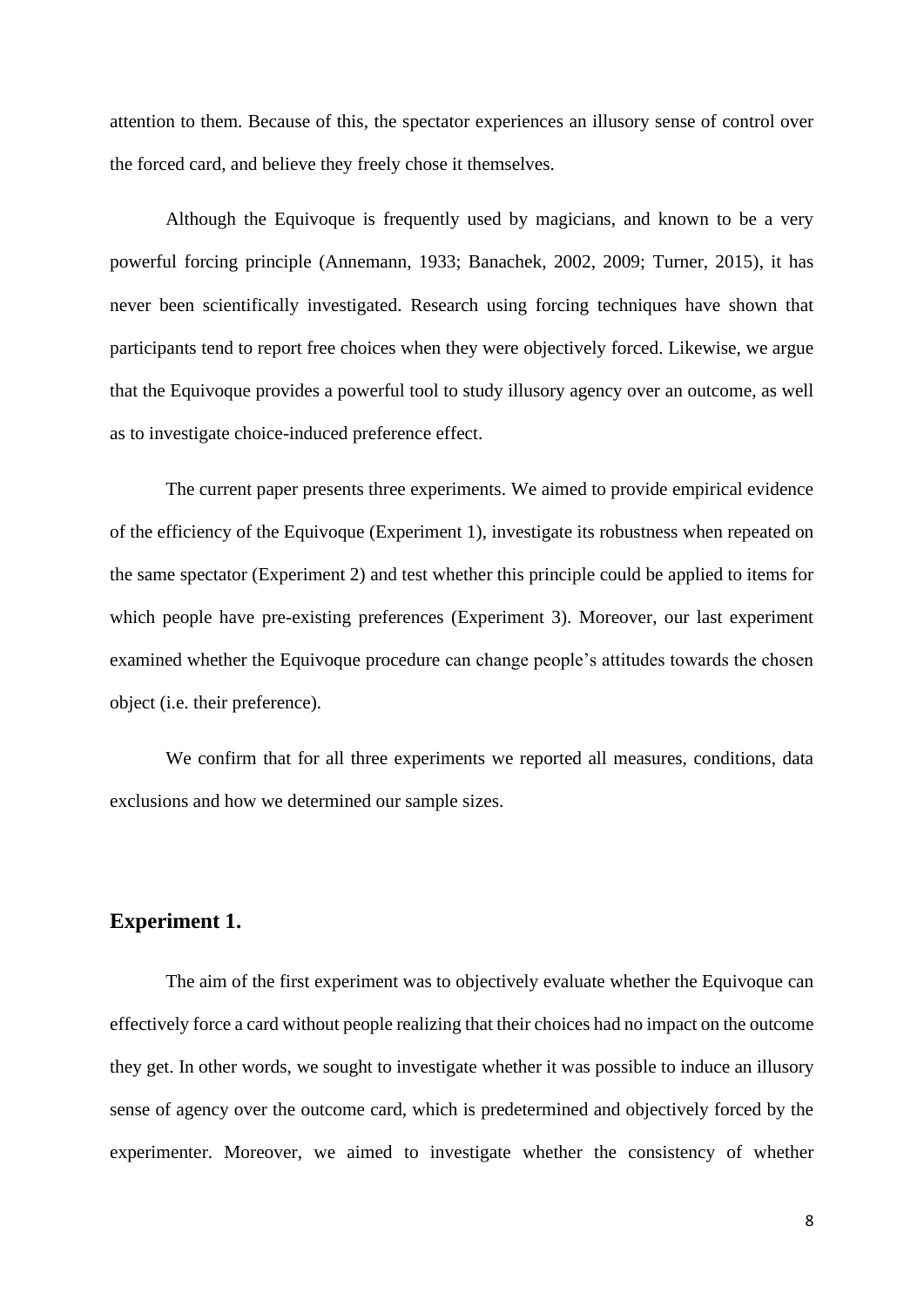participants' choices are always kept/discarded or not has an impact on how much control they feel over the outcome card. We predicted that participants would feel high levels of freedom and control over the outcome card even though they were manipulated. Research on the Moses Illusion suggests that we ignore semantic inconsistencies when they are presented within the context of a question, even when participants are encouraged to monitor for inconsistencies (Brédart & Docquier, 1989; Davis & Abrams, 2016; Erickson & Mattson, 1981; Song & Schwarz, 2008). We therefore expected participants to omit the inconsistencies of the experimenter's actions regarding their choice, and the procedure to be efficient regardless of the route consistency.

#### **Methods**

#### *Participants*

101 participants (56 females) were recruited on Goldsmiths University campus (Mean Age=26.6, *SD*= 10.11). Goldsmiths Psychology Department provided ethical approval for the three experiments. We ran an a priori power analysis for a t-test with a power of .80, *α=*.05, and a moderate effect size of .50. The output was a sample size of 101 participants. As the Equivoque was not previously investigated, we based our effect size estimate on the fact that the magic literature describes the force as a very powerful procedure (Annemann, 1933; Banachek, 2002; Turner, 2015).

#### *Procedure*

The experimenter/magician sat at one of Goldsmiths' cafeteria tables with the 4 cards already laid out in a row on the table. Participants were invited to sit facing the experimenter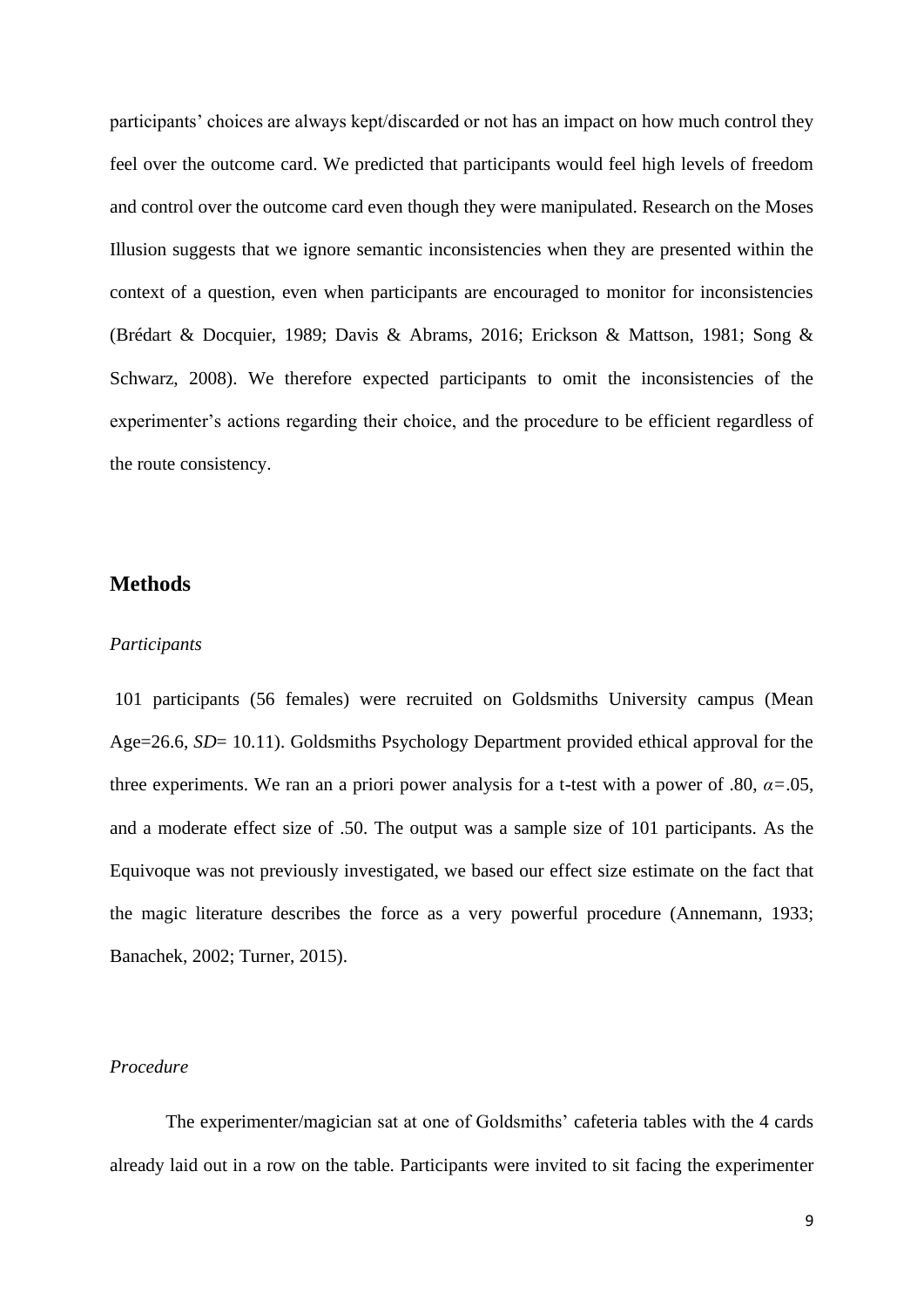and signed the consent forms which also explained that the experiment was a study about decision-making and magic tricks.

The experimenter then proceeded to the Equivoque force, in which the forced card was always the same for all participants (i.e. the 3<sup>rd</sup> one from their left, always the 3 of Diamonds). First, the participants were asked to touch two cards. Depending on the cards the participant touched, the experimenter either discarded them by taking them away or kept them by taking away the two other cards. Then, participants were asked to touch just one card. This time again, depending on the card that was touched, the experimenter either took it away or took the other one away, to assure that the forced card was the only one left (see Figure 1). These actions were done casually and in silence, without any comments. This ended up in 4 possible routes, with two consistent and two inconsistent ones that the experimenter took note of (see Figure 1). After only the forced card remained on the table, the experimenter slightly pushed it towards the participant while saying "OK so this is your card, don't look at it yet.", and asked them to answer the questions on the paper questionnaire.



**Fig. 1.** Consistency of the possible Equivoque routes regarding the two rounds (steps) of the trick. At first, participants are asked to touch two cards of the four presented. Depending on whether one of the two touched cards is the target one (here  $3^{rd}$ card from the left, from the spectator's point of view), the experiment either kept (a and c) or discarded them (b and d). Then,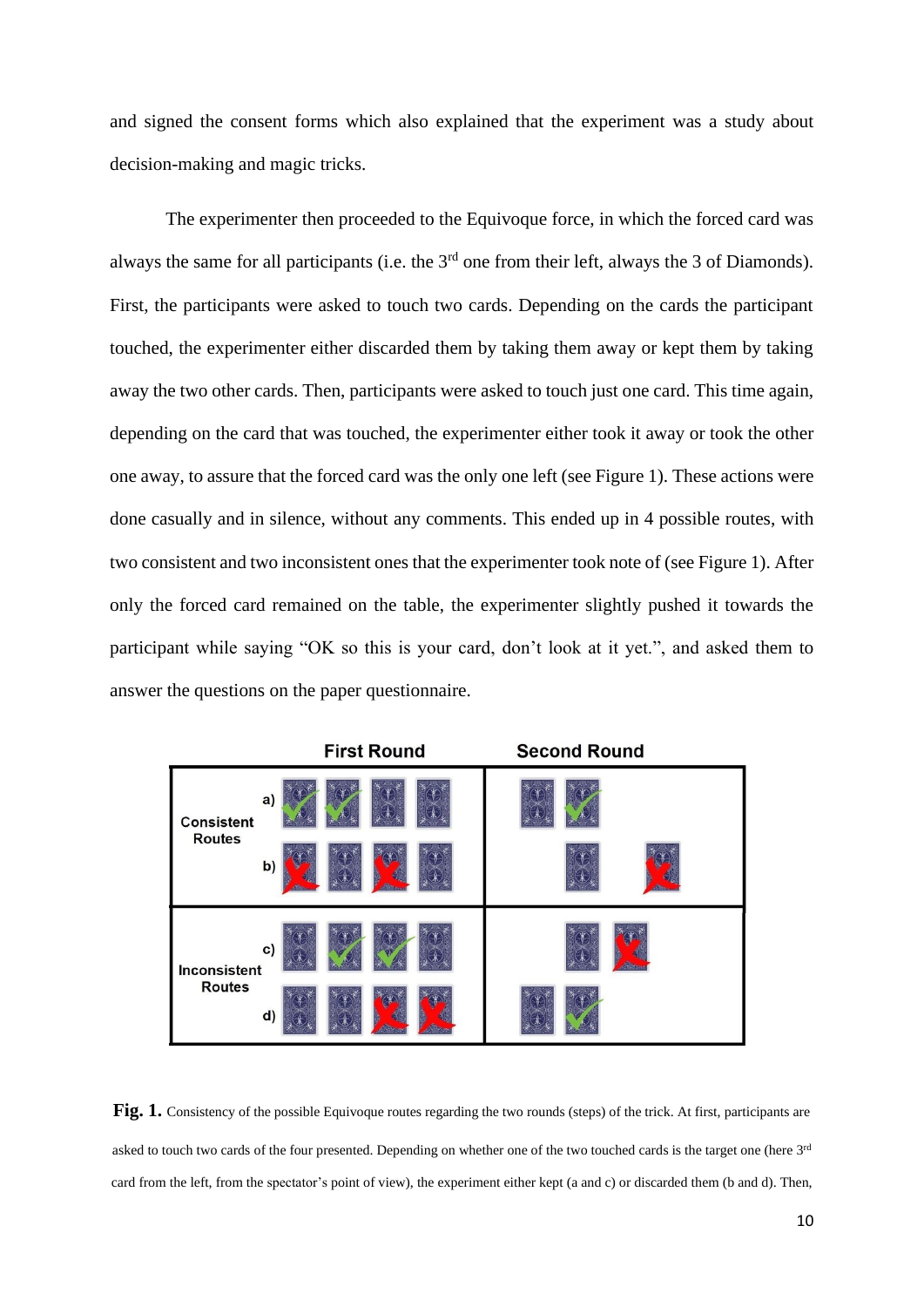when two cards are left (second round), participants are asked to touch just one card. Again, if the participant touches the target card (a and d) it was kept. If the other one was touched, the choice was therefore discarded (b and c).

First, participants were asked how free they felt about choosing the card they touched. We used this measure because it incorporates a key component of a successful forcing technique is that the spectator has to feel he or she is making free choices (Kuhn, Amlani, & Rensink, 2008; Pailhès & Kuhn, 2019, 2020b).

Second, and most importantly, participants were asked about how much impact they felt their choices had on the card they ended up with. We used this measure to assess participants' illusory sense of agency over the outcome of the card selection. Both questions were displayed with a scale from 0 (not at all) to 100 (extremely).

Before the debriefing, the experimenter revealed a prediction she had written down on a piece of paper (i.e. "You will choose the 3 of diamonds") and then asked the participants to look at their card (and not the other ones). This was an informal way to verify participants' sense of surprise when the magician successfully predicted their choice, and it provides an additional measure of whether they understood that their choice was forced. A more systematic measure of surprise was taken in our second experiment.

### **Results & Discussion**

We excluded 4 participants from the analysis as the experimenter made some minor mistakes in the procedure, by miming a pushing or discarding gesture while asking participants to touch the cards.

Overall, participants felt a strong sense of freedom for touching the cards they wanted (*M*= 80.3, *SD*=26.4), and a moderate sense of control over the card they ended up with (*M*=53.1, *SD*= 35.2). When asked to justify their answer, participants typically reported that they did not

11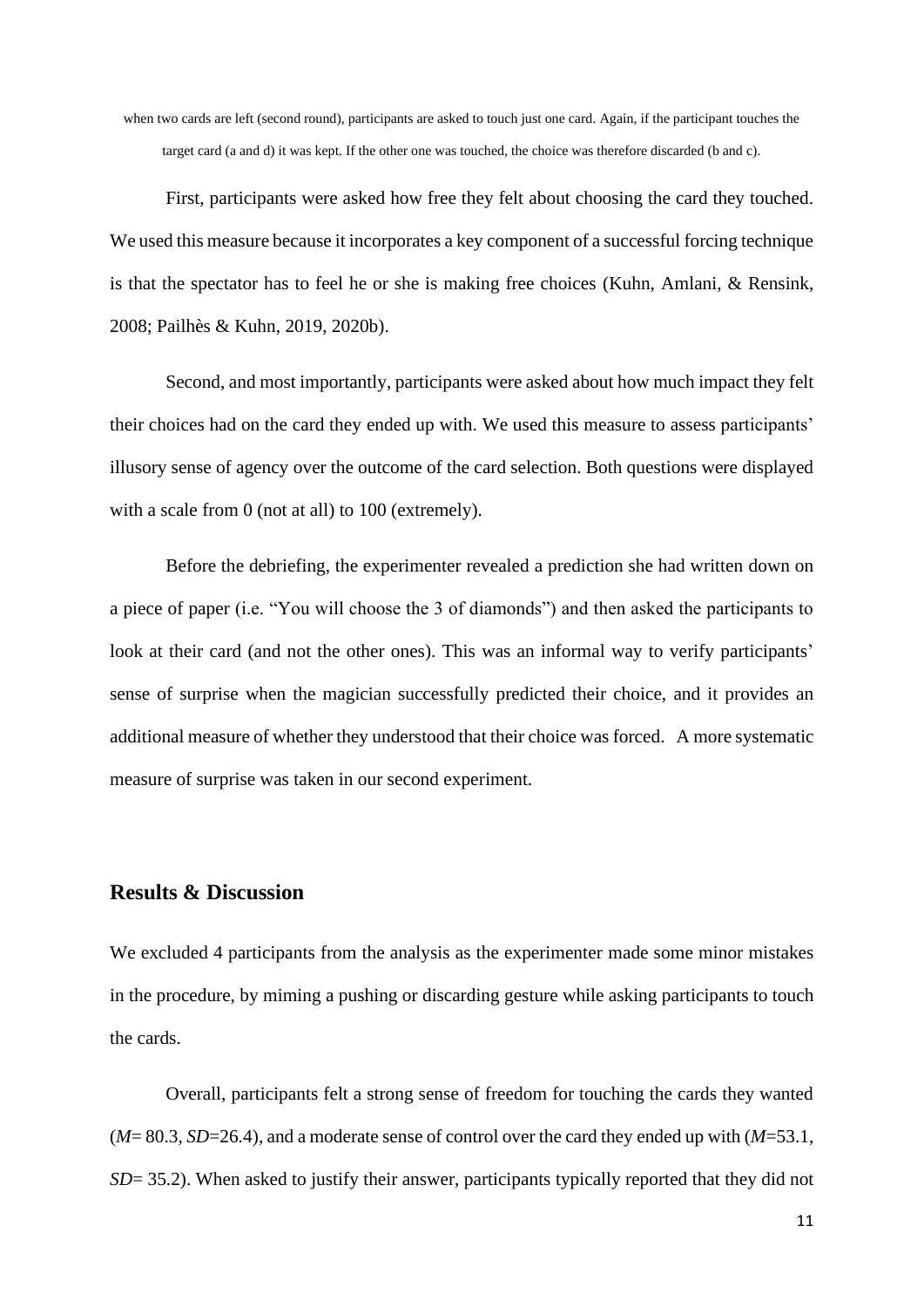feel a very strong sense of control because only 4 cards were displayed from the beginning and they therefore could not have a large impact on the outcome (i.e. choosing one of the other 48 cards). We previously found similar ratings of sense of control (*M*=45) in experiments using the Criss-Cross force (Pailhès & Kuhn, 2020c) and for which participants did not understand they were manipulated. However, higher ratings were found in our research using the Position force technique (*M*=82, Pailhès & Kuhn, 2020a). Contrary to the Position force, both the Equivoque and the Criss-Cross are outcomes forces, in which the magician physically intervenes during the trick. The Position force is a decision force, for which the magician simply asks the spectator to physically push a card among three others presented in a row. The force relies on the ease with which the forced card (third from participants' left) is the most easily reached by their dominant hand (most people being right-handed). Here, as in the Criss-Cross force, participants typically reported feeling moderately high levels of control over the outcome card. Even though they did not attribute it to the experimenter physically handling the selected cards (e.g. often reporting not being able to see the faces of the cards, being presented with a limited number of possibilities etc), we suggest it is possible that this factor unconsciously affected their ratings. It is common for people to confabulate the reasons for their thoughts and behaviours when they do not have access to the real ones (Johansson, Hall, Sikström, Tärning, & Lind, 2006; Nisbett & Wilson, 1977), and this phenomenon might play a part in the present results.

Figure 2A shows participants' freedom ratings and their impact over their chosen card, as a function of whether the chosen path was consistent or not. We examined whether path consistency influenced the participants' ratings. Consistent routes were trials on which the experimenter consistently either kept or discarded the touched cards. Inconsistent routes were trials in which the experimenter inconsistently kept or discarded participants' choices. Fiftyfour per cent of the participants experienced consistent routes and 46% experienced inconsistent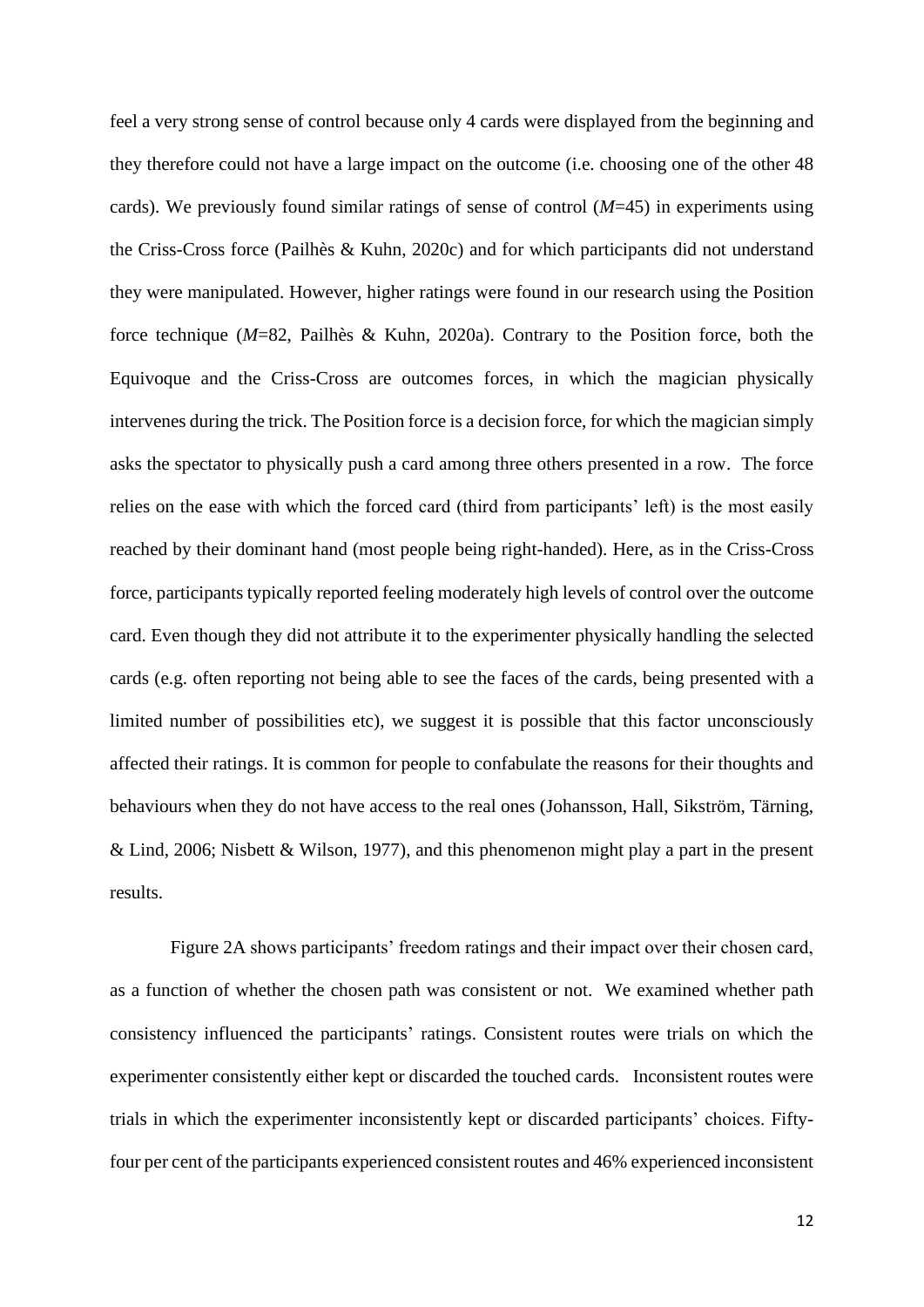routes. As the data were not normally distributed, we used two-tailed Mann-Whitney analyses, which showed no significant difference regarding the consistency of the routes on participants' feelings of impact over the final card ( $W=1078$ ,  $p=.503$ ,  $r_{rb}=.008$ ). However, contrary to our prediction participants reported significantly higher feelings of freedom over which card they chose for the inconsistent than consistent routes ( $W=1493$ ,  $p=.015$ ,  $r_{rb}=.276$ ).



 $(A)$ 

**Fig. 2.** (A) Participants' sense of impact over the outcome forced card and their feeling of freedom for touching the cards they wanted according to (A) the consistency of the Equivoque routes and to (B) the specific event sequence they experienced. Their chosen cards were either first kept (K) or discarded (D) during the first and second rounds. Therefore, KK represents a route where participants' choices were kept for both rounds, DK

**DD** 

**KD** 

Event sequence

DK

20  $\overline{0}$ 

KK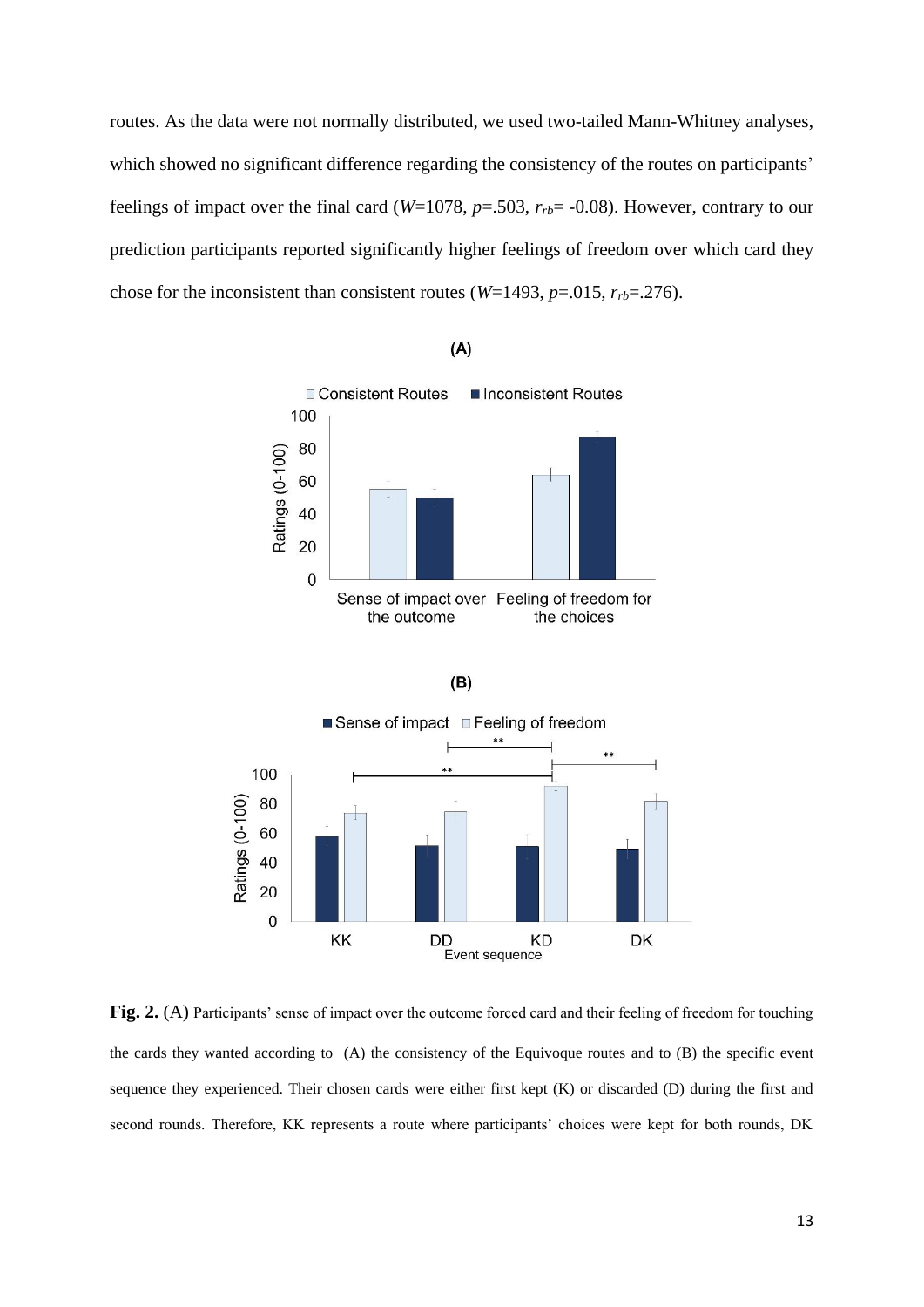represents a trial in which participants' choices were first discarded and then kept, etc. Error bars represent the standard errors of the mean.

We were surprised by these findings and therefore examined the different decision routes more closely by separating them into 4 conditions depending on whether the experimenter first kept (K) or discarded (D) the two touched cards in the first round, and then kept or discarded the touched card in the second round. We therefore had 2 consistent (KK and DD) and 2 inconsistent (KD and DK) possible routes (see figure 2B). With regards to people's sense of impact on the outcome of the chosen card, A Kruskal-Wallis test found no significant effect of the different routes on participants' sense of impact over the outcome card  $(X^2(3, 97))$  $= 0.98$ ,  $p = .806$ ,  $\eta^2 = .010$ ). However, there was a significant difference among the 4 different routes regarding participants' sense of freedom  $(X^2(3, 97) = 8.68, p = .034, \eta^2 = .079)$ . More specifically, a deviation contrast analysis showed that one specific inconsistent route (KD) led participants to feel significantly freer for their choice,  $(t (97) = 2.52, p = .013, d = .707)$ .

None of the participants expressed that they understood they were forced and that they understood the trick. The typical reaction after the experimenter revealed the prediction was surprise, and if not, to look at all the other cards to check if they were all the same (they were all different). These first results suggest that the Equivoque is a very effective forcing technique providing participants with the illusion that they freely selected one item out of four when they are in fact completely manipulated and forced to have a predetermined card. We cannot find any explanations for why participants felt significantly freer in the path for which their choice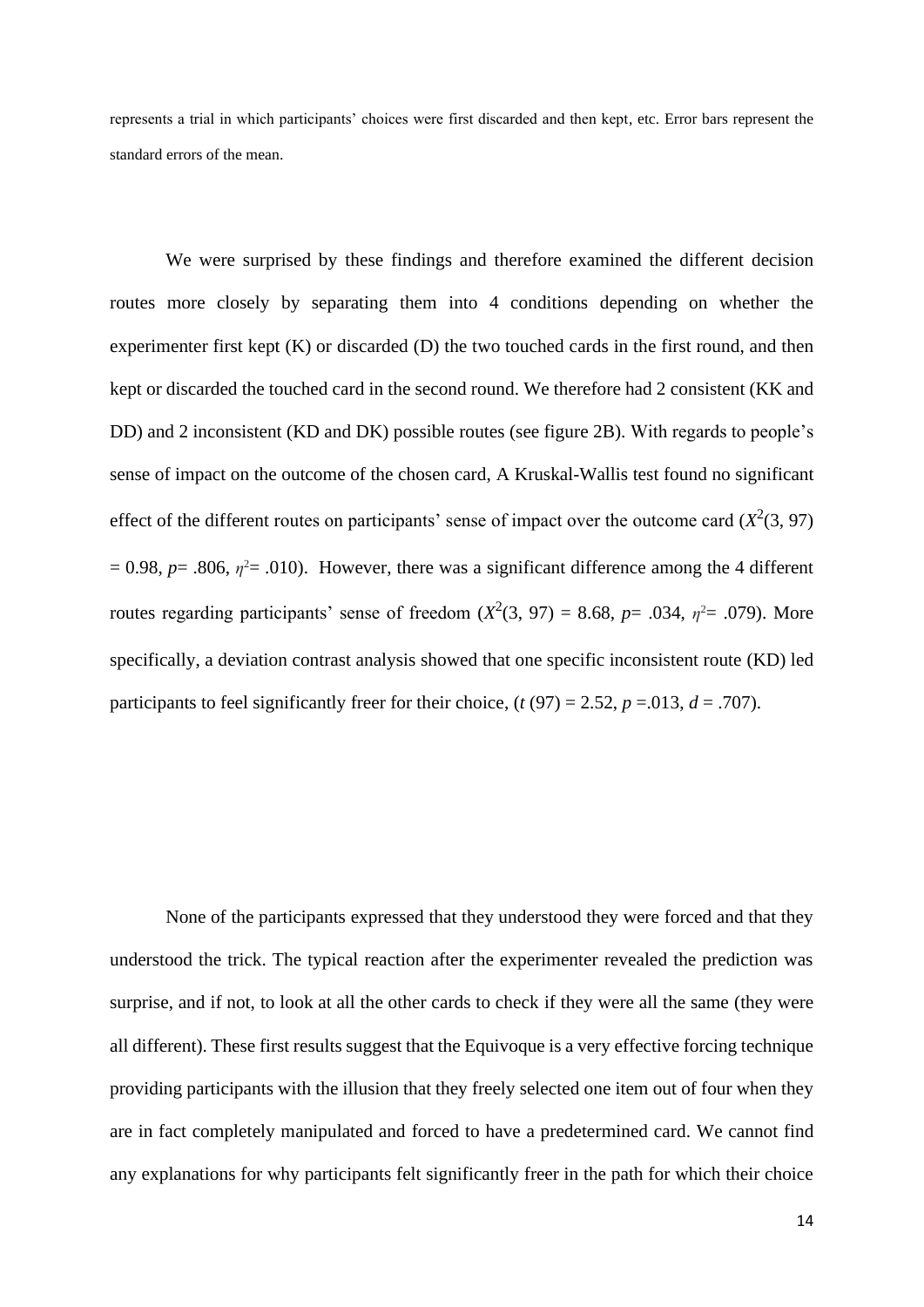was first kept and then discarded. We acknowledge that while it is one of the inconsistent paths, the sequencing of keep and then discard is unique in nature, considering the manual actions of keep and discard are not identical and might be perceived uniquely by the participant. As this result was unexpected, we investigated it further in our second experiment.

#### **Experiment 2.**

The previous study showed that the Equivoque force is highly effective at providing people with an illusory sense of control over the outcome of an event even if they have no control over it. Participants were surprisingly oblivious towards the inconsistency in the choice procedure. In the second experiment, we firstly aimed to replicate these results and we wanted to further investigate the quirky results with regards to participants' higher freedom ratings for one specific route sequence (Keep – Discard).

Secondly, we examined whether the trick would lose its efficiency after being repeated twice in succession. One of the key rules in magic states that magic tricks that rely on the same method should never be repeated since this increases people's chances of discovering the secret method (Ekroll, De Bruyckere, Vanwezemael, & Wagemans, 2018; Kuhn, 2019). Indeed, much of the empirical research supports this view and tricks that rely on attentional misdirection (Kuhn & Tatler, 2005; Kuhn, Tatler, Findlay, & Cole, 2008) are far less effective when viewed for the second time. Recent studies have investigated the impact that repeated viewing has on magic tricks relying on perceptual mechanisms that are typically impenetrable to top-down control, and showed that they were considerably more robust to repetition than tricks based on attentional misdirection (Svalebjørg, Øhrn, & Ekroll, 2020). In the Moses illusion, the detection rates are higher under instructions that stress accuracy (Van Jaarsveld, Dijkstra, & Hermans, 1997). When participants are only required to monitor for distortions rather than answer the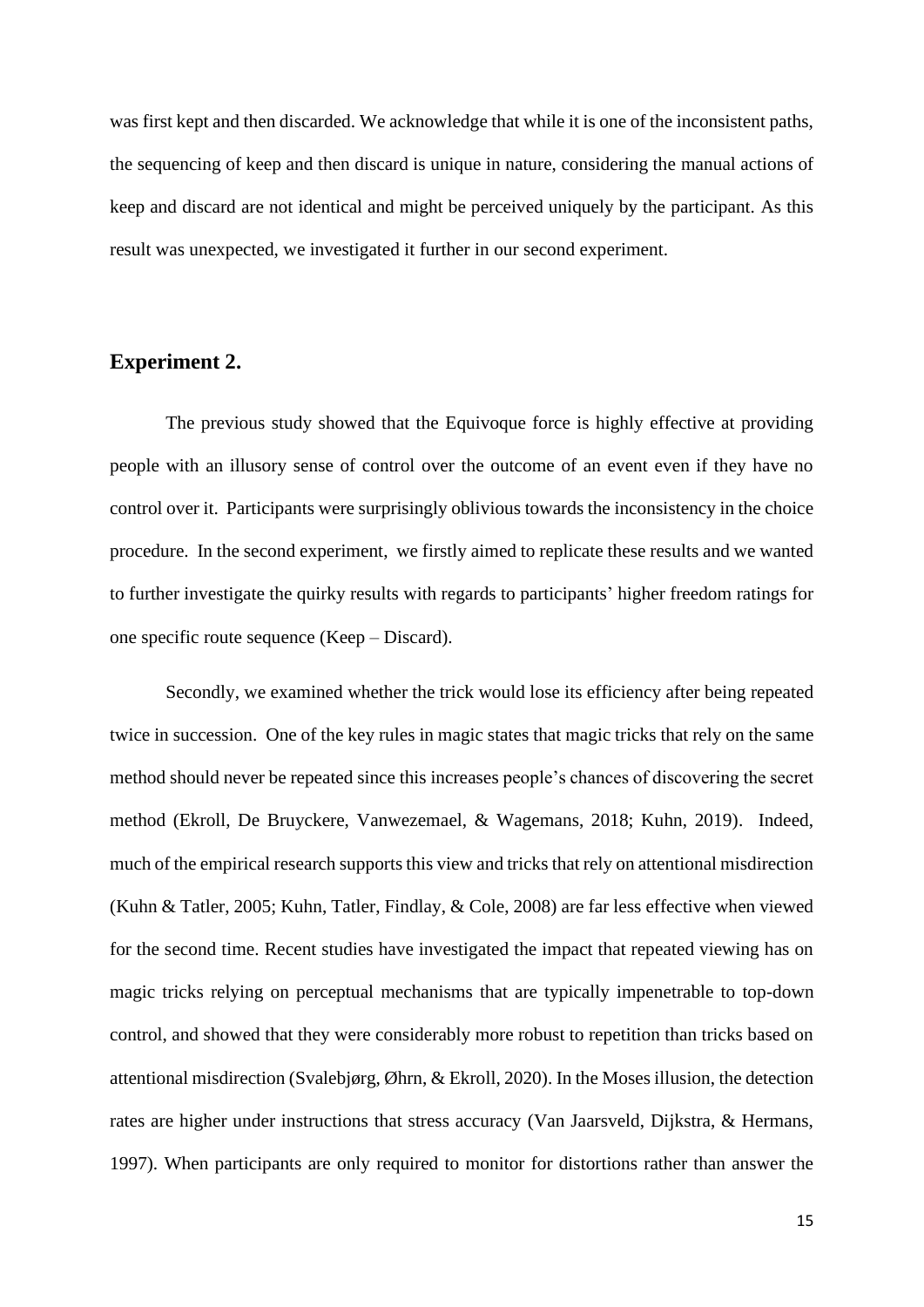questions, more inconsistencies are detected (Kamas et al., 1996). Moreover, it has also been shown that people detect distortions more often when the sentences' focus is on critical terms (Bredart & Modolo, 1988). We predicted that as trials progressed, participants would have more opportunities to detect the inconsistencies and understand they were forced, therefore feeling less impact on the outcome card. We expected the feelings of freedom to remain the same, as participants were indeed always free to touch the cards they wanted.

Our third aim was to measure the degree of surprise participants experienced when the experimenter revealed her matching prediction. Magic tricks elicit a wide range of emotional responses, but at the centre of the experience lies a cognitive conflict between the things we believe to be possible and the things we experience (Kuhn, 2019; Lamont, 2017; Leddington, 2017; Leddington, 2016). Curiosity resulting from such incongruity is marked by acute feelings of surprise and confusion (Brod, Hasselhorn, & Bunge, 2018; D'Mello, Lehman, Pekrun, & Graesser, 2014). The way in which a magic trick is framed can have a significant impact on how it is experienced. Here, since we only used four cards, there was a 25% chance of ending up with the predetermined card by chance; Although the principle itself is not powerful, Experiment 1 and some of our previous work (Kuhn et al., 2020) has shown that effects such as the reveal of a prediction card tends to elicit some surprise and wonder. Measuring participants' surprise when the choice matched their prediction therefore provides a more implicit measure of participants' understanding of the force and of the fact that they had no control over the outcome card. We predicted that the degree to which participants experienced an illusory control over the outcome card would positively correlate with the degree of surprise regarding the prediction.

#### **Method**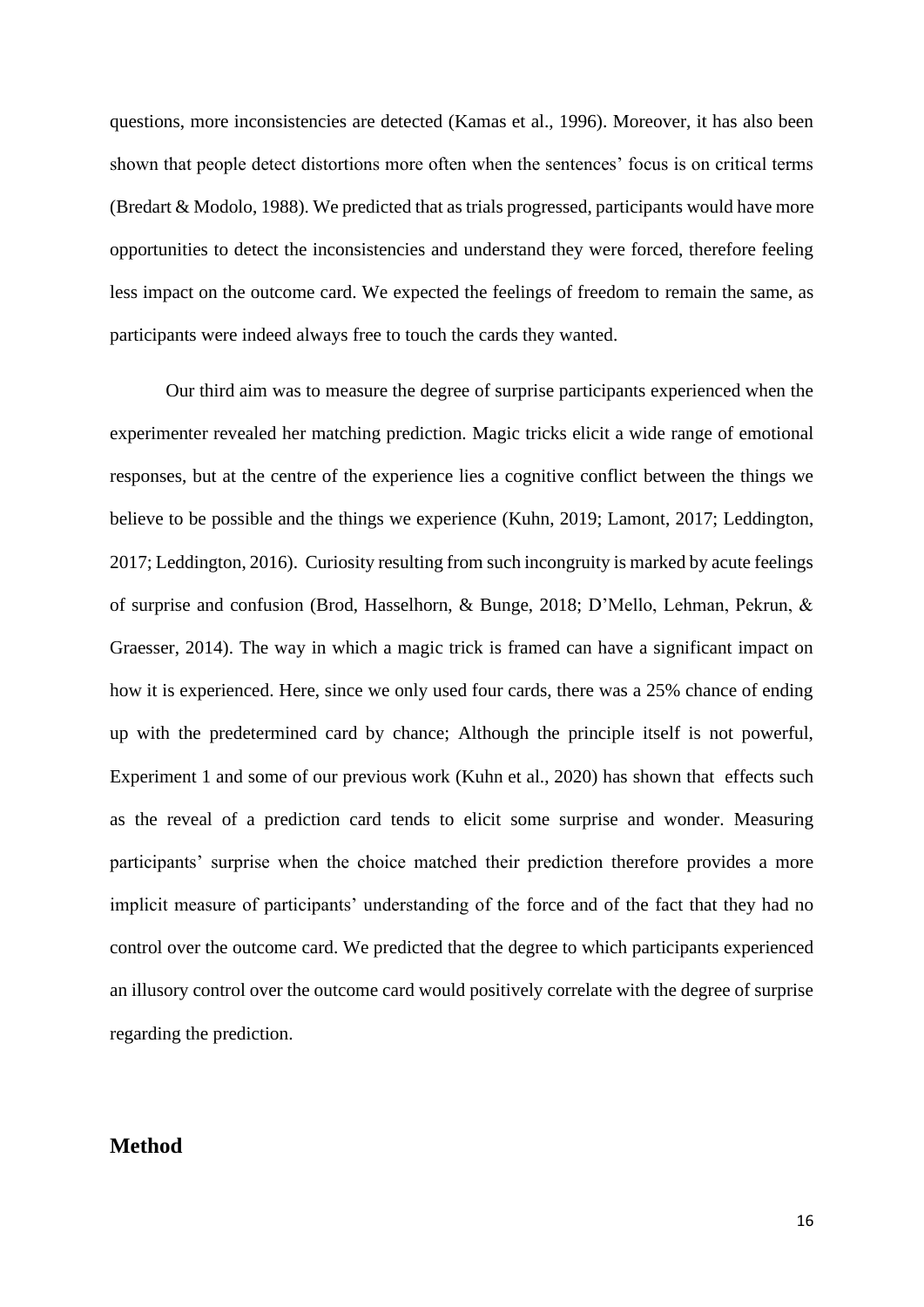#### *Participants*

50 participants (36 females) were recruited on the Goldsmiths University campus (Mean Age=25.3, *SD*= 11.07). Prior to the experiment, we ran a power calculation for a repeatedmeasures ANOVA, with  $\alpha = 0.05$ , a medium effect size of .25, power of .80 and a small correlation among repeated measures of .15, as we expected participants' feelings of control to gradually reduce over the repetitions. The output of the calculation was a total sample size of 46 participants.

#### *Procedure*

The procedure was identical to the one we used in Experiment 1, except that we repeated the trick twice, therefore ending with three different trials of the Equivoque. The same measures of the feeling of freedom and sense of impact over the outcome were used after each trial. The same card (3<sup>rd</sup> from the participants' left, 3 of Diamonds) was forced for this experiment and each trial. Therefore, here, the Equivoque procedure always forced the card in the third position, regardless of which card the participants decided to touch (the value of which only matters on the final trial). Participants were asked to answer the questions regarding their feeling of freedom and sense of impact without looking at the face of the card. At the end of the third trial, the experimenter revealed the written prediction ("You will choose the 3 of Diamonds") after the participants looked at their card. This time, a measure of their feeling of surprise about the matching prediction was taken (from 0 not surprised at all to 100 extremely surprised). We also asked participants if they had any idea about how the trick was done before completely debriefing them.

# **Results & Discussion**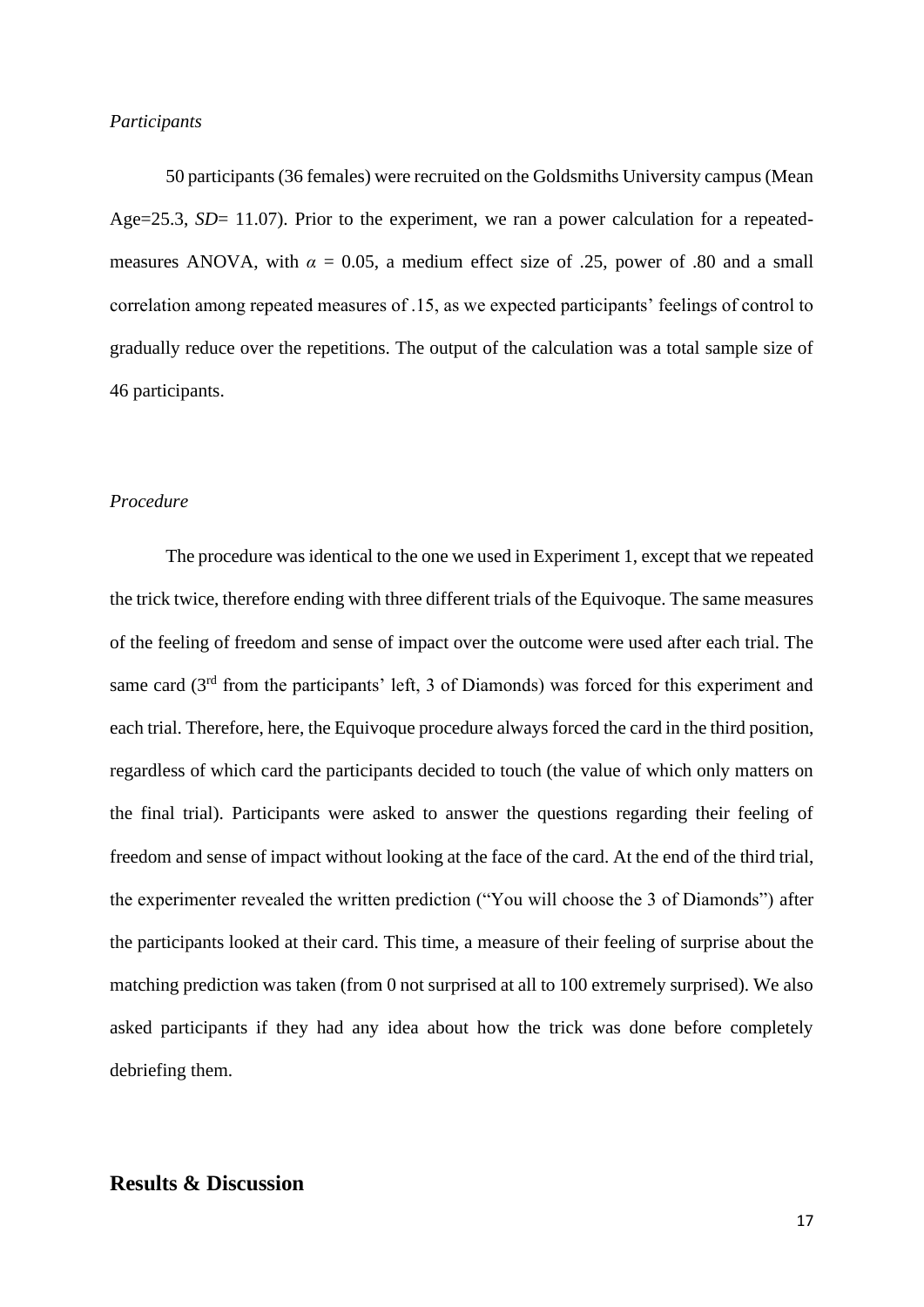As in experiment 1, the feeling of freedom for choosing which card(s) they touch was high (*M*=82.8, *SD*=25.3), and the sense of impact over the outcome card moderate (*M*=53.9, *SD*=37.1). We therefore replicate the results found in Experiment 1. The feeling of surprise at the end of the  $3<sup>rd</sup>$  trial was also moderate ( $M=53$ ,  $SD=36.6$ ). Previous research investigating the Position force technique showed that participants also experienced a moderate sense of wonder (*M*=5.5 on a scale from 1 to 10) regarding the magician's matching prediction. As we have previously suggested, these relatively low levels of ratings may rely on the fact that when presented with a magic trick, participants can assume that the magician will predict their choice under all circumstances (Kuhn et al., 2020).

#### *Trials*

As data were not normally distributed, we used nonparametric tests throughout the analyses. A Friedman test of differences among repeated measures which showed that contrary to our predictions, participants' sense of impact over the outcome card did not differ among the trials  $(X^2(2,98) = 1.53$ ,  $p = 466$ , see Figure 3A). Therefore, even after two repetitions of the trick, participants did not understand that they were forced to have the card in the third position and that their choice had no impact on their outcome card. Some studies have investigated the effect of expertise on participants' oversight to semantic illusions (e.g. history graduates asked "In what US state were the forty-niners searching for oil?"). Results showed that expertise does not eliminate the illusion, even when errors were underlined or bolded (Cantor & Marsh, 2017). This suggests that even strong prior knowledge does not guarantee that we will notice inconsistencies and that we still often use adaptive heuristics and shortcuts. As the Equivoque seems to be related to such illusions, it is possible that the same type of shortcuts was used here,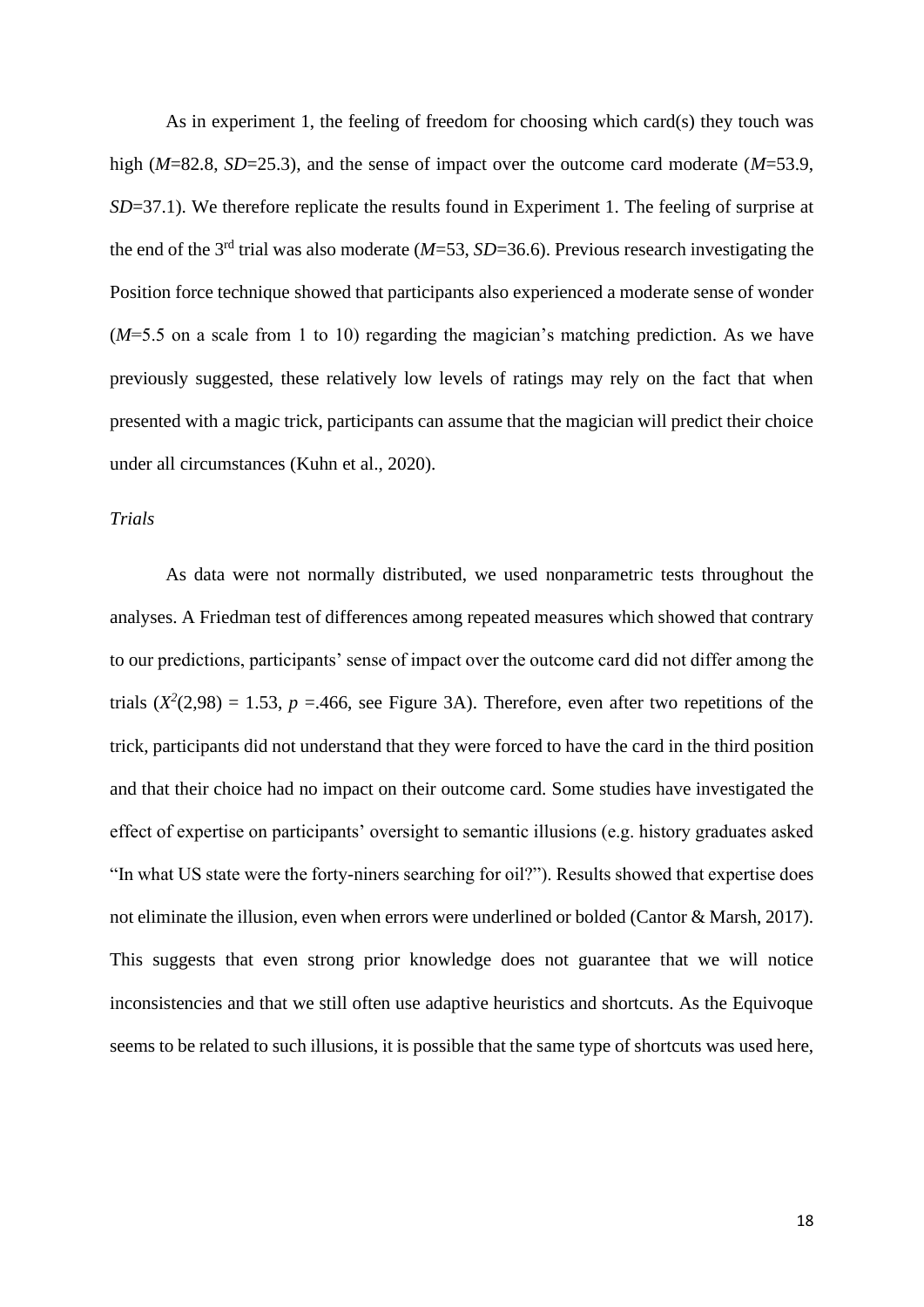even when participants had prior knowledge of the procedure and experienced it three times in a row.





Sense of impact E Feeling of freedom



**Fig. 3.** Participants' sense of impact over the outcome forced card and their feeling of freedom for touching the cards they wanted (A) among the 3 trials. And (B) according to the specific route they experienced. Their chosen cards were either first kept (K) or discarded (D) during the first and second rounds. Error bars represent the standard errors of the mean.

Looking at participants' feelings of freedom, a Friedman test showed that they felt significantly different levels of freedom among the trials  $(X2(2,98) = 18.8, p < .001$ , Figure 3A).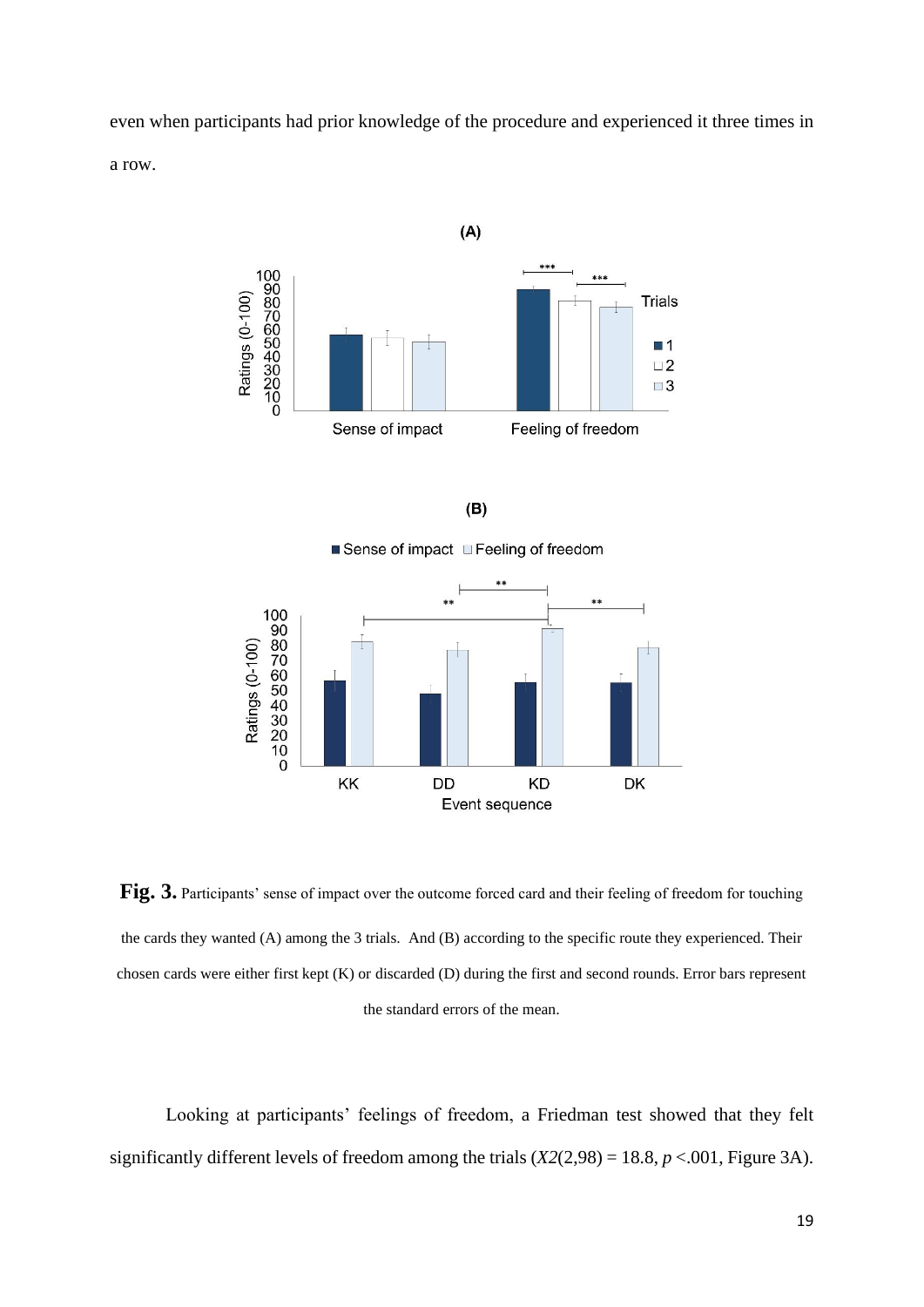A polynomial linear contrast analysis confirmed that participants' feelings of freedom for their choice significantly decreased over the 3 trials ( $t(50)$ ) 3.30,  $p = .001$ ). A possible explanation is that even though participants did not explicitly understand the trick and the fact that they were forced, they implicitly felt something outside their control was happening and leading them to end up with the same card.

#### *Route consistency and event sequences*

We then looked at the impact of the route consistency on participants' feelings of freedom and impact across all trials. Looking at the routes across the trials, 58% participants in trial 1, 48% in trial 2 and 46% in trial 3 experienced a consistent route. Figure 3B shows participants' ratings according to the event sequence they experienced. A Mann-Whitney test showed that whether the two rounds were consistent (*M*=51.7) or not (*M*=56.1) had no significant effect on participants' sense of impact over the outcome card (*W*=2961, *p* = .573, *rrb* =.053). Likewise, participants' feelings of freedom for their choice did not significantly differ in consistent (M=79.6) or inconsistent (M=86.2) routes ( $W=2968$ ,  $p=.539$ ,  $r_{rb}=.055$ ).

Next, we took a closer look at the impact that the different decision routes had on our measures. Figure 3B shows the sense of freedom and impact ratings for each decision route (final trial). A Kruskal-Wallis test  $(X^2(3, 50) = 9.94$ ,  $p = .030$ ,  $\eta^2 = .051$ ) and a deviation contrast analysis ( $t(50)$  2.62,  $p = .010$ ,  $d = .545$ ) replicated the results from Experiment 1 in that participants felt significantly more free for their choice of cards in the inconsistent route first keeping the touched cards and then discarding the touched one. As in Experiment 1 however, the type of sequence had no significant effect on participants' sense of impact  $(X^2(3, 50) = 1.44$ ,  $p = .697$ ,  $\eta^2 = .009$ ). Something leads participants to retrospectively feel they were freer to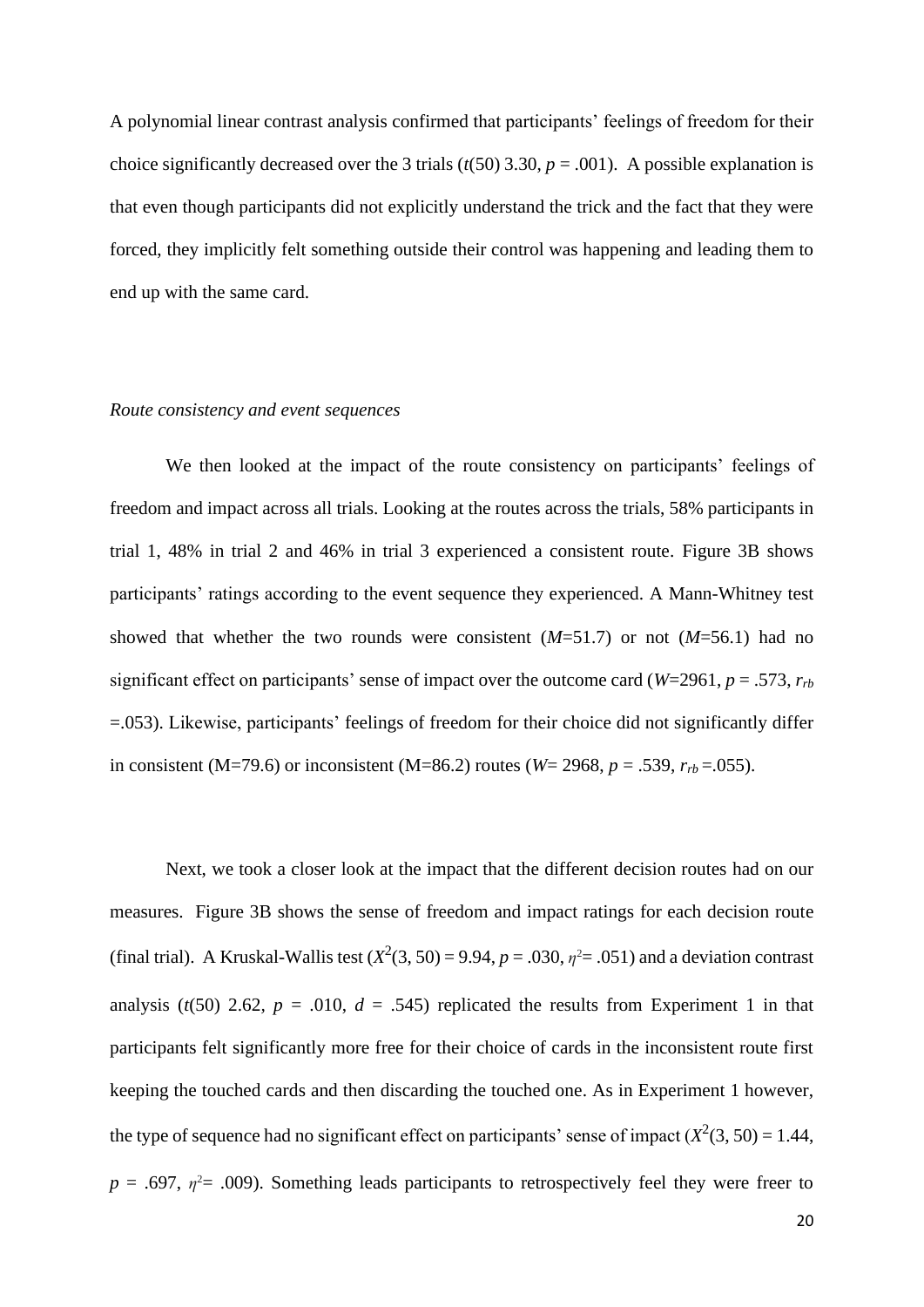choose which cards to touch when the experimenter first kept their choice and then discarded them. Even though in all possible event sequences participants were equally free to touch the cards of their choice, this particular sequence leads them to feel an illusory higher degree of freedom for their choice. Although these results were not expected in the first place, we replicated them again. Therefore, this effect does not seem random. The experiment was conducted by a different person who was blind about the effect found in Experiment 1. We can therefore confidently say this is not due to the person performing the trick. It is possible, though we are simply speculating, that the act of keeping and discarding chosen items are inherently different, and participants might intuitively expect touched/chosen items to be subsequently kept, and different outcomes (e.g. one's choices being kept and discarded) following the same action (e.g. touching the items) might produce a greater feeling of freedom when asked to judge it.

#### *Surprise*

Finally, we looked at participants' degree of surprise after discovering the matching prediction and its correlation with their feelings of freedom and impact over the last trial. As predicted, there was a significant positive correlation between the degree of impact participants felt they had over the outcome card and the amount of surprise they reported regarding the prediction  $(r_s=305, p=.031)$ . No statistically significant correlation was found between the feelings of freedom over the touched cards and the degree of surprise ( $r_s = .195 p = .175$ ). These results confirm our prediction that when participants experienced an illusory sense of agency over the outcome card, they did not understand that their choice was pre-determined. The last trial's route consistency (*W*= 241, *p* = .171,  $r_{rb}$  = -.226) and event sequence (H(2, 50) =2.01, *p* = .570) did not have an impact on participants' level of surprise.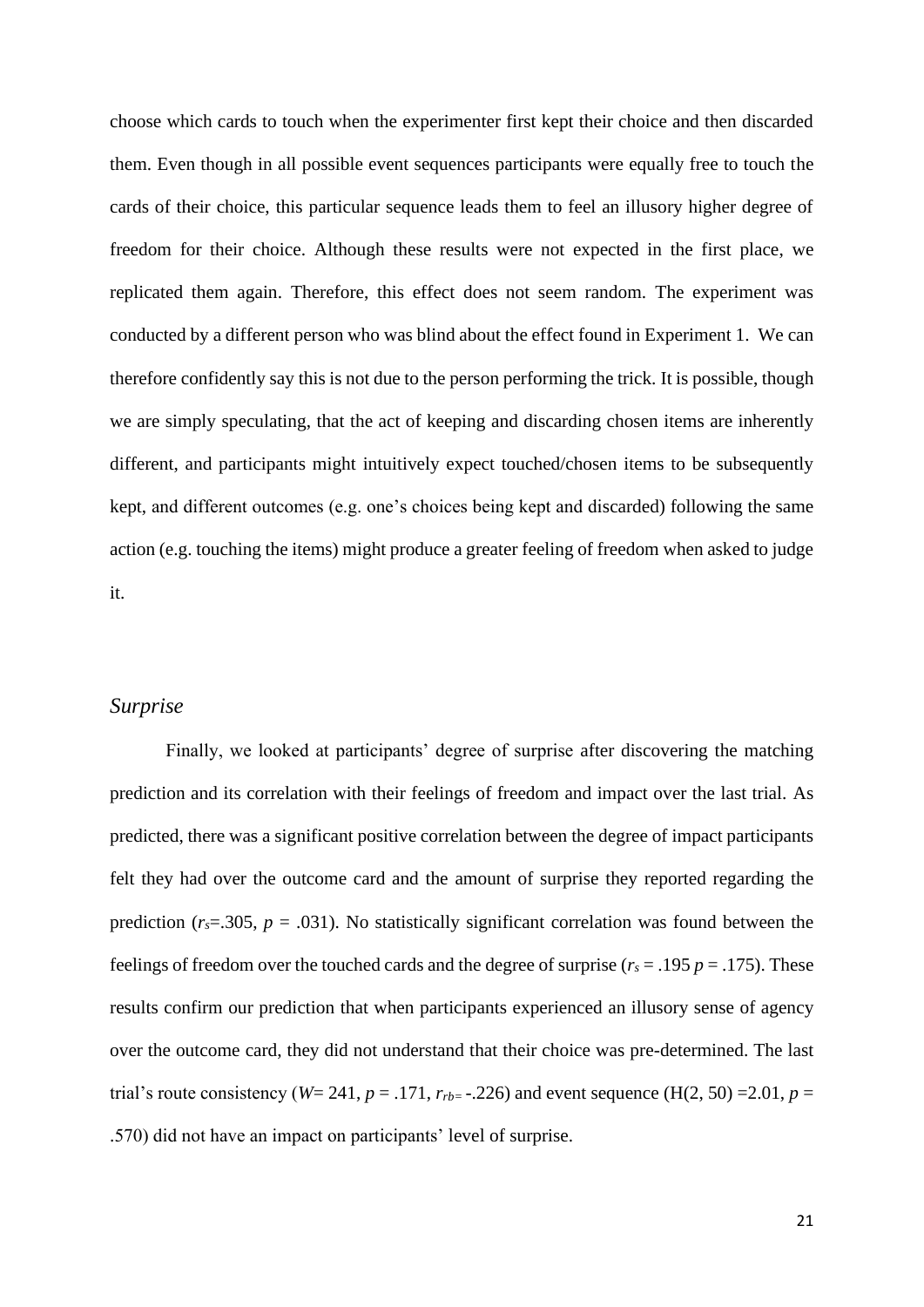This second experiment replicates findings from Experiment 1 and confirms that the Equivoque is a powerful technique to provide an illusory sense of agency over a predetermined outcome. Moreover, it shows that the force is still efficient after being repeated twice in succession. Participants' feeling of surprise provides a reliable implicit measure of participants' understanding of the trick. Finally, and to our surprise, we replicated the results regarding participants' feelings of freedom in the keep/discard inconsistent route. Unfortunately, we cannot find any explanation for this strange effect, and it might be worth investigating further.

# **Experiment 3**

Our third experiment had two aims. Firstly, we examined whether the Equivoque force is effective when participants make choices about items where they can have strong a priori preferences. The magic literature suggests that this force can be used with items other than playing cards (Jones, 1994; Turner, 2015), and we therefore expected participants to experience an illusory sense of agency over the outcome when choosing objects that have clearly different levels of value (i.e. holiday destinations).

Secondly, we examined whether the force can induce a preference change for the forced item. Previous research has shown that it is possible to induce a preference for an item when the person thinks they chose it (Coppin, Delplanque, Cayeux, Porcherot, & Sander, 2010; Rozin, Scott, & Dingley, 2011; Sharot, Martino, & Dolan, 2009; Sharot, Velasquez, & Dolan, 2010), and it has been suggested that mental process of making a choice changes someone's preferences (Brehm, 1956). However, it is possible that the act of choosing simply reveals preexisting preferences (Chen & Risen, 2010). Moreover, many of these previous experiments suffer from important methodological flaws, allowing participants' real preferences to guide their choices (Chen & Risen, 2010; Risen & Chen, 2010). To address this issue, some authors have invented procedures such as blind choice (Sharot, Velasquez, et al., 2010) or choice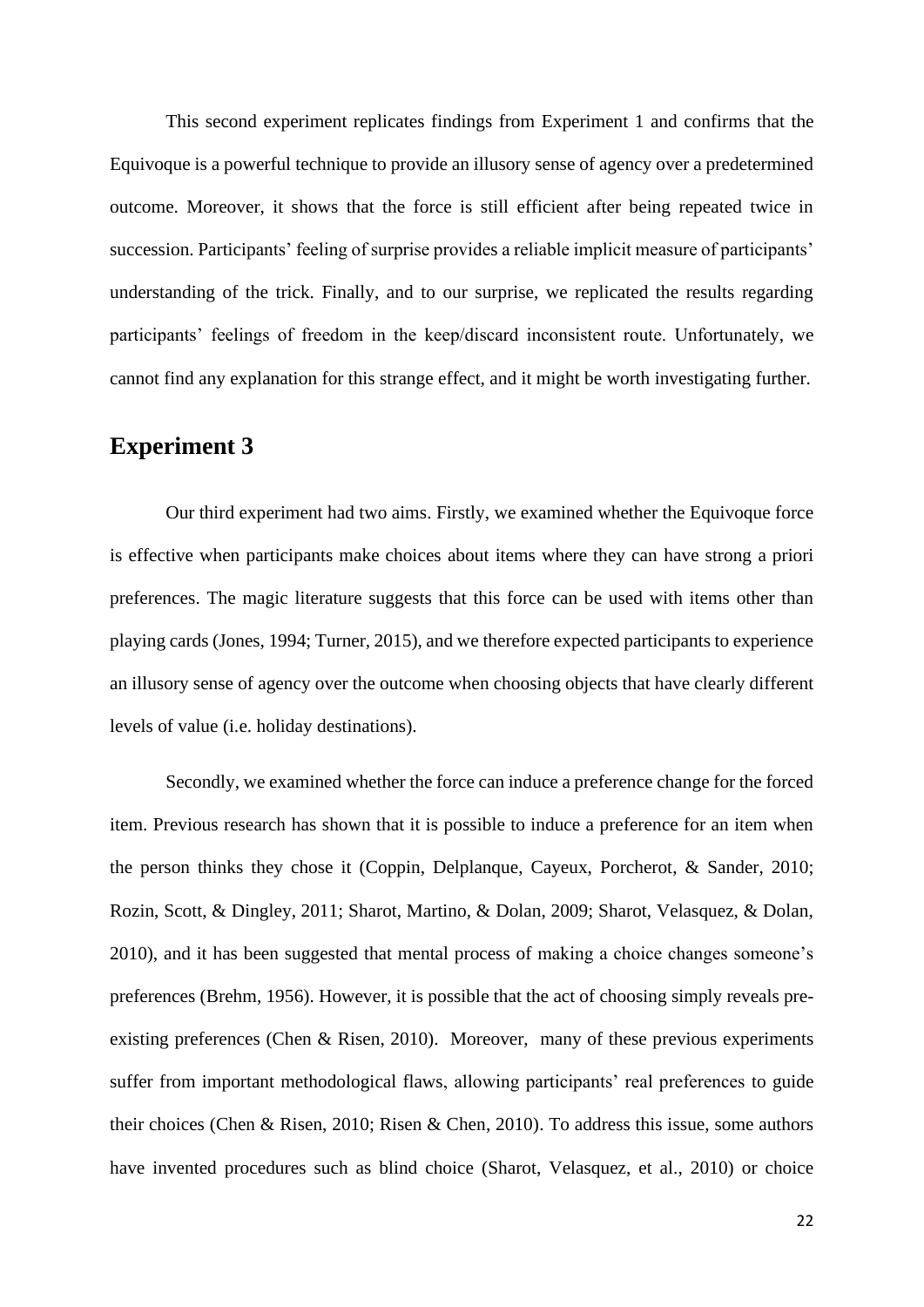blindness paradigms (Johansson, Hall, Tärning, Sikström, & Chater, 2014) and have shown similar effects. Some of the research using choice blindness paradigms suggests that it is possible to induce a preference change for the switched item (Johansson, Hall, & Chater, 2012; Johansson et al., 2014). Johansson and colleagues (2014) asked participants to choose which of a pair of faces they found the most attractive, and covertly switched the chosen face for the other. Participants then had to justify their alleged choice and rate both faces. Then, the authors included a second round of choices with the same face pairs (and no manipulation of the choices), as well as another stage of post-choice attractiveness rating of the faces. Participants tended to choose the initially rejected face more frequently in the second round and the perceived attractiveness increased when they were led to believed they chose it. In other words, when participants make a blind choice which cannot be guided by pre-existing preferences, they end up preferring the item they believe was their choice. The Equivoque force provides a tool to address previous criticism on preference change, as participants' preferences are not guiding by the outcome of the procedure. Moreover, the Equivoque relies on a much flexible procedure than typical choice blindness paradigms, which means it could potentially be easily implemented in context where people make choices that have real consequences (e.g. food or objects). Here, we investigate whether participants can be led to prefer a holiday destination because they think they chose it.

We predicted that the Equivoque can effectively force the choice of an imaginary holiday destination. Moreover, we predicted that participants would prefer the forced holiday destination when they experienced an illusion of choice, that is, in the Equivoque procedure rather than in a situation where the experimenter explicitly states they are forcing the participants to have the outcome item.

#### **Method**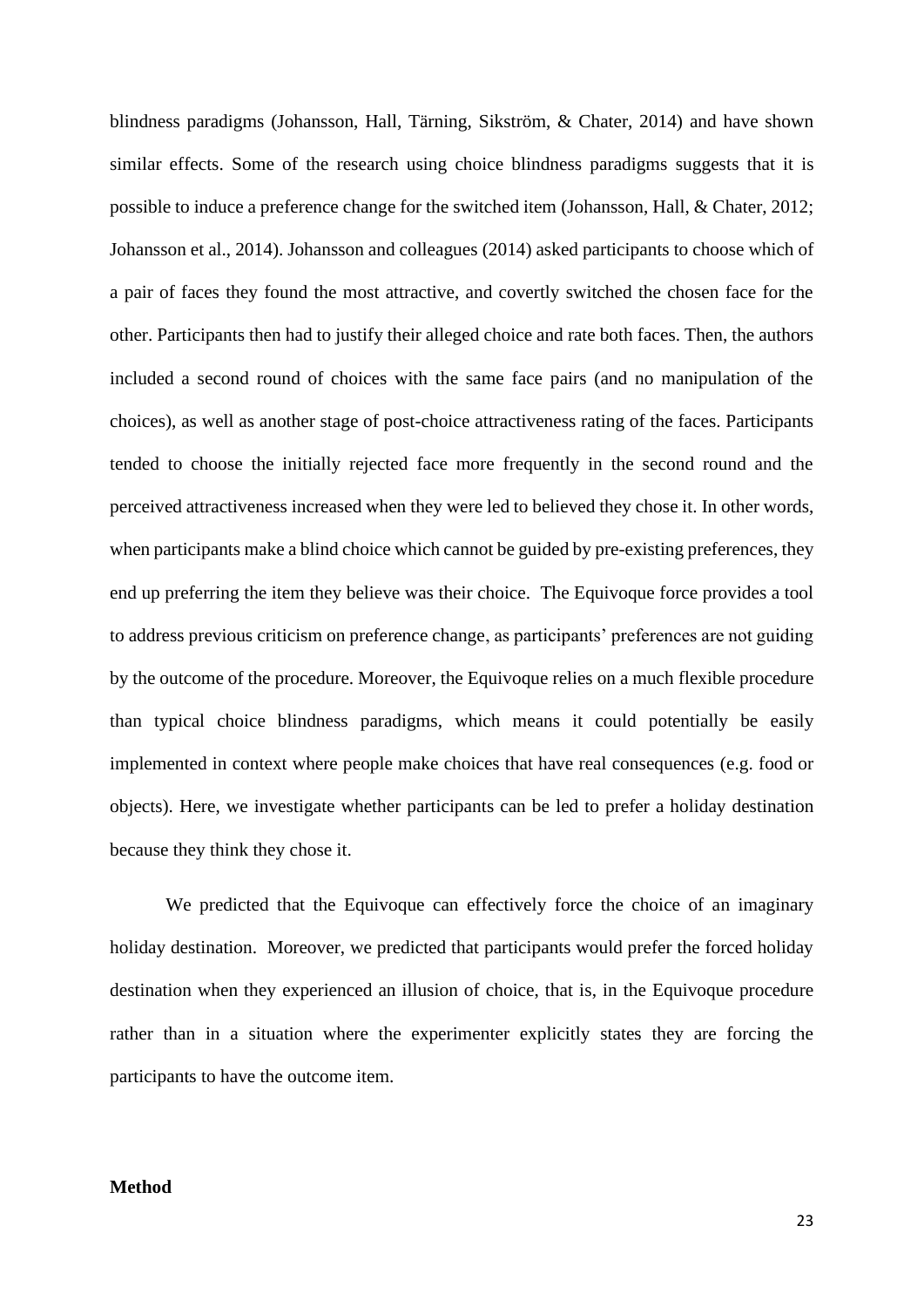#### *Participants*

84 participants (55 females) were recruited on the Goldsmiths University campus (Mean age= 24.1, SD=7.70). The sample was therefore similar to the two previous experiments.

We ran an a priori power analysis for a t-test with independent groups, a power of .80,  $\alpha$  = 0.05, and *d*=.55. We based the effect size on two main things. First, based on the two prior experiments, we expected a medium to strong effect of the Equivoque procedure on participants' sense of agency over their choice when compared to an explicit forced-choice procedure. Second, we suggest the Equivoque resembles a choice blindness paradigm which follows Risen and Chen's recommendations (Risen & Chen, 2010) and has shown medium to strong effect sizes on participants' induced preference change (Johansson et al., 2014). The output of the calculation was 84 participants.

#### *Procedure*

To investigate our hypotheses, we used 4 holiday destinations written on 4 blank pieces of paper (10x5cm). The destinations were chosen based on an online pilot study for which participants had to rate how much they liked each of 16 different holiday destinations on a scale from 0 to 100. We took the 4 destinations which had close mean results to avoid any bias in pre-existing preferences (means from 71.5 to 76.2). As in previous experiments, the experimenter sat at a table in one of Goldsmiths' cafés with the 4 holiday destinations already on the table. These were always presented in the same order (Sydney, Bali, Paris, Mykonos) for each experimental group and participant, and Paris was always the forced destination.

Participants were randomly allocated to one of two experimental conditions (Equivoque vs. Explicit Force, see Figure 4). In the Equivoque, the experimenter stated, "Here are 4 holiday destinations", and then proceeded to the usual Equivoque procedure by asking participants to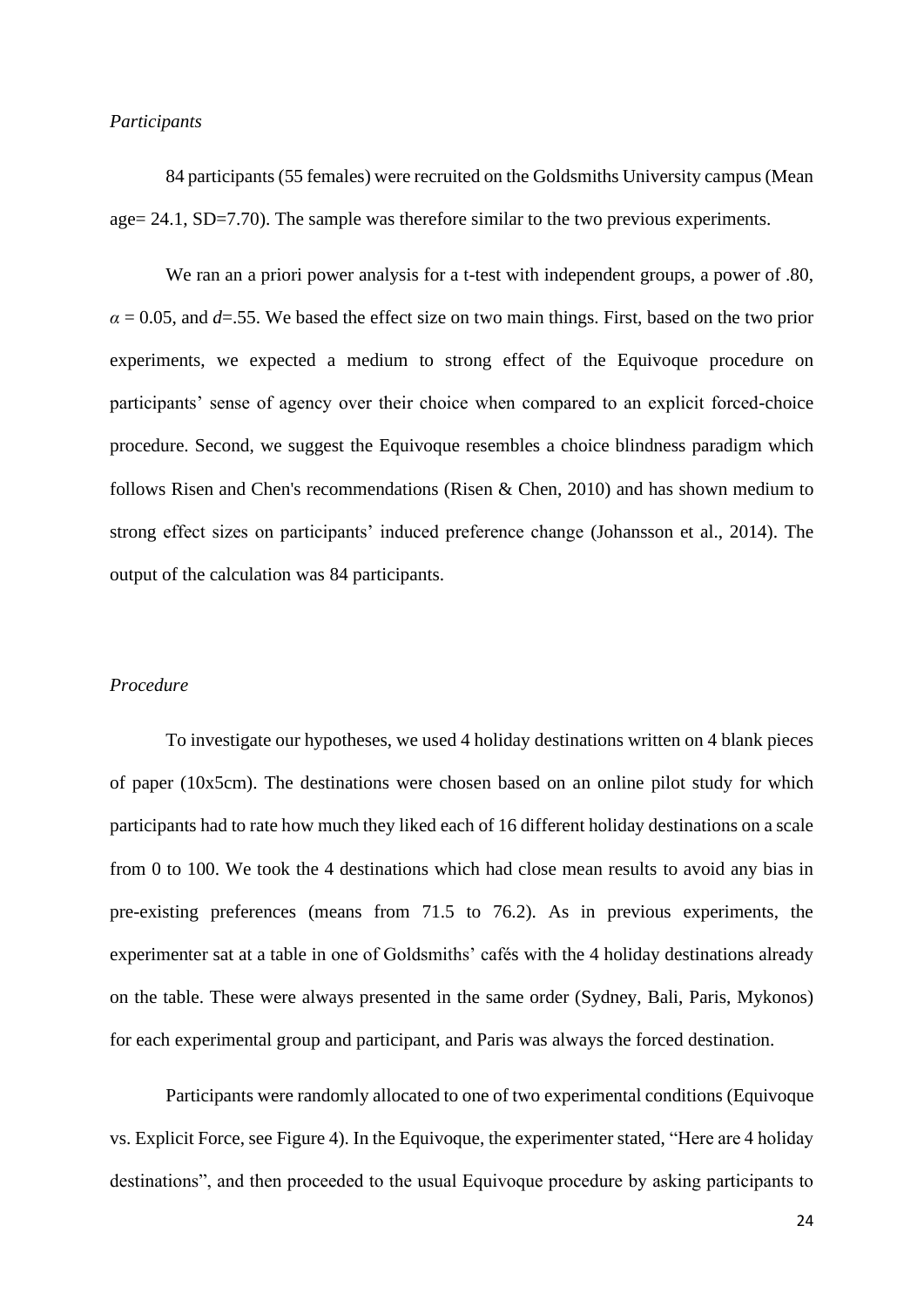touch two of them, discarding or keeping their choice, and then asking to touch one of the two which were kept on the table. At the end of the Equivoque procedure, as Paris was the last destination on the table, the experimenter slightly pushed it towards the participants while saying "OK, so here is your destination" and asked participants to answer the questions on the paper questionnaire.

In the Explicit Force condition, we tried to keep the event sequence as close as possible to the Equivoque, while making it obvious that participants ended up with Paris because the experimenter explicitly chose it for them. For this, the experimenter started by saying "Here are 4 holiday destinations. For this exercise, you are going to have Paris. Before I give it to you, could you please touch two destinations?". The experimenter waited for the participants to touch two destinations, and then simply asked them to touch only one. Like this, participants made the same number of choices, but the Equivoque procedure was not implemented (keeping or discarding the choices to force one of them). In other words, the experimenter did not touch the choices made by the participants.

Participants were then asked to fill in the paper questionnaire. First, they were asked to rate how much they liked each of the 4 destinations, how free they felt about touching the destinations they wanted, and how much impact they felt these choices had on the final destination. Participants were also asked to state how much they agreed with the statement "I was the one choosing the final destination". After filling in this first part, the experimenter asked participants to open the prediction which was on the table from the beginning and in which "You will choose Paris" was written. Participants then had to rate how surprised they were about this matching prediction. All the measures were taken on a scale from 0 to 100.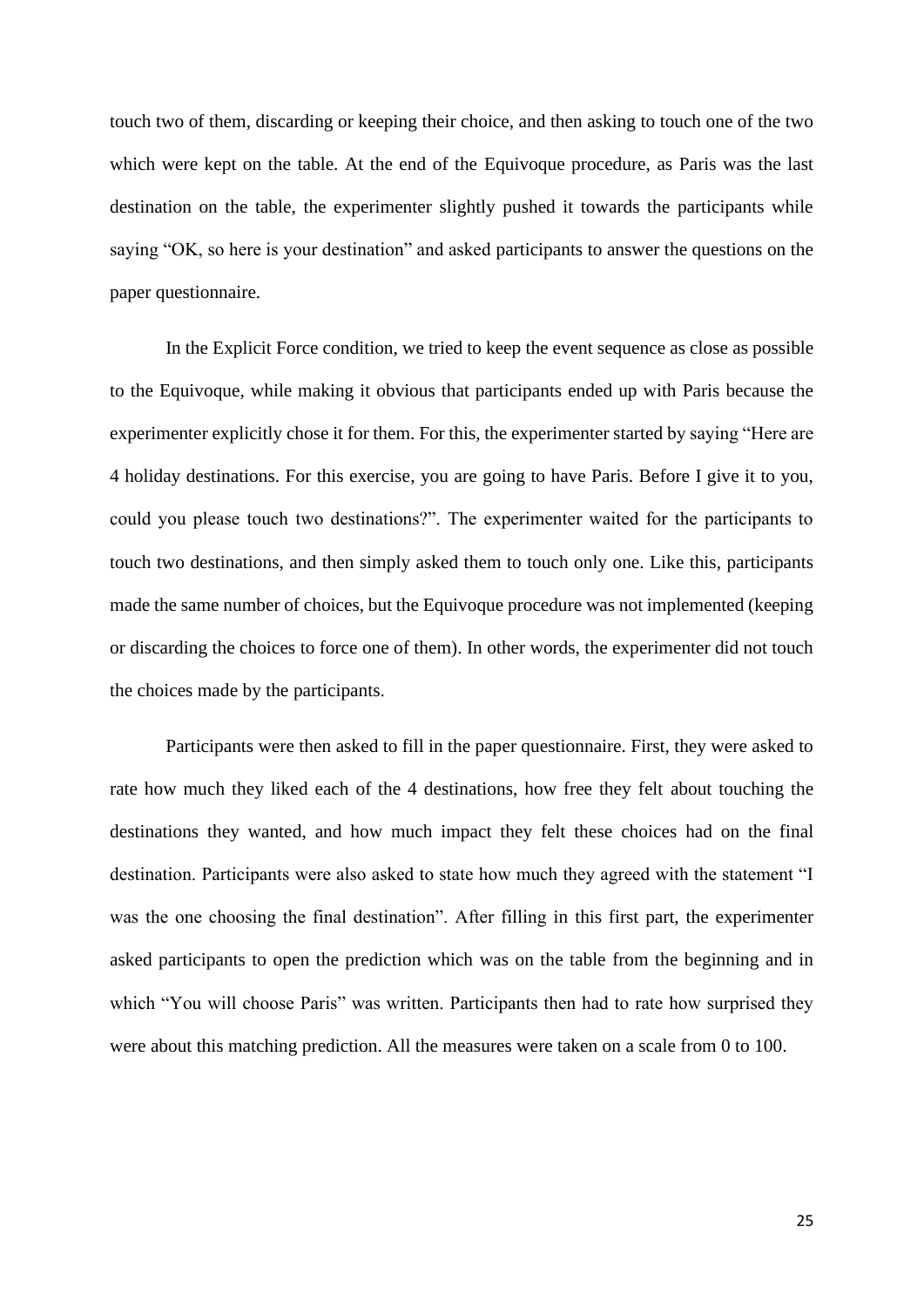

**Fig. 4**. Equivoque and Explicit Force procedures representing the two experimental conditions.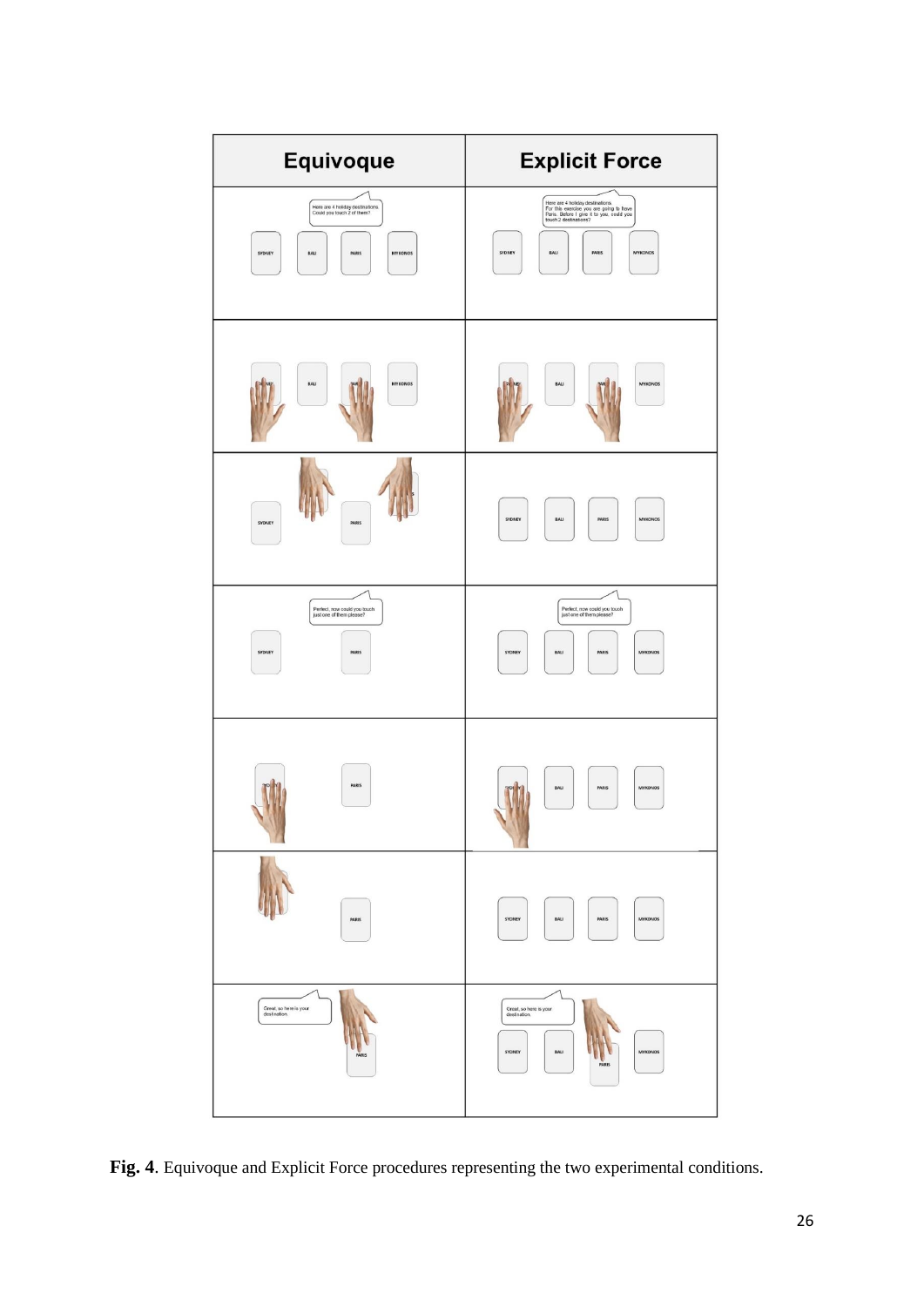#### **Results**

Participants' overall feelings of freedom (*M*=81.4 *SD*=22.9), sense of impact (*M*=52.6, *SD*=33.5) and level of surprise (*M*=54, *SD*=39.1) were similar to those of experiments 1 and 2.

Again, data were not normally distributed and we used nonparametric tests throughout the analyses.

#### *Equivoque Efficiency*

Figure 5A shows the mean ratings as a function of whether the choice was forced, using the Equivoque or the explicit force. Participants felt significantly more impact over the outcome destination (*W*=1138, *p*=.010,  $r_{rb}$ = .293) and freer for touching the destinations they wanted (*W*=1210, *p*=.001,  $r_{rb}$ = .375) in the Equivoque procedure (*M* impact=61.8, *M* freedom=87.1) than in the Explicit Force condition (*M* impact=44.3, *M* freedom=76.1).

Likewise, they significantly agreed more with the statement "I was the one choosing the final destination" ( $W=1110$ ,  $p=.019$ ,  $r_{rb}=.262$ ) and were more surprised by the matching prediction ( $W=1175$ ,  $p=.004$ ,  $r<sub>rb</sub>=.336$ ) with the Equivoque.

These results illustrate that the Equivoque force is also effective in situations where people have a priori preferences for an item. In other words, these results suggest that it is possible to make people feel they freely chose a specific holiday destination even though they were objectively manipulated toward it.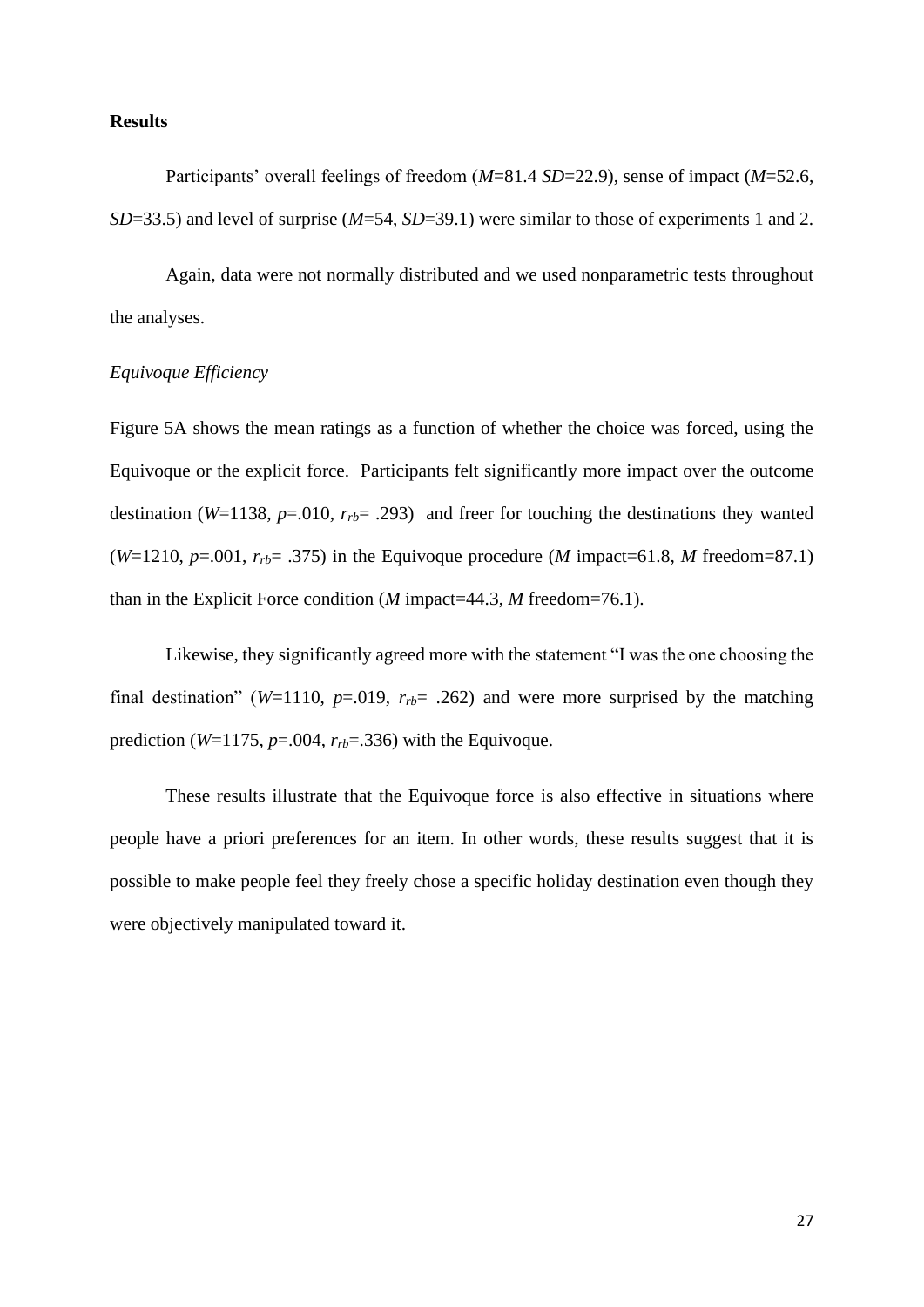

Fig. 5. (A) Mean ratings of participants feeling of freedom to touch the destinations of their choice, sense of impact over the final destination, agreement that they were the ones choosing the destination, and surprise regarding the matching prediction according to the experimental conditions. Bars display standard errors of the means. Figure (B) represents the means according to the event sequence in the Equivoque condition. Bars display standard errors of the mean. \*  $p < .05$ ; \*\*  $p < .01$ ; \*\*\*  $p < .001$ .

*Route consistency and event sequence*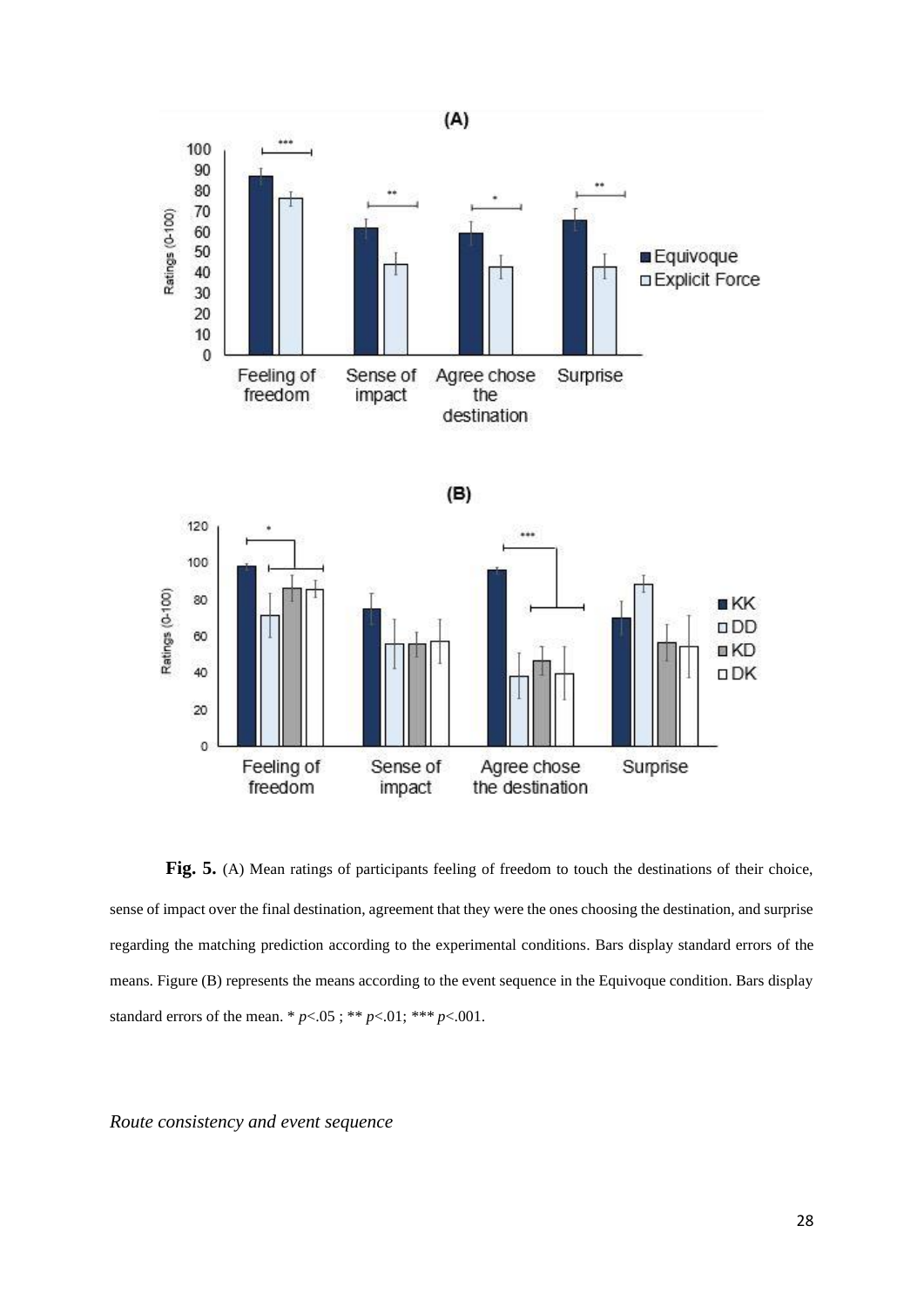Next, we looked at participants in the Equivoque condition only, and the impact of route consistency and specific event sequence on participants' ratings (Figure 5B). With the Equivoque, 47.5% of participants experienced a consistent route and 52.5% an inconsistent one. Mann-Whitney tests show that route consistency did not have a significant effect on participants' feelings of freedom for their choice (*W*=185, *p* = .677,  $r_{rb}$ = -.073), sense of impact over the final destination ( $W=142$ ,  $p=.123$ ,  $r<sub>rb</sub>=-.286$ ) or surprise over the matching prediction (*W*=169,  $p = .059$ ,  $r_{rb} = .348$ ). However, consistency had a significant impact on how much people agreed they were the ones choosing the destination ( $W=96$ ,  $p = .005$ ,  $r_{rb} = .519$ ), with people experiencing a consistent route feeling they were the ones choosing the destination more than participants experiencing inconsistent routes (Means= 74.7 vs 44.9). Looking closer at the event sequences, Kruskal-Wallis tests followed by deviation contrast analyses showed that participants felt freer for touching the destinations they wanted  $(X^2 (3, 84) = 9.95, p = .019,$  $\eta^2$ =.148 and *t*(84) 2.11, *p* = .042) and that they were the ones choosing the outcome destination  $(X^2 (3, 84) = 20.62, p < .001, \eta^2 = .474$  and  $t(84)$  5.66,  $p < .001$ ) significantly more when their choices were kept in both rounds (KK event sequence, Figure 5B). This makes sense as it is possible that participants who experienced an event sequence in which their choices were kept in both rounds are participants who consciously chose the forced destination by themselves (i.e. touching the destination in both rounds). However, no significant effect of the event sequence was found for participants' sense of impact over the final destination  $(H(3, 84) = 4.37 p = .224$ ,  $\eta^2 = .089$ ) or amount of surprise (H(3, 84) = 4.60, *p* = .203,  $\eta^2 = .125$ ).

#### *Surprise*

Next, we looked at participants' levels of surprise regarding the matching prediction "You will choose Paris". Overall, Spearman correlations show that the more participants felt their choices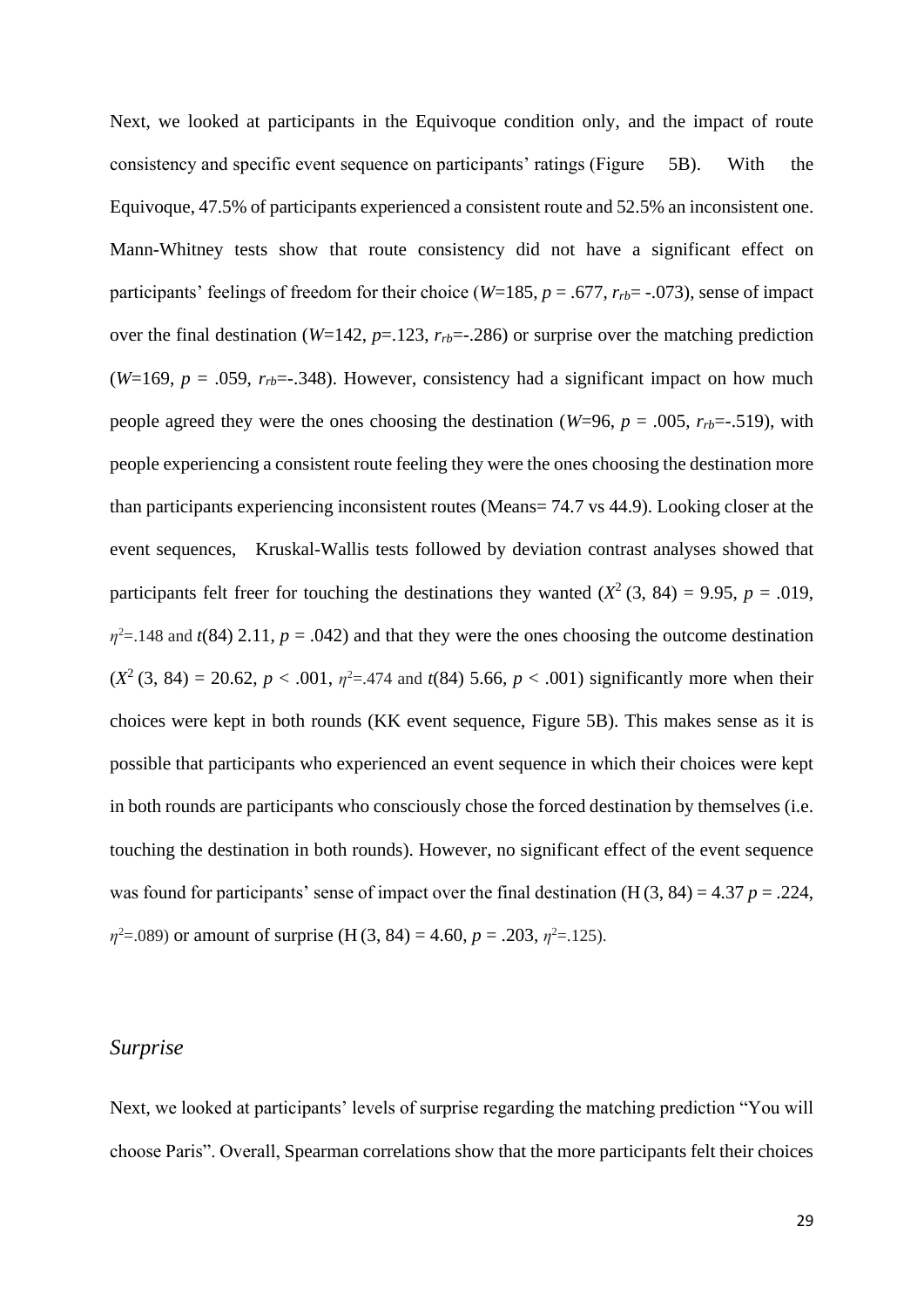had an impact on the final destination, the greater was the amount of surprise regarding the matching prediction  $(r_s = .299, p = .003)$ . Likewise, the more participants felt that they were the ones choosing the destination, the more surprised they were  $(r_s = .358, p < .001)$ . However, as predicted, the feeling of freedom over which destination to touch did not correlate with participants' surprise  $(r_s = .078, p = .759)$ .

Looking at participants in the Equivoque condition only, there was no statistically significant correlation between their sense of impact ( $r_s = .048$ ,  $p = .770$ ), feeling of freedom ( $r_s$ =.055,  $p = .736$ ), or feeling that they were the ones choosing the destination ( $r_s = .122$ ,  $p = .452$ ) and their amount of surprise. It was common for participants to try to rationalize what just happen regarding the matching prediction in this condition. When asked to explain their low ratings of surprise even when they felt they were the ones controlling the final choice, participants typically reported that the experimenter probably knew Paris was the most commonly chosen destination, or that Paris was obviously the best one, or the geographically closest one, so they assumed it was the reason for the successful prediction.

#### *Induced choice preference*

Finally, we examined whether the Equivoque induced a preference towards the forced destination (i.e. Paris, see Figure 6). Looking at the destinations' rating participants reported preferring Bali (*M*=74.5, *SD*=26.5) and then Paris (*M*=69.9, *SD*=23.1), Sydney (*M*=61.8, *SD*=25.2) and Mykonos (*M*=59.7, *SD*=28.2). We ran a 2x4 Kruskal-Wallis test to investigate the differences in ratings across the different destinations and experimental conditions. The destinations were rated significantly differently (H  $(3) = 17.5$ ,  $p < .001$ ,  $\eta^2 = .047$ ).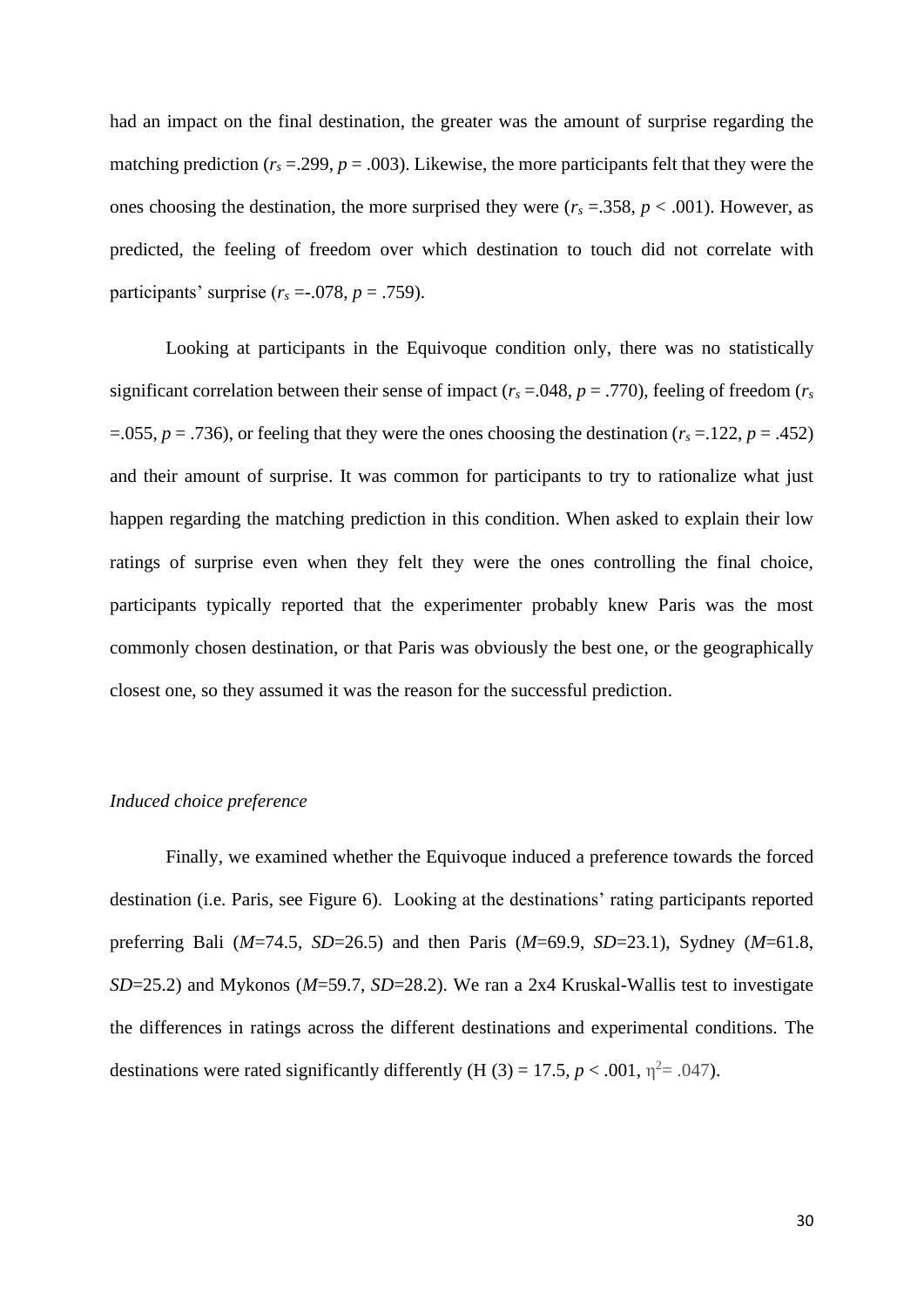Contrary to our prediction, participants preferred Paris slightly more in the Explicit Force condition ( $M=71.6$ ,  $SD=21.9$ ) than in the Equivoque one ( $M=67.9$ ,  $SD=24.6$ ) (H (1) = .002, *p*  $= .965. \eta^2 = .000$ ).



**Fig. 6.** Participants ratings of how much they like the destinations according to the experimental conditions. Bars display standard errors of the means.

Looking at participants in the Equivoque condition only, Spearman correlation shows that the more participants felt they were the ones choosing the destination, the more they preferred the forced destination over the others ( $r_s = .497$ ,  $p = .001$ ). However, when omitting the participants who chose Paris in both rounds of the Equivoque (KK event sequence, who are therefore highly likely to have a pre-existing preference for it), the correlation disappears (*r<sup>s</sup>*  $=$ .319,  $p = .105$ ). These results suggest that the induced choice preference effect might be smaller than what is reported in the literature (Coppin et al., 2010; Coppin, Delplanque, Porcherot, Cayeux, & Sander, 2012; Harmon-Jones & Harmon-Jones, 2002; Imada & Kitayama, 2010; Kimel, Grossmann, & Kitayama, 2012; Lee & Schwarz, 2010; Sharot et al., 2009; Sharot, Shiner, & Dolan, 2010), or based on methodological limitations allowing for preexisting preferences to guide participants' choices. Indeed, some authors already pointed out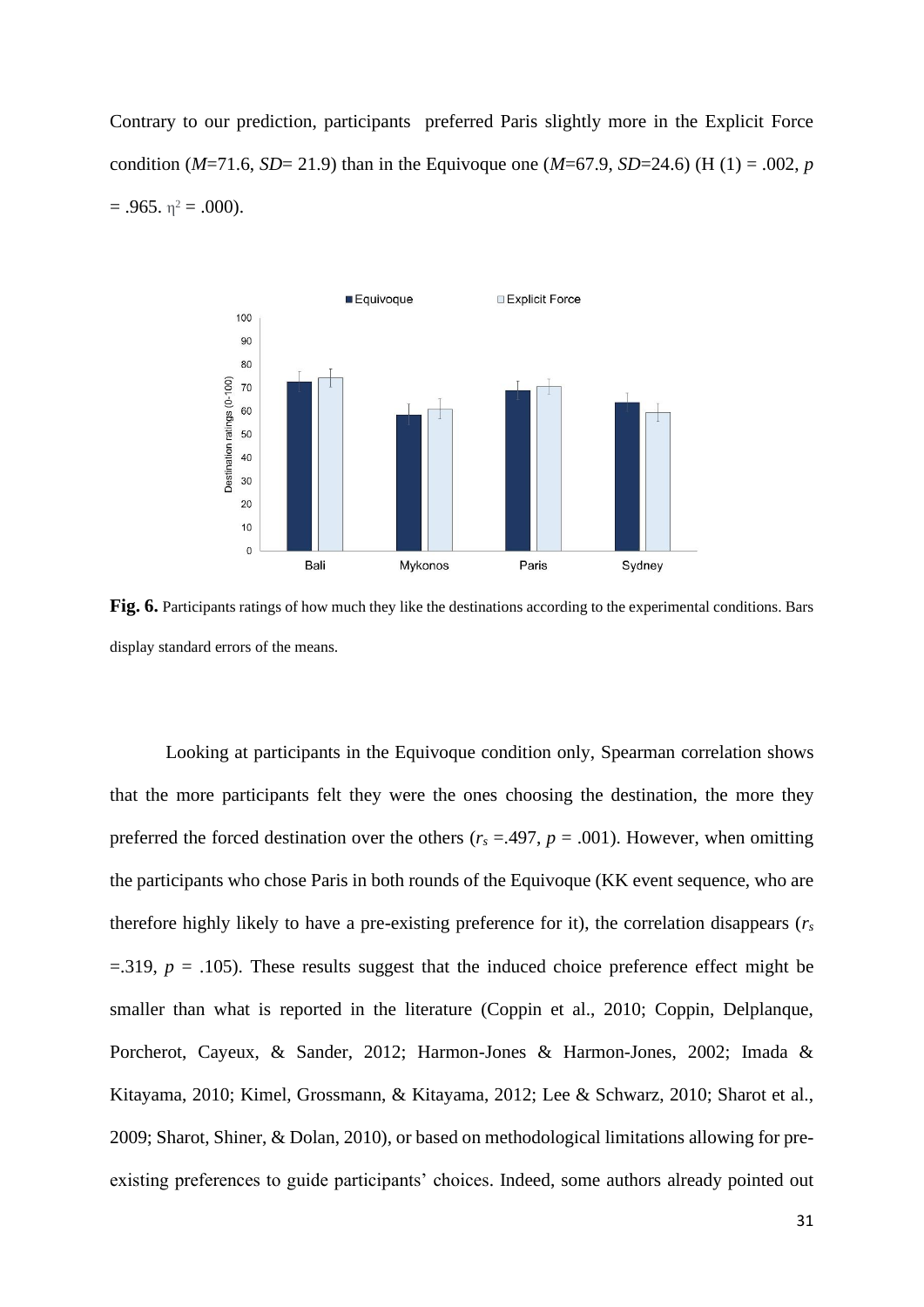that free-choice paradigms used to investigate preference change rather created an artificial spreading of alternatives than a true reflection of preference change (Risen & Chen, 2010). Moreover, a meta-analysis (Izuma & Murayama, 2013) showed that the big effect sizes found in most papers drop when the issues are addressed and recommendations are followed.

It is worth noting that of the 44 participants in the Explicit Force condition, 11 did not remember that the experimenter told them that they were going to have Paris, and they were really surprised about the prediction (*M*=91.4, *SD*=8.09). They also agreed that they chose the destination to a greater extent than the participants in the Equivoque condition (*M*=64.1 vs 59.1). We carried out an additional analysis that excluded these participants - all the results remained the same, with even stronger effect sizes. We were however rather baffled that in such explicit conditions, participants could completely forget the experimenter instructions and ended up thinking they chose the force destination by themselves. Moreover, only one of them ended the second round by touching Paris. The fact that participants ended up with the forced destination next to them on the table (as the experimenter pushed it towards them and asked them to take it) combined with reading the prediction "You will choose Paris" may have produced a form of suggestion and misinformation leading people to misremember the sequence of event.

It has already been shown that more suggestible participants (i.e. perceiving a key bending when it was stationary) were also significantly more likely than others to omit that the performer verbally suggested it (i.e. "The key is still bending")(Wiseman & Greening, 2005). This effect could be interpreted in several ways. It is possible that the participants who did not remember the experimenter's instructions simply did not attend to this piece of information (i.e. "You will have Paris"). It is also possible that the situation combining reading the prediction and having the forced destination close to them exerted some sort of misleading information,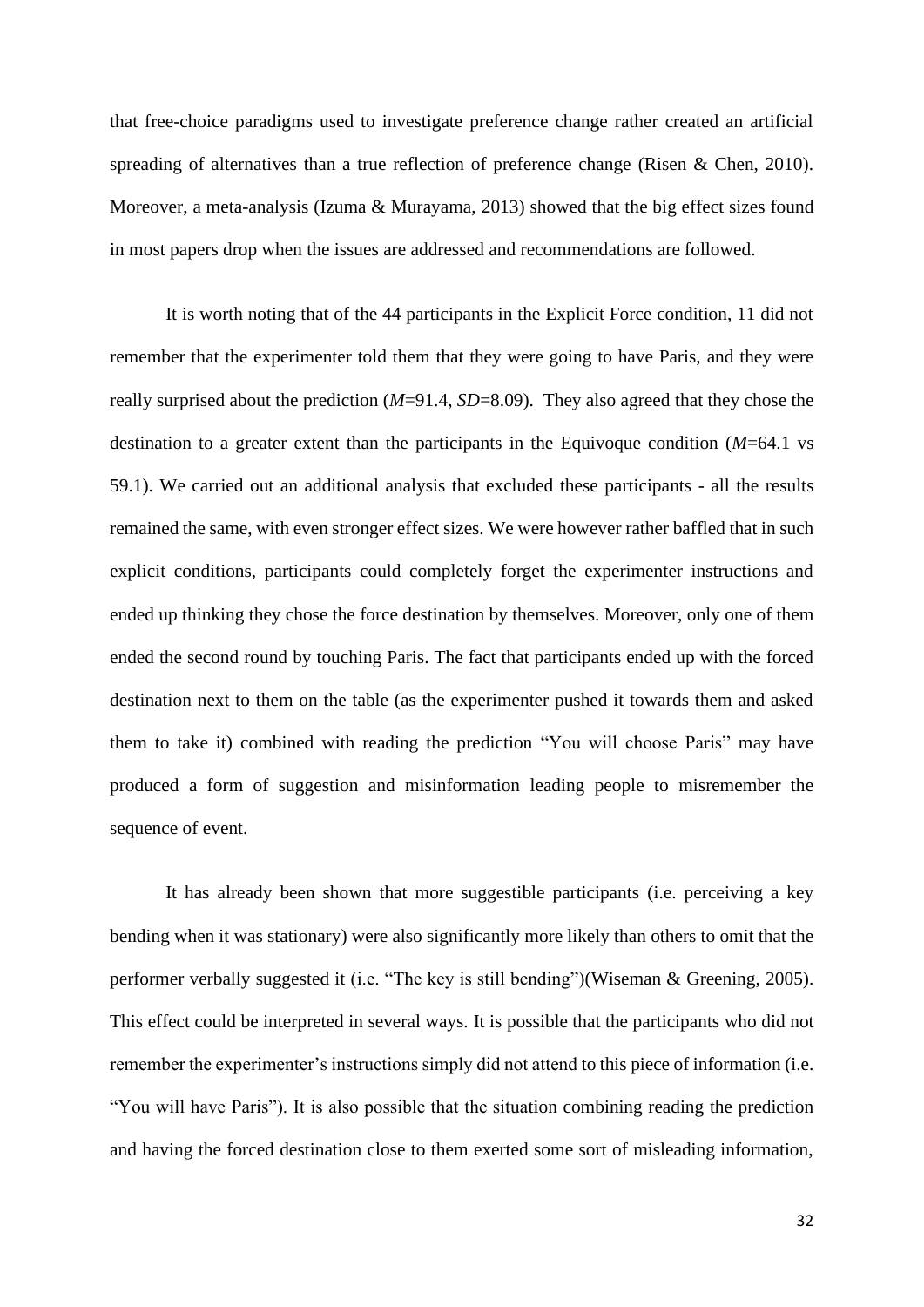having an impact on participants' memory of the event. This second interpretation seems more likely, as even if participants did not attend the experimenter's instructions, we would still have to explain why they think they chose the destination themselves. We suggest that this effect could be worth investigating further in future research, as this could have important practical implications, especially linked in eyewitness testimonies and other judiciary situations such as criminal identifications. These results are also very closely linked to choice blindness effects, during which participants fail to see the mismatch between their choice and the outcome of this choice (Hall & Johansson, 2008; Hall et al., 2010). For example, it has been shown that it is possible to covertly change participants' political attitude responses on a survey and make them accept and endorse this altered political score (Hall et al., 2013).

# **General Discussion**

This paper describes three studies that explored a magician forcing technique called the Equivoque. In all experiments, participants were forced to end up with a target item (i.e. playing card or holiday destination) while the trick's procedure led them to feel they freely chose this item themselves. Our results show that participants experienced an illusory sense of agency over the outcome (their chosen item) even though their actions had no impact on it. Regardless of whether the experimenter was consistent or not with participants' choices (i.e. whether the choices were always kept/discarded or not), participants felt that their decisions had the same amount of impact on the outcome they got.

Our findings support previous results showing a dissociation between our subjective sense of control and the objective one (Gauchou, Rensink, & Fels, 2012; Haggard, Martin, Taylor-Clarke, Jeannerod, & Franck, 2003; Olson et al., 2015). This past research shows that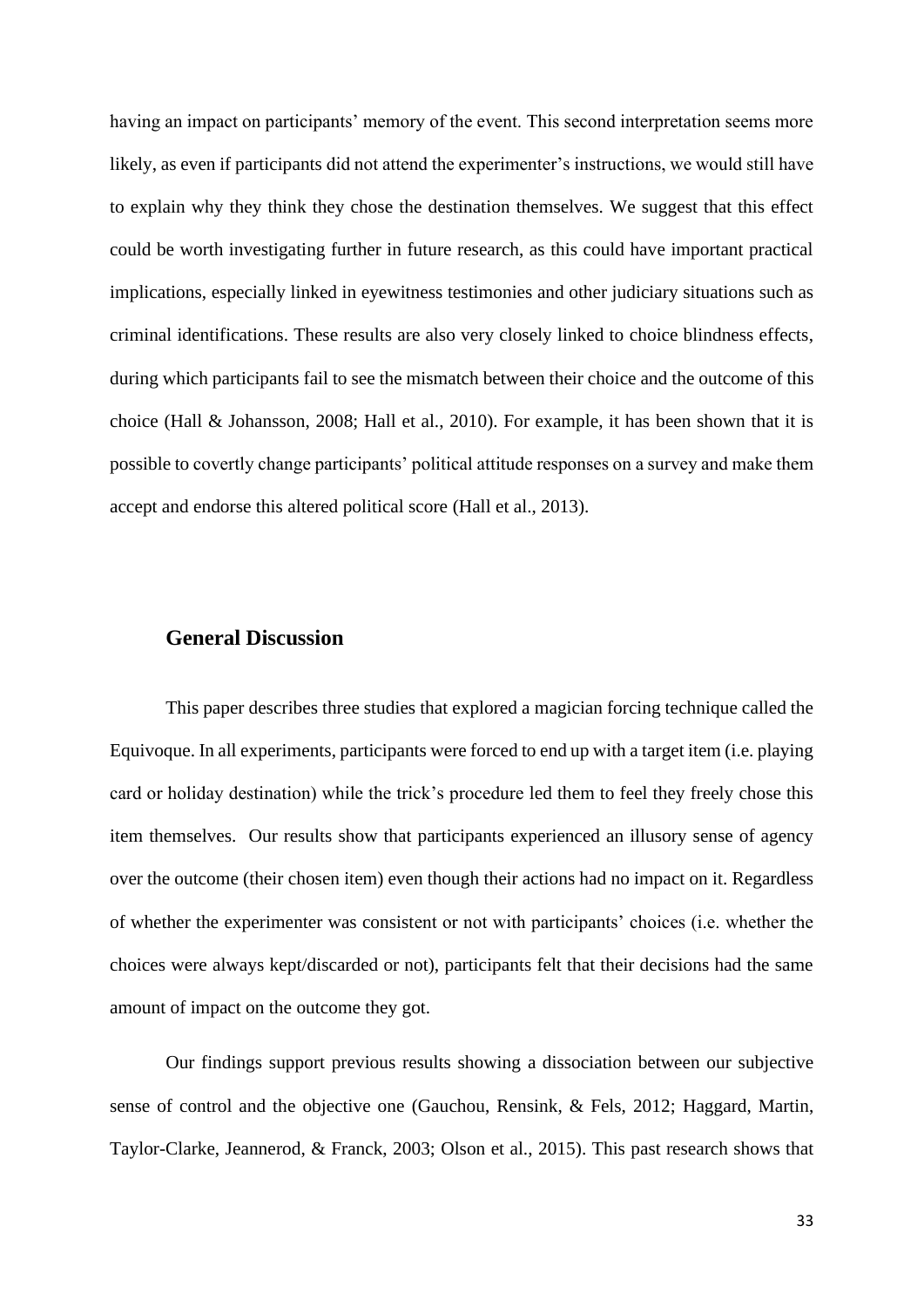at times we may feel that we are not in control of our own actions when in fact we are (Hon, Poh, & Soon, 2013; Olson, Landry, Appourchaux, & Raz, 2016; Terhune & Hedman, 2017). Likewise, we may fail to understand that we are not the ones controlling external circumstances (Aarts, Custers, & Wegner, 2005; Sato & Yasuda, 2005; Tobias-Webb et al., 2017). Our results also dovetail findings from choice blindnessresearch, which show that people often fail to recall a choice immediately after having made that choice. However, in choice blindness paradigms, elaborate covert deceptive procedures are used to conceal a switch between participants' choice and the changed outcome (Hall & Johansson, 2008; Hall et al., 2010; Johansson et al., 2008). In the Equivoque procedure, the deception is fully visible and yet participants still believe they chose the outcome. Our results have important theoretical and practical implications. For example, we have implemented the Equivoque procedure in an online game and shown that gamers can feel in control of the story presented to them when they are not (Kumari, Deterding, & Kuhn, 2018; Kumari, Deterding, Pailhès, & Kuhn, in preparation). More worryingly, this type of deception could potentially be exploited in other decision-making processes such as in consumer behaviours and politics (Hall et al., 2010, 2013).

Similarly to the Moses Illusion (Erickson & Mattson, 1981), people fail to notice inconsistencies in their environment. In this illusion, participants often fail to notice contradictions with stored knowledge, and many errors are overlooked. In the Equivoque, participants also failed to notice the discrepancies between what the experimenter did with their chosen items. If participants noticed this discrepancy, they should understand that they were not controlling the outcome item. This cognitive failure led participants to experience an illusory sense of agency over the outcome of their action. People's failures to catch semantic errors can result from a type of knowledge neglect (Bottoms et al., 2010; Bredart & Modolo, 1988), and we suggest that the Equivoque force relies on a form of 'event neglect' in which people fail to catch inconsistencies in their environment. Since the procedure is performed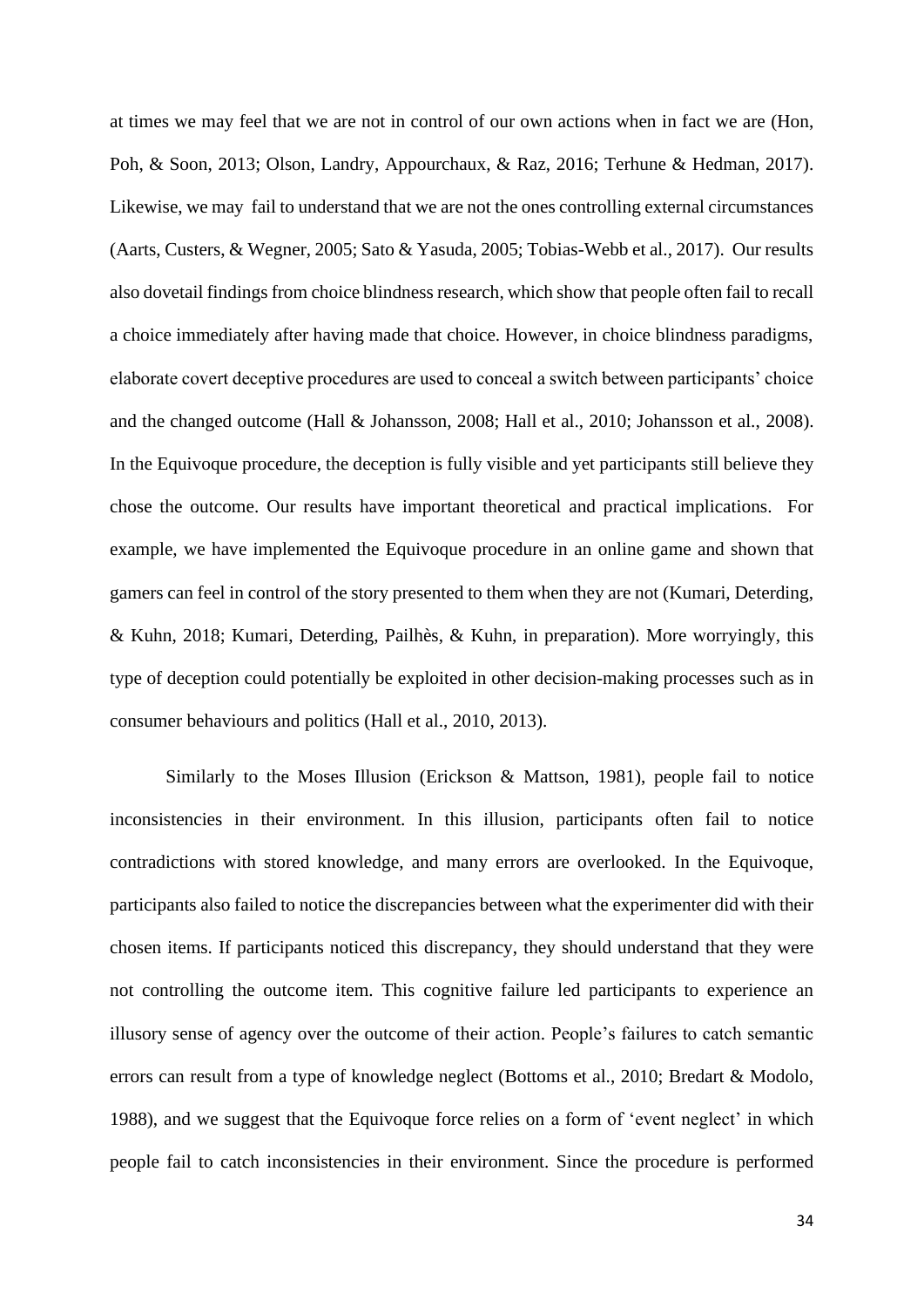fluently no attention is drawn to the inconsistent actions, the experimenter's incoherencies are easily overlooked.

One of the golden rules in magic is not to repeat the same trick with the same method (Ekroll et al., 2018). Experiment 2 showed that the Equivoque remains effective after being repeated twice, which suggests that the procedure is very robust. However, across the two first experiments, participants reported moderate feelings of impact over the outcome card (Exp 1 *M*=53.5, Exp 2 *M*=61.8). It was common for participants in the first two experiments to explain these ratings by stating that since only a few items were presented there was limited choice. Others claimed that since the choices were meaningless (because cards were used and there were 'no stakes') their actions had little consequence. In the final experiment participants were asked to choose an item for which people have genuine preferences, and indeed we observed higher ratings. It is important to note that even though the ratings were moderate, during debriefings when asked whether they knew how the prediction had been achieved, very few participants expressed that they understood the procedure (none in experiments 1 and 2).

Our third experiment assessed whether the Equivoque can force a choice for which people have pre-existing preferences (i.e. holiday destinations). Our results showed that participants could be led to believe they chose Paris as their destination even when this outcome was forced. These results illustrate that the Equivoque is not limited to playing cards, but can be applied to other items. This last experiment also investigated whether the Equivoque could induce a preference for the forced item. Previous studies have shown that people tend to prefer an item over others if they believe they chose it (Coppin et al., 2010; Johansson et al., 2012; Sharot et al., 2009). Our participants did not prefer the forced holiday destination compared to when they were explicitly given that item. Even though there was a significant correlation between how much participants felt they were the ones choosing the destination and their amount of preference for it, this correlation was weaker and not statistically significant once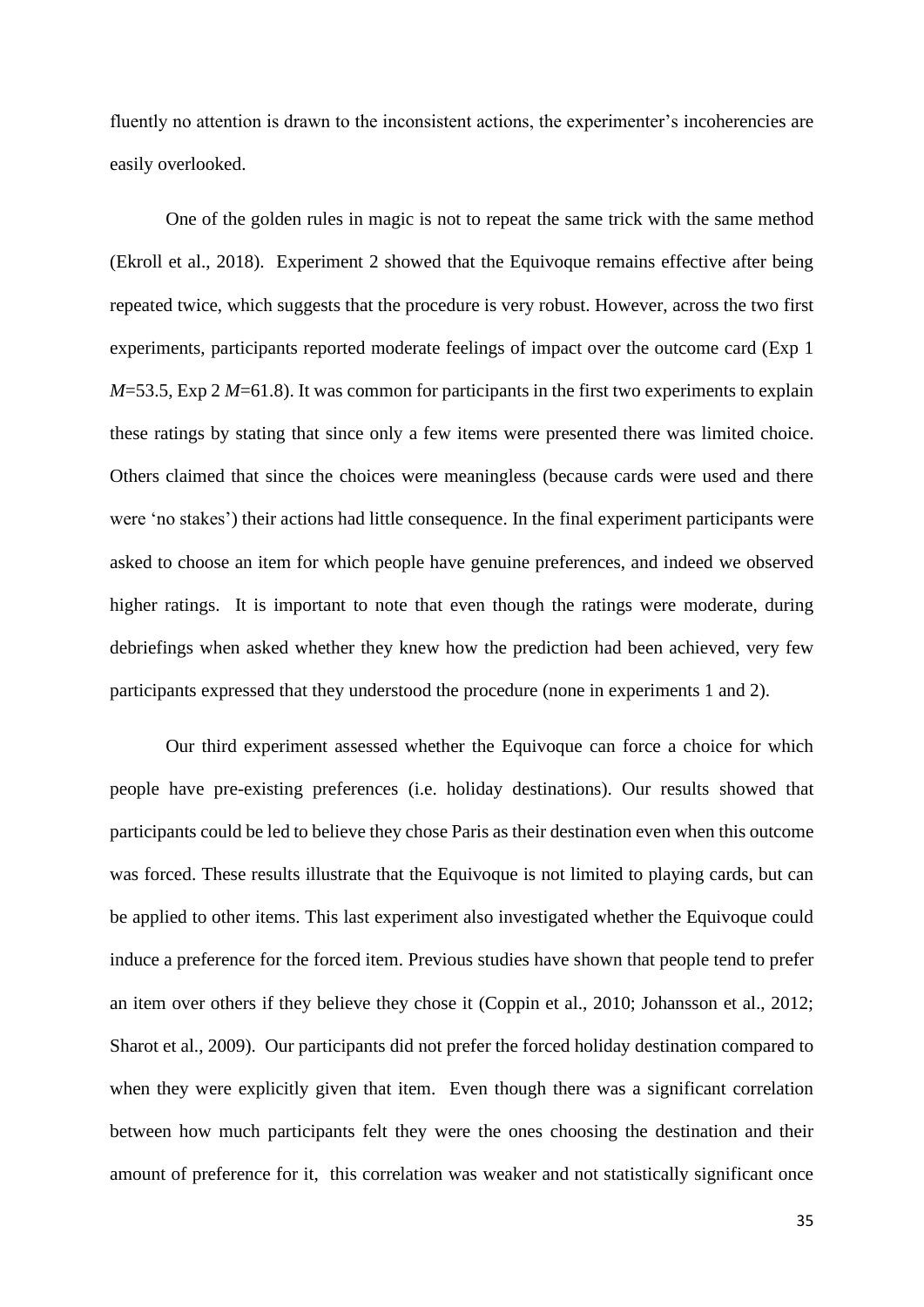we removed participants who were likely to have had a pre-existing preference for the forced outcome (i.e. touching it in each round of the procedure). This caveat is important in the contexts of some of the past literature on induced choice preference. Risen and Chen (2010) already pointed out important methodological flaws in these past paradigms, and argued that the evidence for this effect was insufficient and unreliable. However, most studies continued using the traditional free-choice paradigm without addressing these methodological limitations, and a meta-analysis (Izuma & Murayama, 2013) casts more doubt on these findings. Two points therefore seem important to note here. Firstly, our study, using the Equivoque procedure, provides a way to investigate the effect by addressing some of the previous methodological criticism: the task does not reflect participants' preference, as the same item is always forced by the experimenter. With this in mind, our results do not provide any evidence for an induced preference over the final item, which adds to the suggestions that the real effect size is smaller than what was previously reported (Izuma & Murayama, 2013). Our results do however, conflict Johansson et al. (2013) who used a choice blindness procedure to show moderate to strong effect sizes of the induced choice preference. Although there are similarities between our paradigms, there are two important differences that my account for this discrepancy. Firstly, choice blindness paradigms are by nature about preferences. Participants are not required to only choose one item among several, but make a choice that is based on their preference (e.g. faces attraction, political opinions, taste preferences…). As participants rate the switched item, they erroneously believe it is an item they preferred in the first place. This erroneous belief might account for the preference change effect in this type of paradigm. Secondly, the induced preference may have resulted from asking participants to justify their 'choice'. Johansson and colleagues asked participants to justify their alleged choice (i.e. the firstly rejected item switched for the chosen one) before asking them to rate it. Therefore, it is possible that elaborating a confabulation about a choice induce a cognitive dissonance (Brehm,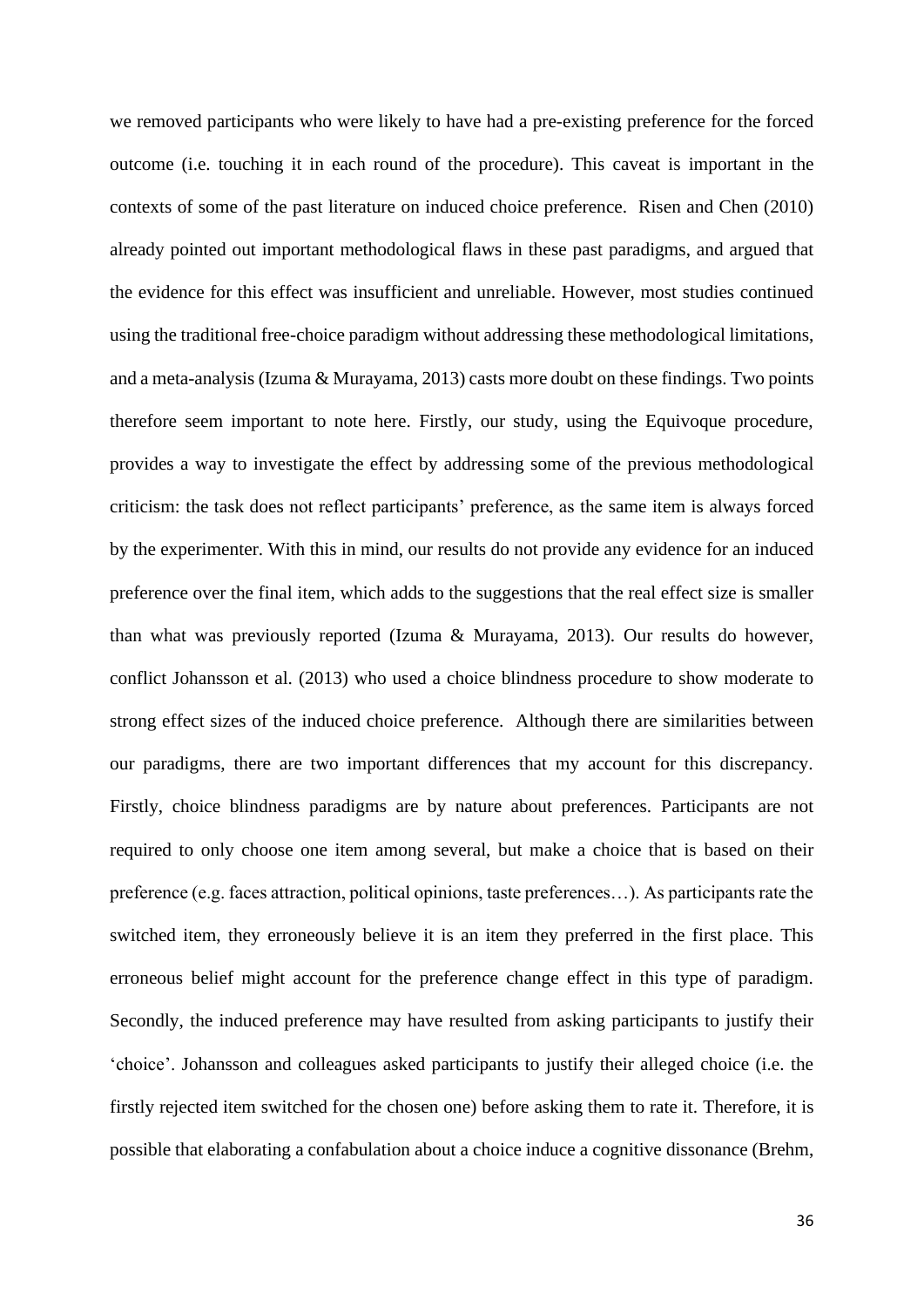1956) itself leading to an induced preference for the item. In our study, participants were not asked to justify their alleged choice, and this might have been why we failed to see an induced choice preference for the forced item.

Finally, experiment 3 also provided unexpected and surprising results. In the Explicit Force condition, the experimenter explicitly stated that she was going to give them the target destination in the end ("You will have Paris"), and yet 25% of the participants forgot this statement. Moreover, these participants were genuinely surprised when the experimenter revealed the prediction about their "choice". In this condition, participants' manual touching actions had literally no impact on the outcome, and yet they erroneously believed they had chosen the item. Our memory is highly malleable (Loftus, 2005), and previous studies have demonstrated that misleading post-event information can affect people's memories (Loftus & Hoffman, 1989; Wright & Loftus, 1998). It is possible that a conjunction of choice blindness (i.e. our participants failing to see the difference between *their* choice and the forced outcome they had) and misinformation effect (i.e. "You will choose Paris" written prediction) impacted our participants' memory of the events, leading them to think they chose the target destination in the first place. Others have shown that merging choice blindness paradigm and the misinformation effect can affect eyewitnesses' recollections of an event (Stille et al., 2017), and create memory distortions (Pärnamets, Hall, & Johansson, 2015). Our results dovetail with these findings and suggest the same results can be created with participants' memory of what they chose.

To conclude, we show that Equivoque force provides people the illusion of choice, when in reality their action had no impact on the outcome. Participants were oblivious to inconsistencies in decision paths, even when the procedure was repeated several times. Our paper shows that this forcing principle is not limited to playing cards, but can be applied to situations in which people chose items for which they have pre-existing preferences. These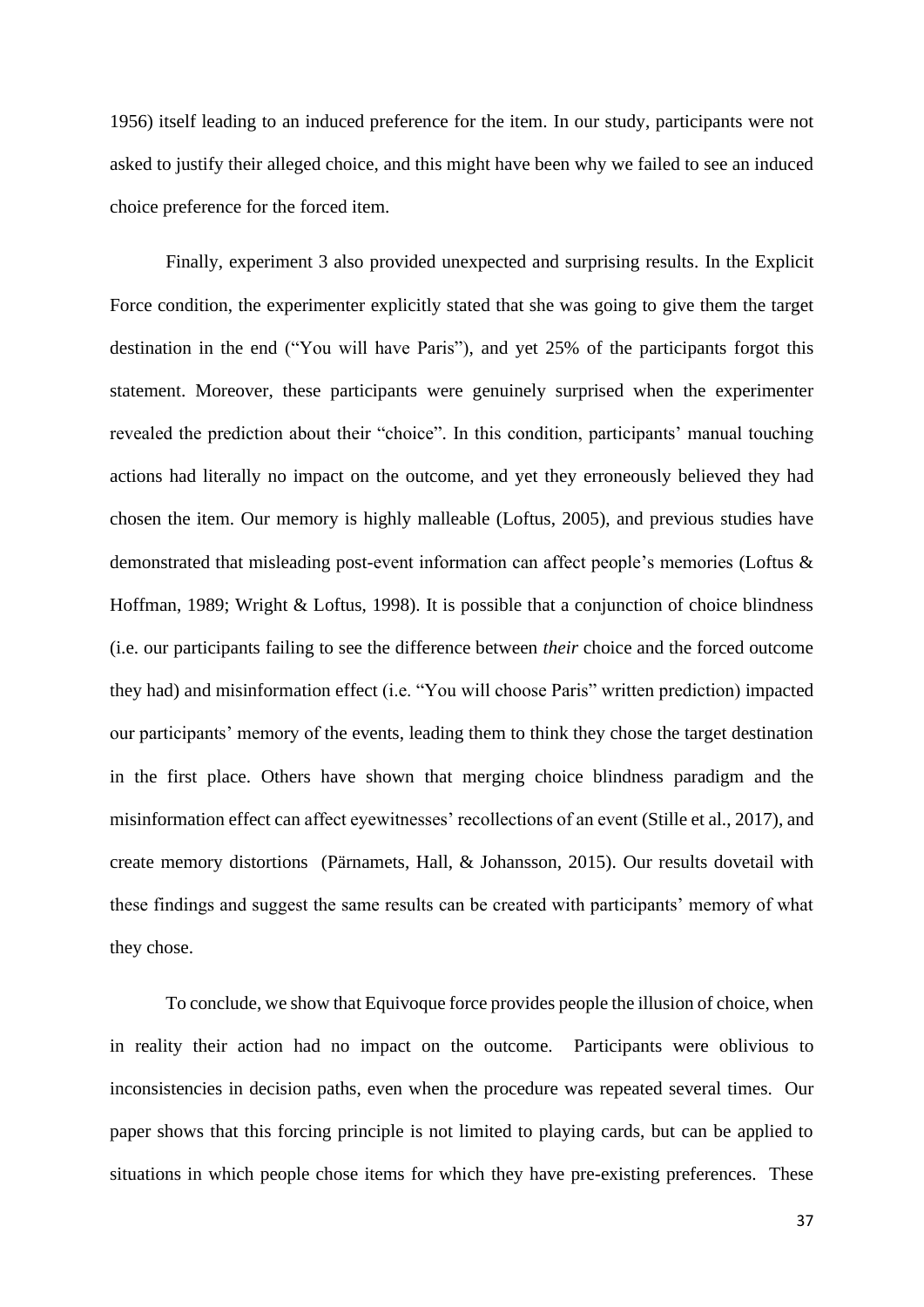findings open up the possibility of applying this principle to areas where it is desirable to provide people the illusion of choice (e.g. gaming). The Equivoque force demonstrates the ease by which we can experience an illusory sense of agency over the outcome of our actions, and highlights a surprising blindness over semantic inconsistencies in event sequences.

#### **References**

Aarts, H., Custers, R., & Wegner, D. M. (2005). On the inference of personal authorship: Enhancing experienced agency by priming effect information. *Consciousness and Cognition*, *14.3*, 439–458. https://doi.org/10.1016/j.concog.2004.11.001

Annemann, T. (1933). *202 Methods of Forcing*. London: L. Davenport.

- Banachek. (2002). *Psychological Subtleties 1*. Houston: Magic Inspirations. https://doi.org/10.1002/ejoc.201200111
- Banachek. (2009). *Psychological Subtleties 3*. (D. Dyment, A. Gittelson, & S. Wells, Eds.). Houston, Texas: Magic Inspirations.
- Blanco, F., Matute, H., & Vadillo, M. A. (2011). Making the uncontrollable seem controllable: The role of action in the illusion of control. *Quarterly Journal of Experimental Psychology*, *64*(7), 1290–1304. https://doi.org/10.1080/17470218.2011.552727
- Bottoms, H. C., Eslick, A. N., & Marsh, E. J. (2010). Memory and the Moses illusion: Failures to detect contradictions with stored knowledge yield negative memorial consequences. *Memory*, *18*(6), 670–678. https://doi.org/10.1080/09658211.2010.501558
- Brédart, S., & Docquier, M. (1989). The Moses illusion: A follow-up on the focalization effect. *Current Psychology of Cognition*, *9*, 357–362.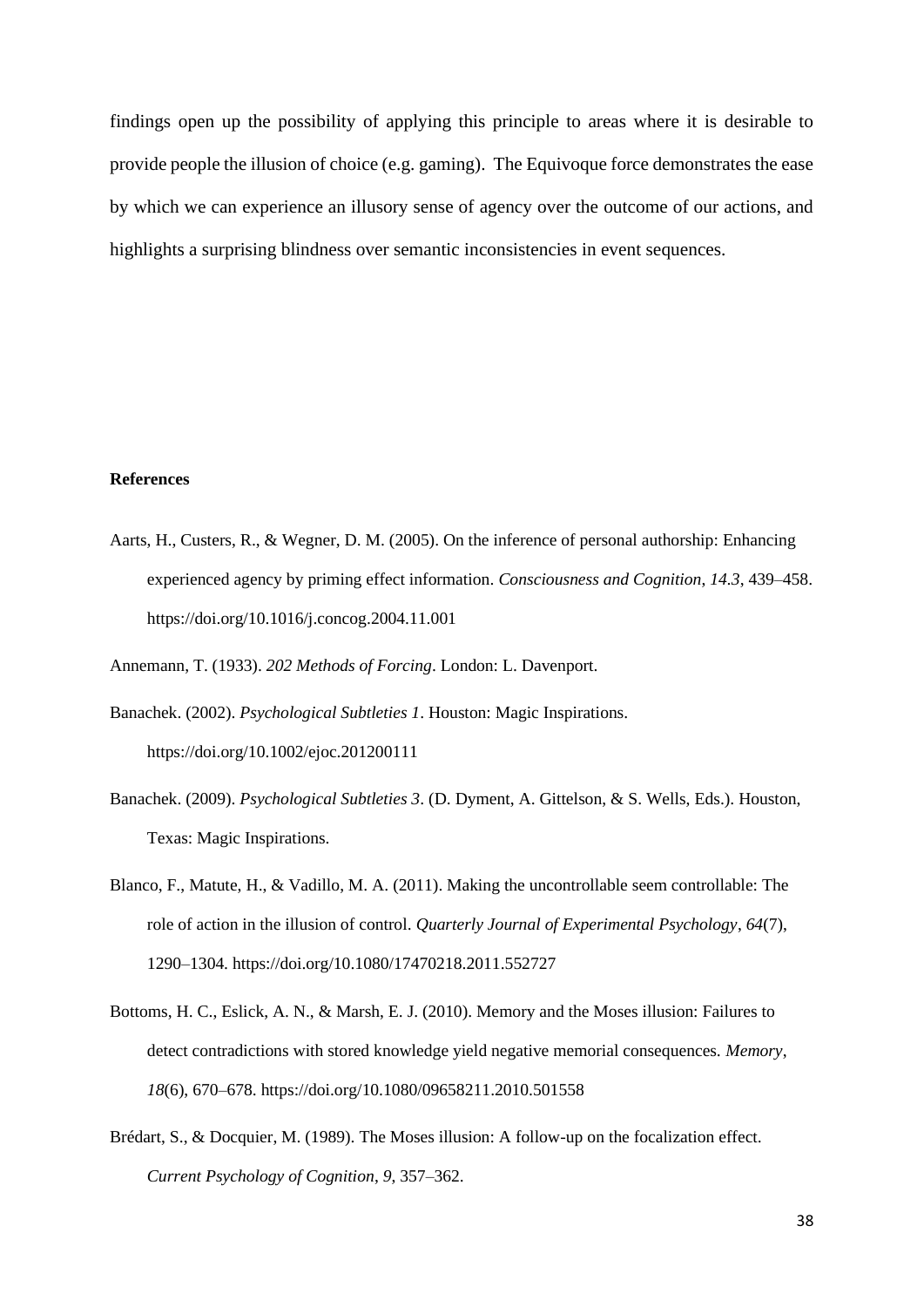- Bredart, S., & Modolo, K. (1988). Moses strikes again: Focalization effect on a semantic illusion. *Acta Psychologica*, *67*(2), 135–144. https://doi.org/10.1016/0001-6918(88)90009-1
- Brehm, J. W. (1956). Postdecision changes in the desirability of alternatives. *Journal of Abnormal and Social Psychology*, *52*(3), 384. https://doi.org/10.1037/h0041006
- Brod, G., Hasselhorn, M., & Bunge, S. A. (2018). When generating a prediction boosts learning: The element of surprise. *Learning and Instruction*, *55*, 22–31. https://doi.org/10.1016/j.learninstruc.2018.01.013
- Cantor, A. D., & Marsh, E. J. (2017). Expertise effects in the Moses illusion: detecting contradictions with stored knowledge. *Memory*, *25*(2), 220–230. https://doi.org/10.1080/09658211.2016.1152377
- Chen, M. K., & Risen, J. L. (2010). How Choice Affects and Reflects Preferences: Revisiting the Free-Choice Paradigm. *Journal of Personality and Social Psychology*, *99*(4), 573. https://doi.org/10.1037/a0020217
- Coppin, G., Delplanque, S., Cayeux, I., Porcherot, C., & Sander, D. (2010). I'm no longer torn after choice: How explicit choices implicitly shape preferences of odors. *Psychological Science*, *21*(4), 489–493. https://doi.org/10.1177/0956797610364115
- Coppin, G., Delplanque, S., Porcherot, C., Cayeux, I., & Sander, D. (2012). When flexibility is stable: Implicit long-term shaping of olfactory preferences. *PLoS ONE*, *7*(6). https://doi.org/10.1371/journal.pone.0037857
- D'Mello, S., Lehman, B., Pekrun, R., & Graesser, A. (2014). Confusion can be beneficial for learning. *Learning and Instruction*, *29*, 153–170. https://doi.org/10.1016/j.learninstruc.2012.05.003
- Davis, D. K., & Abrams, L. (2016). Here's looking at you: Visual similarity exacerbates the moses illusion for semantically similar celebrities. *Journal of Experimental Psychology: Learning Memory and Cognition*, *42*(1), 75. https://doi.org/10.1037/xlm0000144
- Demacheva, I., Ladouceur, M., Steinberg, E., Pogossova, G., & Raz, A. (2012). The Applied Cognitive Psychology of Attention: A Step Closer to Understanding Magic Tricks. *Applied*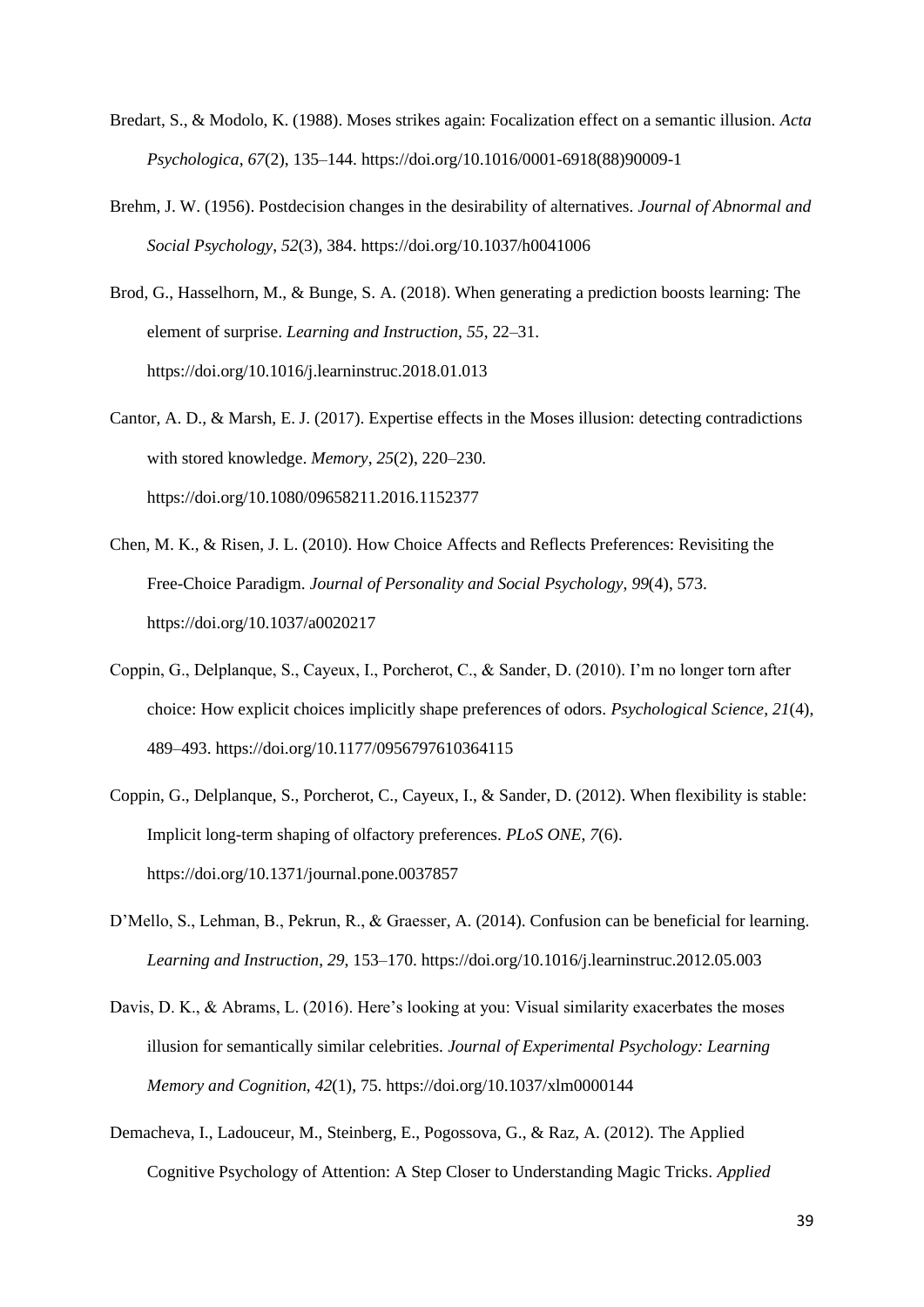*Cognitive Psychology*, *26*(4), 541–549. https://doi.org/10.1002/acp.2825

- Ekroll, V., De Bruyckere, E., Vanwezemael, L., & Wagemans, J. (2018). Never Repeat the Same Trick Twice—Unless it is Cognitively Impenetrable. *I-Perception*, *9*(6), 2041669518816711. https://doi.org/10.1177/2041669518816711
- Erickson, T. D., & Mattson, M. E. (1981). From words to meaning: A semantic illusion. *Journal of Verbal Learning and Verbal Behavior*, *20*(5), 540–551. https://doi.org/10.1016/S0022- 5371(81)90165-1
- Gauchou, H. L., Rensink, R. A., & Fels, S. (2012). Expression of nonconscious knowledge via ideomotor actions. *Consciousness and Cognition*, *21*(2), 976–982. https://doi.org/10.1016/j.concog.2012.01.016
- Goldstein, P. T. (1976). *A Treatise on the Under-Explored Art of Equivoque; Technique and Applications*. Selfpublished.
- Haggard, P., Martin, F., Taylor-Clarke, M., Jeannerod, M., & Franck, N. (2003). Awareness of action in schizophrenia. *NeuroReport*, *14*(7), 1081–1085. https://doi.org/10.1097/01.wnr.0000073684.00308.c0
- Hall, L., & Johansson, P. (2005). Using choice blindness to study decision making and introspection. *Change*.
- Hall, L., & Johansson, P. (2008). Using choice blindness to study decision making and introspection. *Cognition - A Smörgasbord*, 267–283.
- Hall, L., Johansson, P., Tärning, B., Sikström, S., & Deutgen, T. (2010). Magic at the marketplace: Choice blindness for the taste of jam and the smell of tea. *Cognition*, *117*(1), 54–61. https://doi.org/10.1016/j.cognition.2010.06.010
- Hall, L., Strandberg, T., Pärnamets, P., Lind, A., Tärning, B., & Johansson, P. (2013). How the Polls Can Be Both Spot On and Dead Wrong: Using Choice Blindness to Shift Political Attitudes and Voter Intentions. *PLoS ONE*, *8*(4), 2–7. https://doi.org/10.1371/journal.pone.0060554

Harmon-Jones, E., & Harmon-Jones, C. (2002). Testing the action-based model of cognitive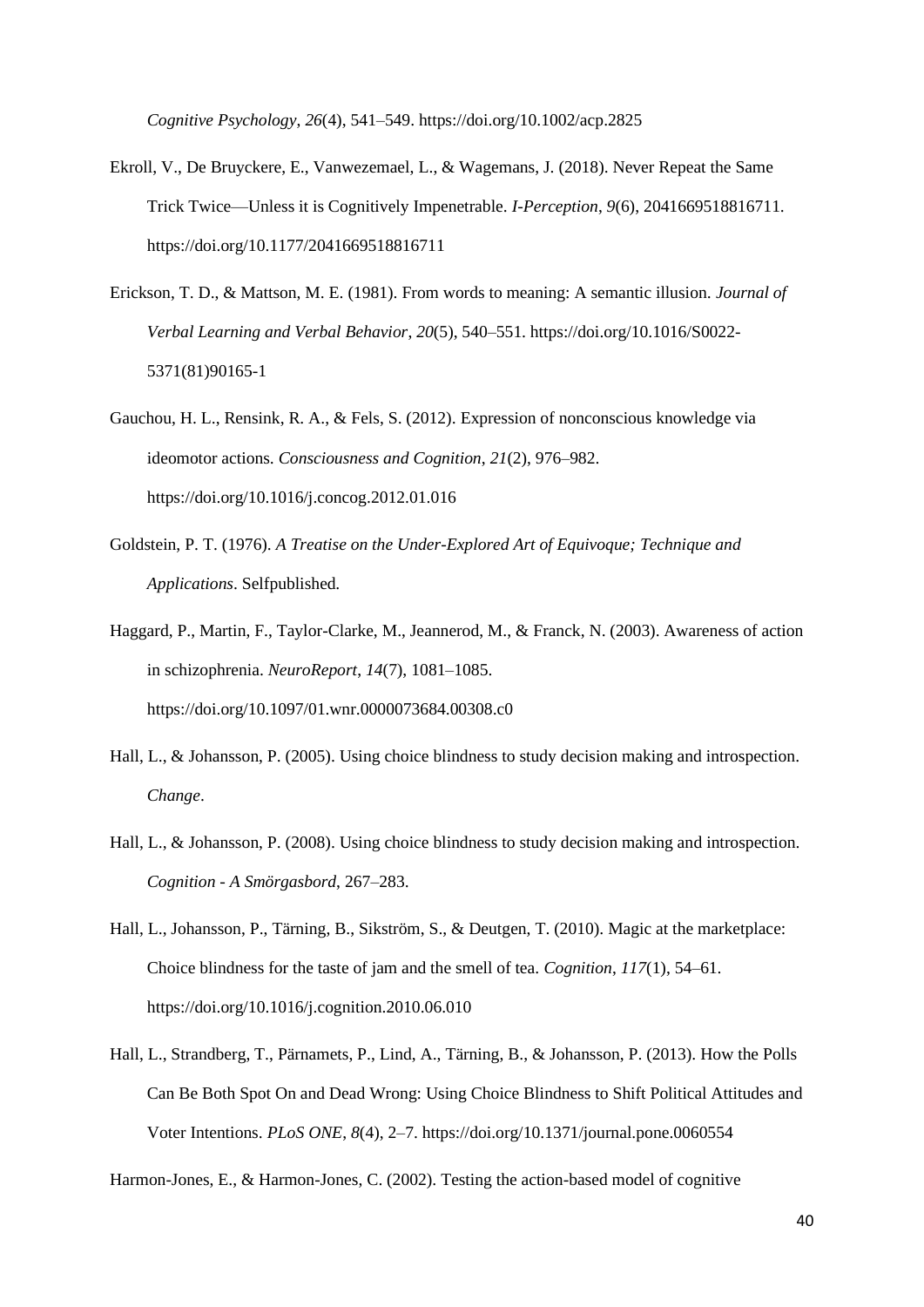dissonance: The effect of action orientation on postdecisional attitudes. *Personality and Social Psychology Bulletin*, *28*(6), 711–723. https://doi.org/10.1177/0146167202289001

- Hon, N., Poh, J. H., & Soon, C. S. (2013). Preoccupied minds feel less control: Sense of agency is modulated by cognitive load. *Consciousness and Cognition*, *22*(2), 556–561. https://doi.org/10.1016/j.concog.2013.03.004
- Imada, T., & Kitayama, S. (2010). Social eyes and choice justification: Culture and dissonance revisited. *Social Cognition*, *28*(5), 589–608. https://doi.org/10.1521/soco.2010.28.5.589
- Izuma, K., & Murayama, K. (2013). Choice-Induced Preference Change in the Free-Choice Paradigm: A Critical Methodological Review. *Frontiers in Psychology*, *4*, 41. https://doi.org/10.3389/fpsyg.2013.00041
- Johansson, P., Hall, L., & Chater, N. (2012). Preference Change through Choice. In *Neuroscience of Preference and Choice* (pp. 121–141). https://doi.org/10.1016/B978-0-12-381431-9.00006-1
- Johansson, P., Hall, L., & Sikström, S. (2008). From change blindness to choice blindness. *Psychologia*, *51*(2), 142–155. https://doi.org/10.2117/psysoc.2008.142
- Johansson, P., Hall, L., Sikström, S., Tärning, B., & Lind, A. (2006). How something can be said about telling more than we can know: On choice blindness and introspection. *Consciousness and Cognition*, *15*(4), 673–692. https://doi.org/10.1016/j.concog.2006.09.004
- Johansson, P., Hall, L., Tärning, B., Sikström, S., & Chater, N. (2014). Choice blindness and preference change: You will like this paper better if you (Believe You) chose to read it! *Journal of Behavioral Decision Making*, *27*(3), 281–289. https://doi.org/10.1002/bdm.1807
- Johansson Petter, Hall Lars, Sikstrom Sverker, & Olsson, A. (2005). Failure to detect mismatches between intention and outcome in a simple decision task. *Science*, *310*(5745), 116–119.
- Jones, L. (1994). *Encyclopedia of Impromptu Card Forces*. H&R Magic Books.
- Kahneman, D. (2002). Maps of bounded rationality: a perspective on intuitive judgement and choice . *Nobel Prize Lecture*, (December), 449–489.

Kamas, E. N., Reder, L. M., & Ayers, M. S. (1996). Partial matching in the Moses illusion: Response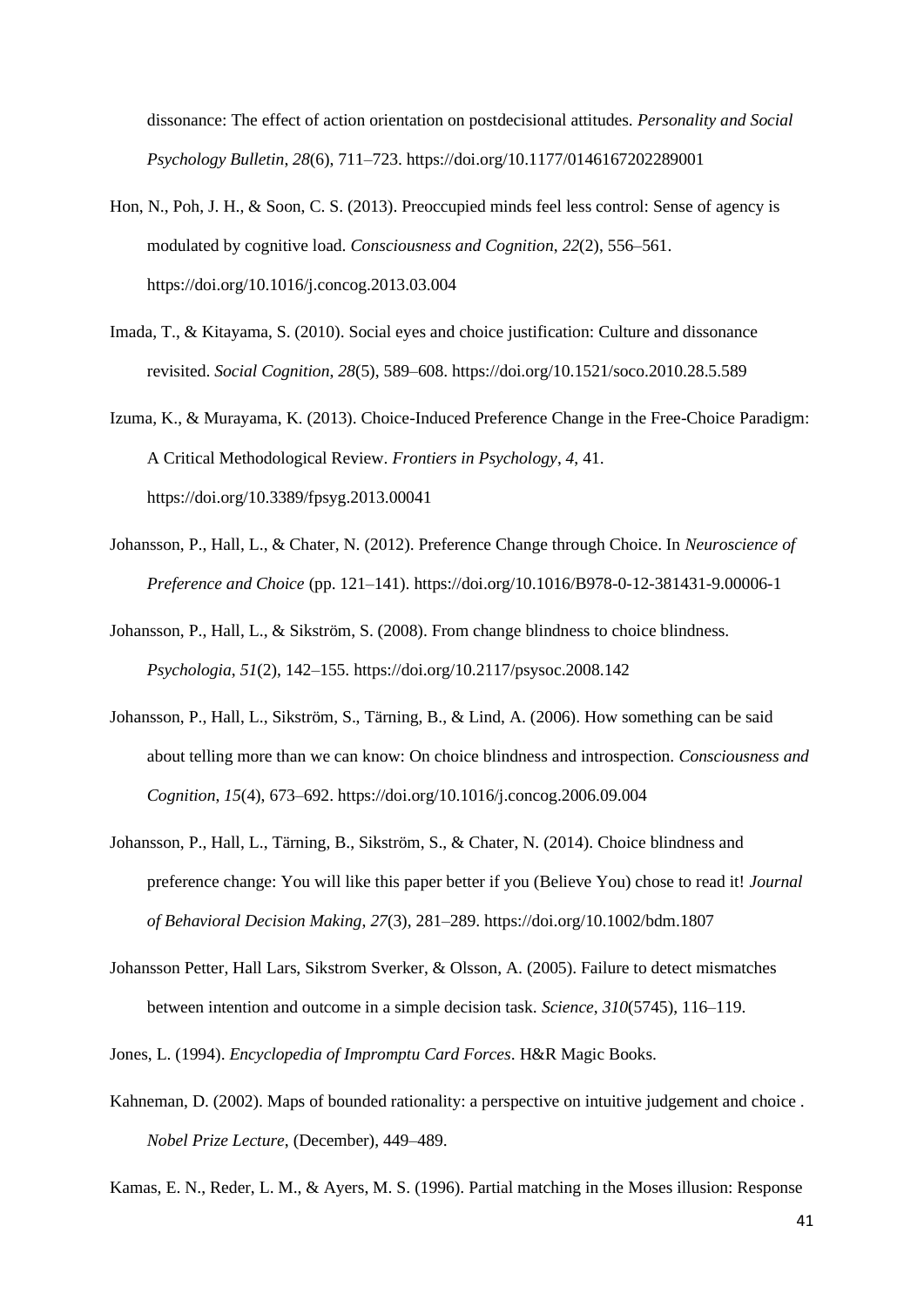bias not sensitivity. *Memory and Cognition*, *24*(6), 687–699. https://doi.org/10.3758/BF03201094

- Kelley, H. (1980). Magic tricks: The management of causal attributions. In Ballinger (Ed.), *Perspectives in Attribution Research and Theory: The Bielefeld Symposium.* (Gurlitz, pp. 19–35).
- Kimel, S. Y., Grossmann, I., & Kitayama, S. (2012). When gift-giving produces dissonance: Effects of subliminal affiliation priming on choices for one's self versus close others. *Journal of Experimental Social Psychology*, *48*(5), 1221–1224. https://doi.org/10.1016/j.jesp.2012.05.012

Kuhn, G. (2019). *Experiencing the impossible: The science of magic.* MIT Press.

- Kuhn, G., Amlani, A. A., & Rensink, R. A. (2008). Towards a science of magic. *Trends in Cognitive Sciences*, *12*(9), 349–354. https://doi.org/10.1016/j.tics.2008.05.008
- Kuhn, G., & Findlay, J. M. (2010). Misdirection, attention and awareness: Inattentional blindness reveals temporal relationship between eye movements and visual awareness. *Quarterly Journal of Experimental Psychology*, *63*(1), 136–146. https://doi.org/10.1080/17470210902846757
- Kuhn, G., Pailhès, A., & Lan, Y. (2020). Forcing you to experience wonder: Unconsciously biasing people's choice through strategic physical positioning. *Consciousness and Cognition*, *80*, 102902.
- Kuhn, G., & Rensink, R. A. (2016). The Vanishing Ball Illusion: A new perspective on the perception of dynamic events. *Cognition*, *148*, 64–70. https://doi.org/10.1016/j.cognition.2015.12.003
- Kuhn, G., & Tatler, B. W. (2005). Magic and fixation: Now you don't see it, now you do. *Perception*, *34*(9), 1155–1161. https://doi.org/10.1068/p3409bn1
- Kuhn, G., Tatler, B. W., Findlay, J. M., & Cole, G. G. (2008). Misdirection in magic: Implications for the relationship between eye gaze and attention. *Visual Cognition*, *16*(2–3), 391–405. https://doi.org/10.1080/13506280701479750
- Kuhn, G., Teszka, R., Tenaw, N., & Kingstone, A. (2016). Don't be fooled! Attentional responses to social cues in a face-to-face and video magic trick reveals greater top-down control for overt than covert attention. *Cognition*, *146*, 136–142. https://doi.org/10.1016/j.cognition.2015.08.005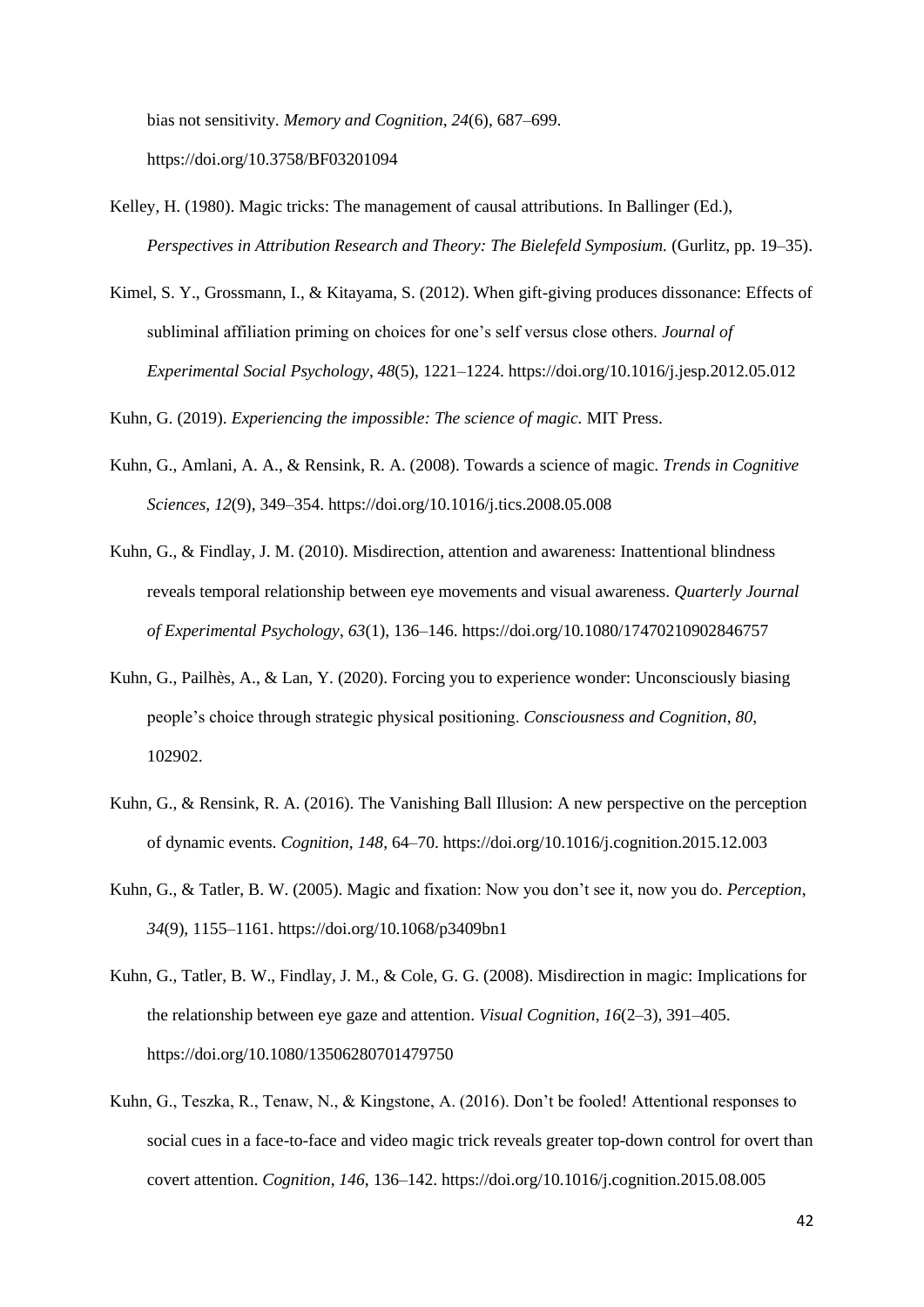- Kumari, S., Deterding, S., & Kuhn, G. (2018). Why game designers should study magic. In *ACM International Conference Proceeding Series*. https://doi.org/10.1145/3235765.3235788
- Kumari, S., Deterding, S., Pailhès, A., & Kuhn, G. (n.d.). Applying Stage Magic Principles to Games: Can the Equivoque Force Elicit Motivating Uncertainty in Players? *In Preparation*.
- Lamont, P. (2017). Review of General Psychology A Particular Kind of Wonder: The Experience of Magic Past and Present. *Review of General Psychology*, *21*(1), 1–8. https://doi.org/10.1037/gpr0000095
- Lan, Y., Mohr, C., Hu, X., & Kuhn, G. (2018). Fake science: The impact of pseudo-psychological demonstrations on people's beliefs in psychological principles. *PLoS ONE*, *13*(11). https://doi.org/10.1371/journal.pone.0207629
- Langer, E. J. (1975). The illusion of control. *Journal of Personality and Social Psychology*, *32*(2), 311–328. https://doi.org/10.1037/0022-3514.32.2.311
- Leddington, J. (2016). The Experience of Magic. *Journal of Aesthetics and Art Criticism*, *74*(3), 253– 264. https://doi.org/10.1111/jaac.12290

Leddington, Jason. (2017). Magic: The art of the impossible. https://doi.org/10.4324/9781315303673

- Lee, S. W. S., & Schwarz, N. (2010). Washing away postdecisional dissonance. *Science*, *328*(5979), 709. https://doi.org/10.1126/science.1186799
- Loftus, E. F. (2005). Planting misinformation in the human mind: A 30-year investigation of the malleability of memory. *Learning and Memory*, *12*(4), 361–366. https://doi.org/10.1101/lm.94705
- Loftus, E. F., & Hoffman, H. G. (1989). Misinformation and Memory: The Creation of New Memories. *Journal of Experimental Psychology: General*. https://doi.org/10.1037/0096- 3445.118.1.100
- Matute, H., Blanco, F., Yarritu, I., Díaz-Lago, M., Vadillo, M. A., & Barberia, I. (2015). Illusions of causality: how they bias our everyday thinking and how they could be reduced. *Frontiers in Psychology*, *6*(July), 1–14. https://doi.org/10.3389/fpsyg.2015.00888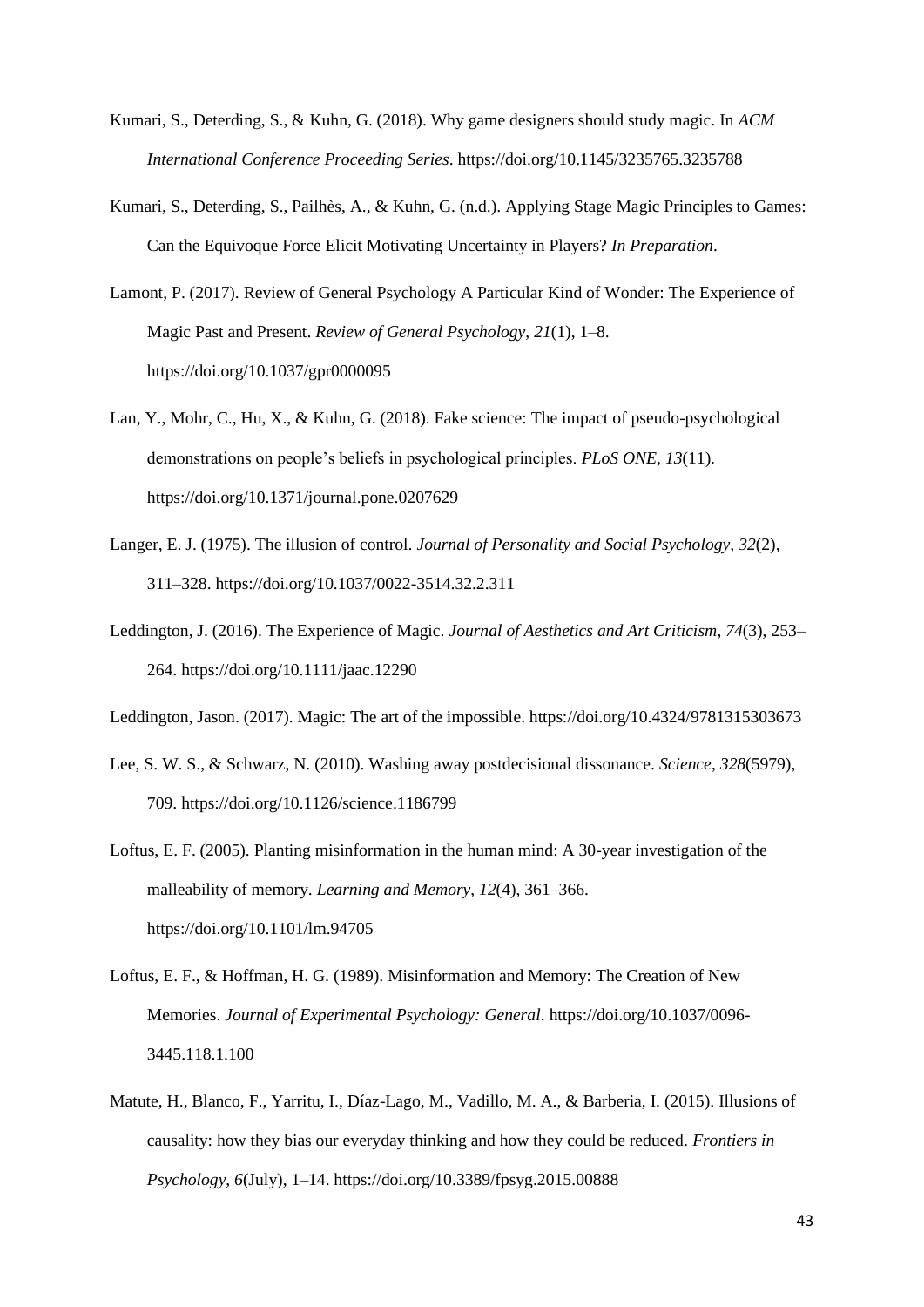- Matute, H., Yarritu, I., & Vadillo, M. A. (2011). Illusions of causality at the heart of pseudoscience. *British Journal of Psychology*. https://doi.org/10.1348/000712610X532210
- Mohr, C., Lesaffre, L., & Kuhn, G. (2019). Magical Potential: Why Magic Performances Should be Used to Explore the Psychological Factors Contributing to Human Belief Formation. *Integrative Psychological and Behavioral Science*, *53*(1), 126–137. https://doi.org/10.1007/s12124-018- 9459-1
- Nisbett & Wilson. (1977). Telling more than we can know: Verbal reports on mental processes. *Psychological Review*, *84*(3), 231. https://doi.org/10.1037/0033-295X.84.3.231
- Olson, J. A., Amlani, A. A., Raz, A., & Rensink, R. A. (2015). Influencing choice without awareness. *Consciousness and Cognition*, *37*, 225–236. https://doi.org/10.1016/j.concog.2015.01.004
- Olson, J. A., Landry, M., Appourchaux, K., & Raz, A. (2016). Simulated thought insertion: Influencing the sense of agency using deception and magic. *Consciousness and Cognition*, *43*, 11–26. https://doi.org/10.1016/j.concog.2016.04.010

Pailhès, A. (2020, May 18). Equivoque. Retrieved from osf.io/cg4wu

- Pailhès, A., & Kuhn, G. (2019). A Psychologically-Based Taxonomy of Magicians' Forcing Techniques. In *Science of Magic Association Conference in Chicago.*
- Pailhès, A., & Kuhn, G. (2020a). Influencing choices with conversational primes: How a magic trick unconsciously influences card choices. *Proceedings of the National Academy of Sciences.*, *117*(30), 17675–17679.
- Pailhès, A., & Kuhn, G. (2020b). Subtly encouraging more deliberate decisions: Using a forcing technique and population stereotype to investigate free will. *Psychological Research*. https://doi.org/10.1007/s00426-020-01350-z
- Pailhès, A., & Kuhn, G. (2020c). The Apparent Action Causation: Using a magician forcing technique to investigate our illusory sense of agency over the outcome of our choices. *Quaterly Journal of Experimental Psychology*.

Pärnamets, P., Hall, L., & Johansson, P. (2015). Memory distortions resulting from a choice blindness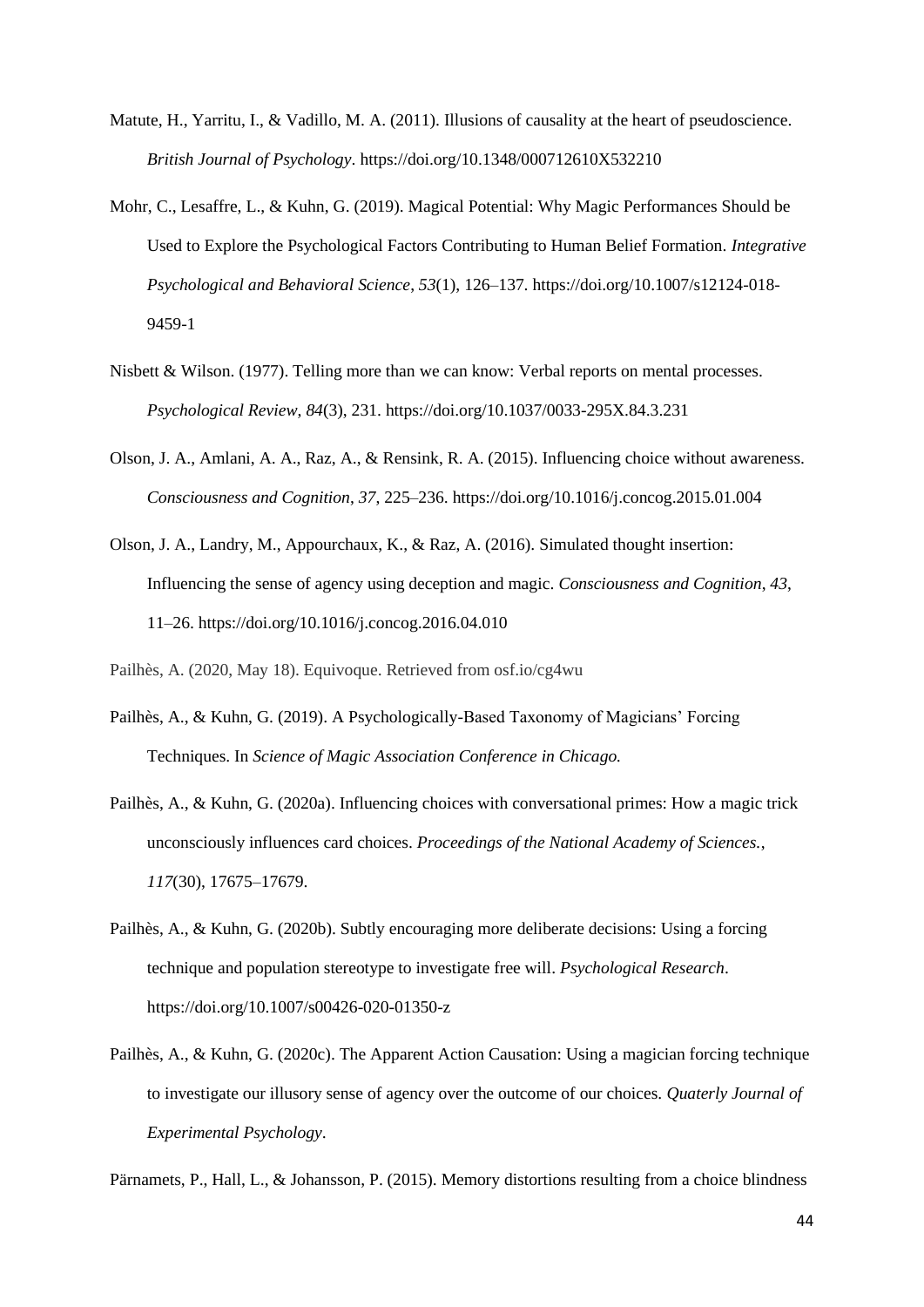task. In *37th Annual Conference of the Cognitive Science Society.* (pp. 1823–1828).

- Presson, P. K., & Benassi, V. A. (1996). Illusion of control: A meta-analytic review. *Journal of Social Behavior and Personality*, *11*(3), 493.
- Reder, L. M., & Cleeremans, A. (1990). The role of partial matches in comprehension: The moses illusion revisited. *Psychology of Learning and Motivation - Advances in Research and Theory*, *25*, 233–258. https://doi.org/10.1016/S0079-7421(08)60258-3
- Reder, L. M., & Kusbit, G. W. (1991). Locus of the Moses Illusion: Imperfect encoding, retrieval, or match? *Journal of Memory and Language*, *30*(4), 385–406. https://doi.org/10.1016/0749- 596X(91)90013-A
- Rensink, R. A., & Kuhn, G. (2015). A framework for using magic to study the mind. *Frontiers in Psychology*, *5*(1508). https://doi.org/10.3389/fpsyg.2015.01508
- Risen, J. L., & Chen, M. K. (2010). How to Study Choice-Induced Attitude Change: Strategies for Fixing the Free-Choice Paradigm. *Social and Personality Psychology Compass*, *4*(12), 1151– 1164. https://doi.org/10.1111/j.1751-9004.2010.00323.x
- Rozin, P., Scott, S., & Dingley, M. (2011). Nudge to obesity I : Minor changes in accessibility decrease food intake. *Judgement and Decision Making*.
- Sanford, A. J., & Sturt, P. (2002). Depth of processing in language comprehension: Not noticing the evidence. *Trends in Cognitive Sciences*, *6*(9), 382–386. https://doi.org/10.1016/S1364- 6613(02)01958-7
- Sato, A., & Yasuda, A. (2005). Illusion of sense of self-agency: Discrepancy between the predicted and actual sensory consequences of actions modulates the sense of self-agency, but not the sense of self-ownership. *Cognition*, *94*(3), 241–255. https://doi.org/10.1016/j.cognition.2004.04.003
- Shafto, M., & MacKay, D. G. (2000). The Moses, Mega-Moses, and Armstrong Illusions: Integrating Language Comprehension and Semantic Memory. *Psychological Science*. https://doi.org/10.1111/1467-9280.00273

Shalom, D. E., de Sousa Serro, M. G., Giaconia, M., Martinez, L. M., Rieznik, A., & Sigman, M.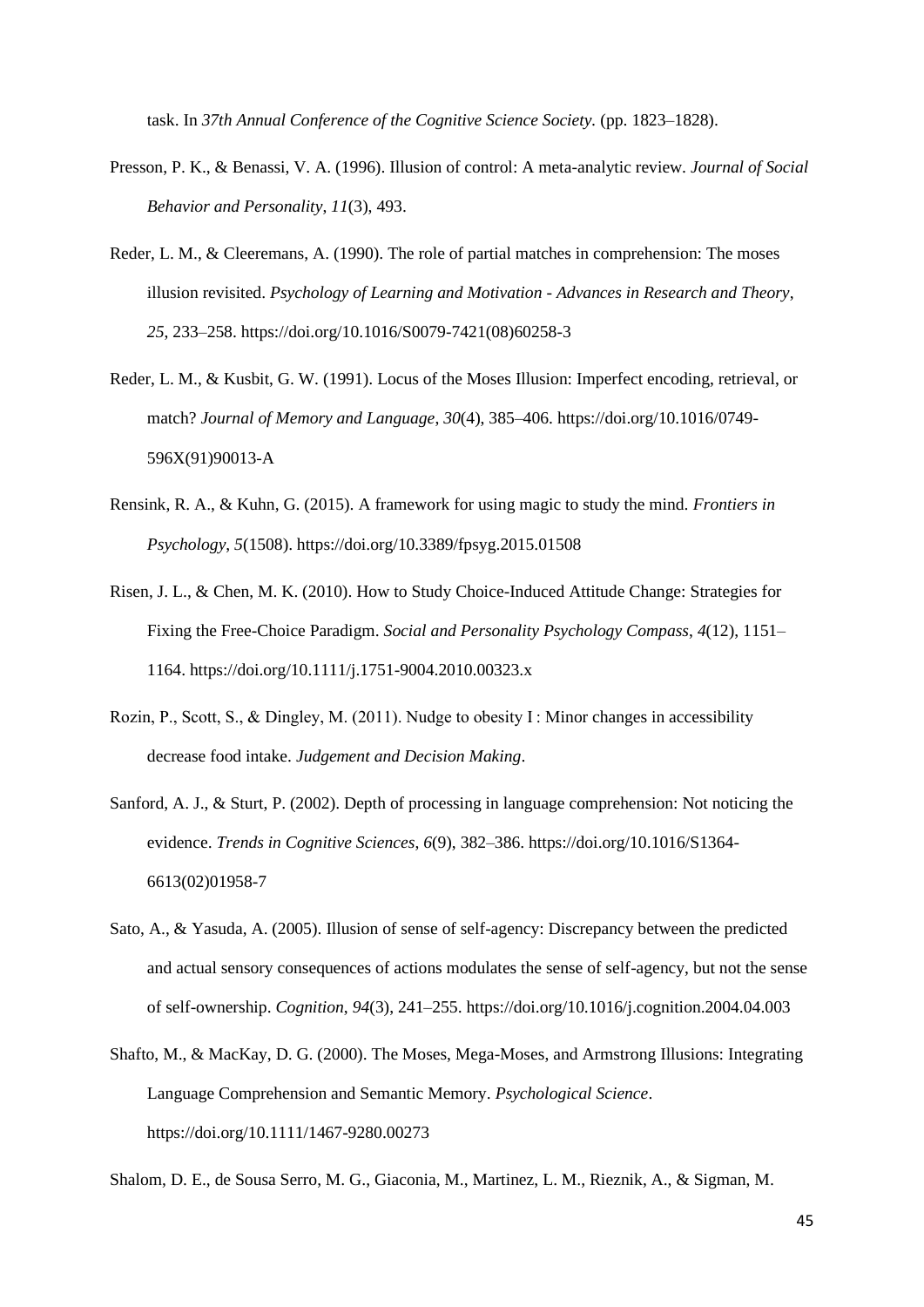(2013). Choosing in Freedom or Forced to Choose? Introspective Blindness to Psychological Forcing in Stage-Magic. *PLoS ONE*, *8*(3). https://doi.org/10.1371/journal.pone.0058254

- Sharot, T., Martino, B. De, & Dolan, R. J. (2009). How choice reveals and shapes expected hedonic outcome. *Journal of Neuroscience*, *29*(12), 3760–3765. https://doi.org/10.1523/JNEUROSCI.4972-08.2009
- Sharot, T., Shiner, T., & Dolan, R. J. (2010). Experience and choice shape expected aversive outcomes. *Journal of Neuroscience*, *30*(27), 9209–9215. https://doi.org/10.1523/JNEUROSCI.4770-09.2010
- Sharot, T., Velasquez, C. M., & Dolan, R. J. (2010). Do decisions shape preference? Evidence from blind choice. *Psychological Science*, *21*(9), 1231–1235. https://doi.org/10.1177/0956797610379235
- Song, H., & Schwarz, N. (2008). Fluency and the detection of misleading questions: Low processing fluency attenuates the moses illusion. *Social Cognition*, *26*(6), 791–799. https://doi.org/10.1521/soco.2008.26.6.791
- Stille, L., Norin, E., & Sikström, S. (2017). Self-delivered misinformation Merging the choice blindness and misinformation effect paradigms. *PLoS ONE*, *12*(3). https://doi.org/10.1371/journal.pone.0173606
- Svalebjørg, M., Øhrn, H., & Ekroll, V. (2020). The Illusion of Absence in Magic Tricks. *I-Perception*, *11*(3), 20416695200928384. https://doi.org/10.1177/2041669520928383
- Terhune, D. B., & Hedman, L. R. A. (2017). Metacognition of agency is reduced in high hypnotic suggestibility. *Cognition*, *168*, 176–181. https://doi.org/10.1016/j.cognition.2017.06.026
- Thomas, C., & Didierjean, A. (2016a). Magicians fix your mind: How unlikely solutions block obvious ones. *Cognition*, *154*, 169–173. https://doi.org/10.1016/j.cognition.2016.06.002
- Thomas, C., & Didierjean, A. (2016b). The ball vanishes in the air: can we blame representational momentum? *Psychonomic Bulletin and Review*, *23*(6), 1810–1817. https://doi.org/10.3758/s13423-016-1037-2